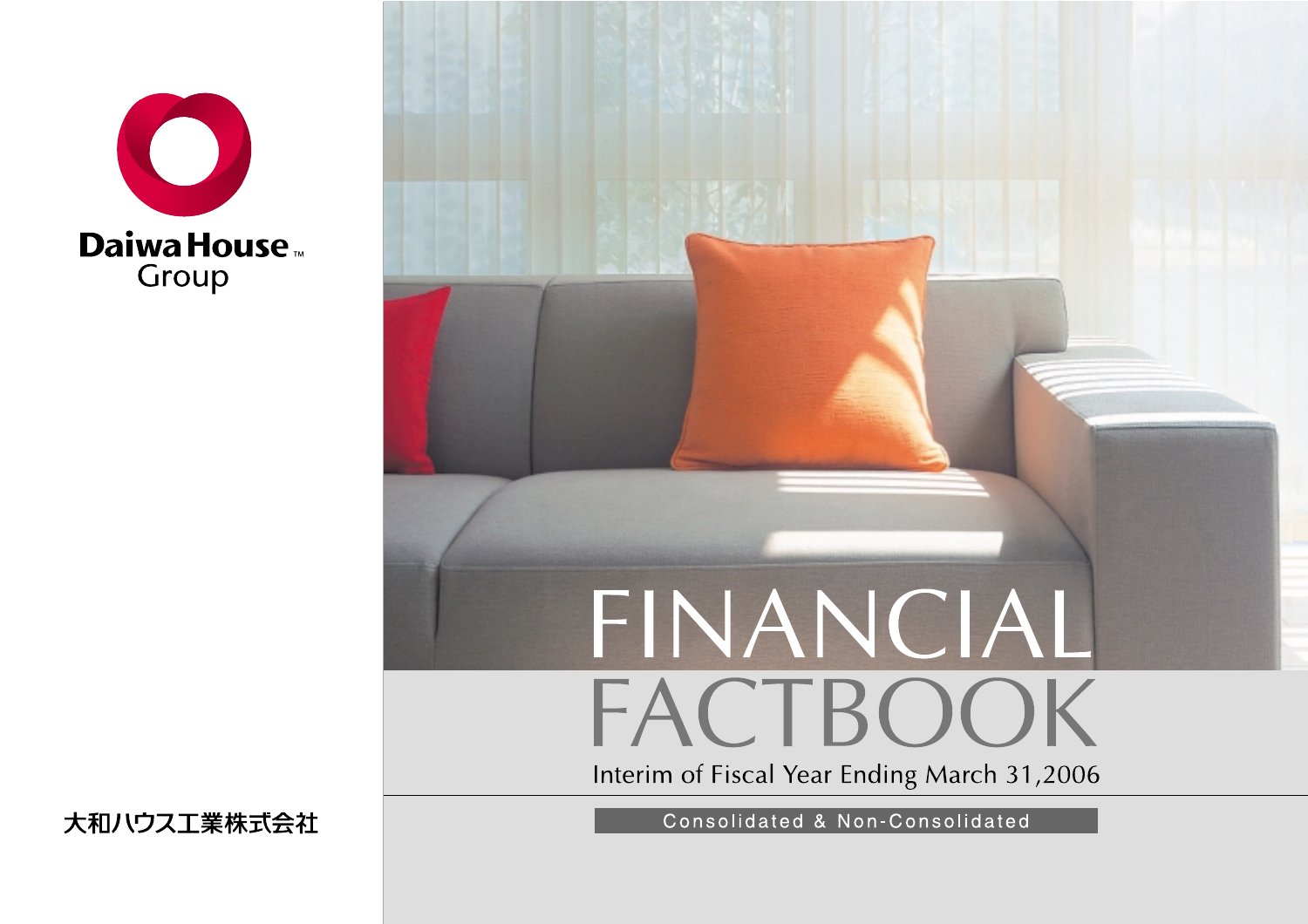# F I N A N C I A L F A C T B O O K

# I N D E X

| <b>Housil</b><br>$+$ $ +$ $-$<br>,,,<br>.                   |    |
|-------------------------------------------------------------|----|
| $\sim$ $\blacksquare$<br><b>Sales</b><br>ouses<br>Ωl<br>701 | -- |
|                                                             |    |

# 連結(CONSOLIDATED)

| <b>ANALYSIS OF OPERATIONS</b>                                                |                         |        |    |                 |
|------------------------------------------------------------------------------|-------------------------|--------|----|-----------------|
| <b>Net Sales</b><br><i><b>Operating Income</b></i><br><b>Ordinary Income</b> | <b>Net Income(Loss)</b> |        |    | З               |
| <b>Sales by Segment</b>                                                      |                         |        |    | 4               |
| <b>Operating Income (Loss) by Segment</b>                                    |                         |        |    | 5               |
|                                                                              |                         |        |    |                 |
| <b>ANALYSIS OF FINANCIAL POSITION</b>                                        |                         |        |    |                 |
| <b>Shareholders' Equity/Total Assets</b><br><b>Other Ratios</b>              |                         |        |    | 6               |
| Per Share Data<br><b>Return on Equity</b>                                    |                         |        |    | 7               |
|                                                                              |                         |        |    |                 |
| <b>OTHERS</b>                                                                |                         |        |    |                 |
| <b>Capital Expenditures</b>                                                  |                         |        |    | 8               |
|                                                                              |                         |        |    |                 |
| <b>FINANCIAL STATEMENTS</b>                                                  |                         |        |    |                 |
| <b>Consolidated Balance Sheets</b>                                           |                         |        |    | 9               |
| <b>Consolidated Statements of Income</b>                                     |                         |        |    | $\overline{10}$ |
| <b>Consolidated Statements of Shareholders' Equity</b>                       |                         |        |    | $\overline{11}$ |
| <b>Consolidated Statements of Cash Flows</b>                                 |                         |        |    | 12              |
|                                                                              |                         |        |    |                 |
| <b>REFERENCE MATERIALS</b>                                                   |                         |        |    |                 |
| <b>Housing</b>                                                               |                         |        |    | 13              |
| <b>Commercial Construction</b>                                               |                         |        |    | 14              |
| <b>Resort &amp; Fitness club - Golf Courses</b>                              |                         |        |    | 15,16           |
| <b>Home Center</b>                                                           |                         |        |    | 17              |
| <b>Others-City-Center Hotels</b>                                             |                         |        |    | 18              |
| Comparisons of P/L(Between Fiscal 2004 and Fiscal 2005)                      | 3<br>2005               | 2006 3 | PL | 19              |
| Comparisons of P/L(Between the Plan and the Result of 2005)                  | 2006 3                  |        | PL | $\overline{20}$ |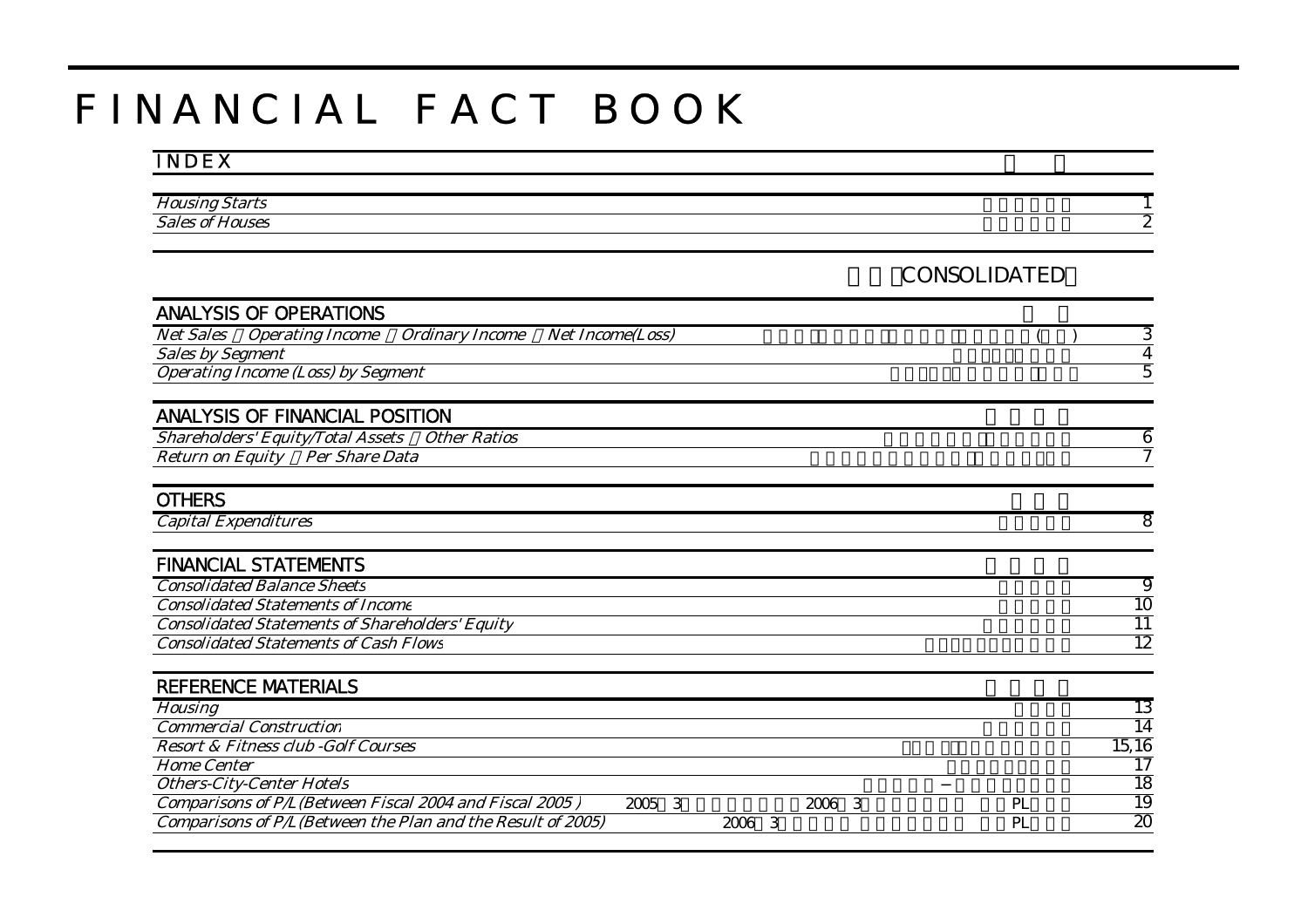# F I N A N C I A L F A C T B O O K

### NON-CONSOLIDATED

| <b>ANALYSIS OF OPERATIONS</b>                                         |                         |        |    |       |
|-----------------------------------------------------------------------|-------------------------|--------|----|-------|
| <b>Operating Income</b><br><b>Ordinary Income</b><br><b>Net Sales</b> | <b>Net Income(Loss)</b> |        |    | 21    |
| Sales by Segment-Changes in Sales Mix                                 |                         |        |    | 22    |
| <b>Gross Profit Ratio by Segment</b>                                  |                         |        |    | 23    |
| <b>ANALYSIS OF FINANCIAL POSITION</b>                                 |                         |        |    |       |
| <b>Shareholders' Equity/Total Assets</b><br><b>Other Ratios</b>       |                         |        |    | 24    |
| <b>Per Share Data</b><br><b>Return on Equity</b>                      |                         |        |    | 25    |
| <b>FINANCIAL STATEMENTS</b>                                           |                         |        |    |       |
| <b>Non-Consolidated Balance Sheets</b>                                |                         |        |    | 26    |
| <b>Non-Consolidated Statements of Income</b>                          |                         |        |    | 27    |
| <b>REFERENCE MATERIALS</b>                                            |                         |        |    |       |
| <b>Housing</b>                                                        |                         |        |    | 28    |
| <b>Condominiums</b>                                                   |                         |        |    | 29,30 |
| <b>Shareholding Ratio</b>                                             |                         |        |    | 31    |
| <b>Order Received by Segment</b><br><b>Sales by Segment</b>           |                         |        |    | 32    |
| Comparisons of P/L (Between Fiscal 2004 and Fiscal 2005)              | 2005 3                  | 2006 3 | PL | 33    |
| Comparisons of P/L (Between the Plan and the Result of 2005)          |                         | 2006 3 | PL | 34    |
|                                                                       |                         |        |    |       |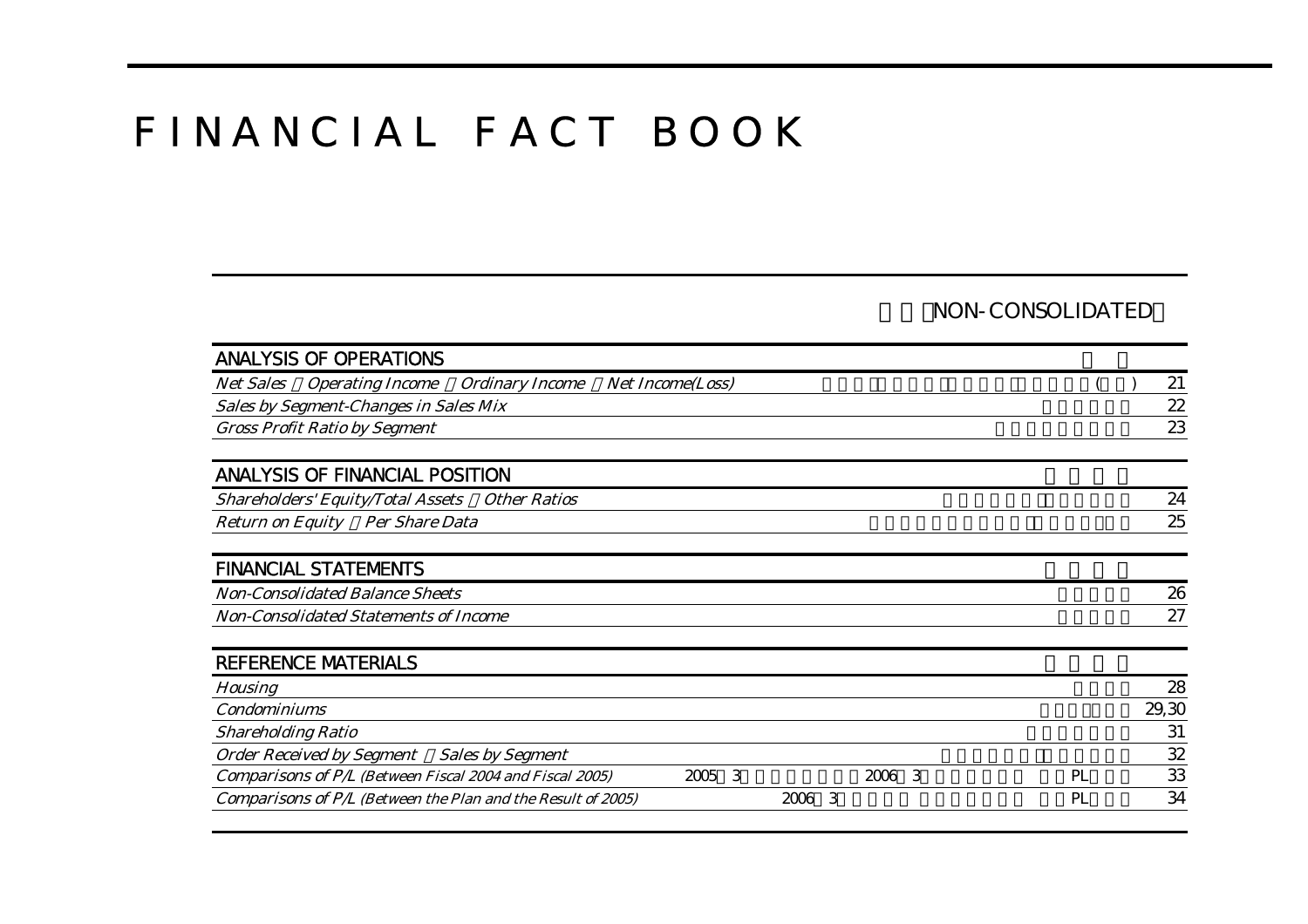



Prefabrication Share

Prefabricated Share in Private-Owned Houses

| <b>Fiscal years ended March 31</b>                        | 2002   | 2003   | 2004   | 2005   | 2006                  |
|-----------------------------------------------------------|--------|--------|--------|--------|-----------------------|
|                                                           |        |        |        |        | Interim of FYE 3/2006 |
| <b>Housing Starts (Thousands of unit)</b>                 |        |        |        |        |                       |
|                                                           | 1, 173 | 1, 146 | 1, 174 | 1, 193 | 640                   |
| <b>Prefabricated Housing Starts (Thousands of unit)</b>   |        |        |        |        |                       |
|                                                           | 163    | 162    | 159    | 160    | 77                    |
| Private-Owned Housing Starts (Thousands of unit)          |        |        |        |        |                       |
|                                                           | 139    | 14.1   | 135    | 134    | 12.1                  |
| Private-Owned Housing Starts (Thousands of unit)          |        |        |        |        |                       |
|                                                           | 377    | 366    | 373    | 367    | 191                   |
| Prefabricated in Private-Owned Houses (Thousands of unit) |        |        |        |        |                       |
|                                                           | 70     | 66     | 65     | 66     | 33                    |
| Prefabricated Share in Private-Owned Houses (%)           |        |        |        |        |                       |
|                                                           | 186    | 180    | 17.5   | 180    | 17.4                  |
|                                                           |        |        |        |        |                       |

Source: "Statistical Survey of Construction Starts"- Ministry of Land, Infrastructure and Transport.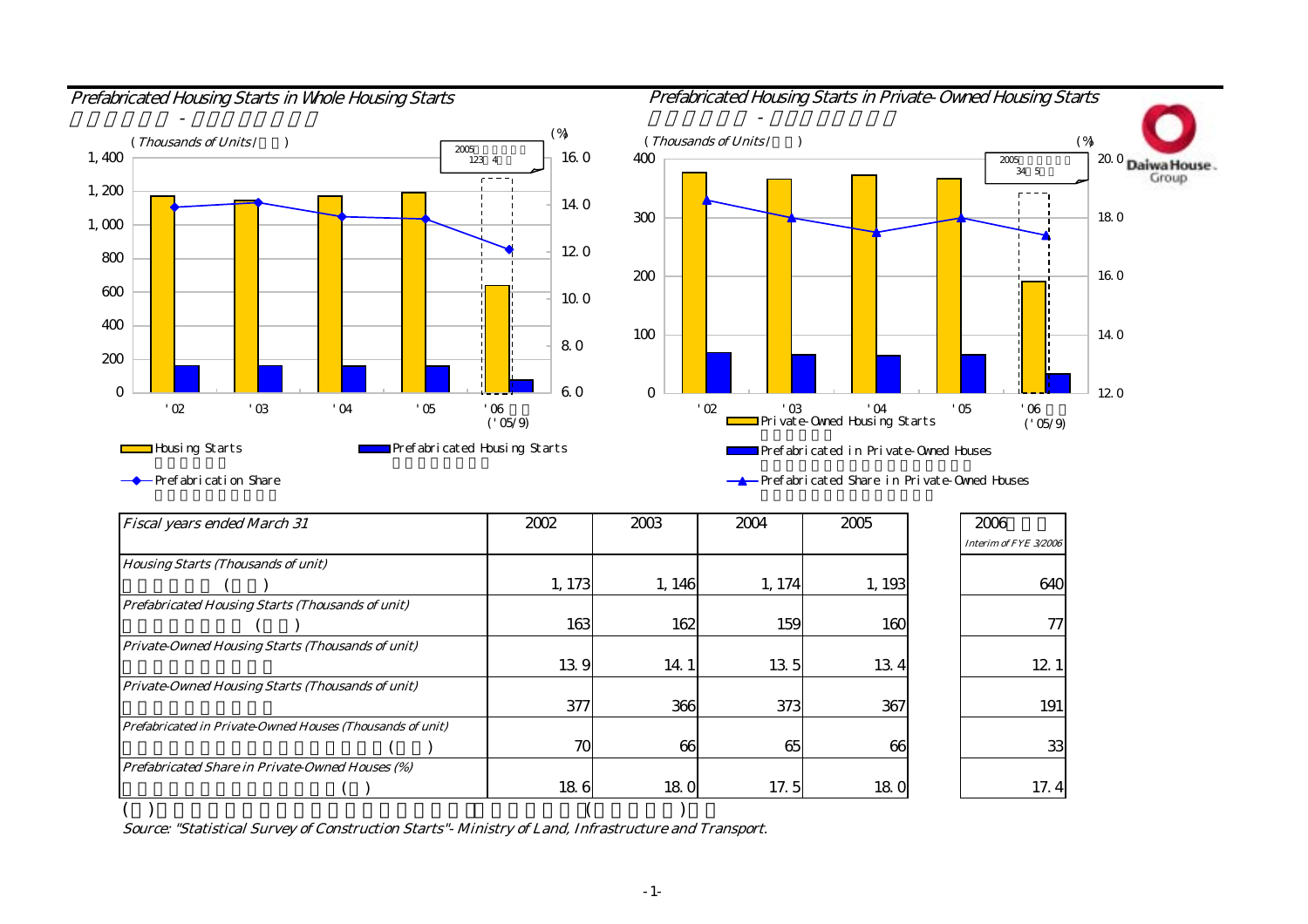Sales of Houses (In Number of Unit)



| <b>Fiscal years ended March 31</b>              | 2002    | 2003    | 2004    | 2005    | 2006                  |
|-------------------------------------------------|---------|---------|---------|---------|-----------------------|
|                                                 |         |         |         |         | Interim of FYE 3/2006 |
| <b>Sales of Houses (In Number of Unit)</b>      |         |         |         |         |                       |
|                                                 | 40, 284 | 40,970  | 42, 392 | 42,855  | 20, 795               |
| <b>Single-Family Houses (In Number of Unit)</b> |         |         |         |         |                       |
|                                                 | 13, 725 | 12,909  | 12, 143 | 12, 470 | 5,976                 |
| <b>Condominiums (In Number of Unit)</b>         |         |         |         |         |                       |
|                                                 | 4, 143  | 3,669   | 3,838   | 3, 727  | 1,999                 |
| Multi-Family Houses (In Number of Unit)         |         |         |         |         |                       |
|                                                 | 22, 416 | 24, 392 | 26, 411 | 26,658  | 12,820                |

| 2006                  | 2006            |
|-----------------------|-----------------|
| Interim of FYE 3/2006 | <b>Estimate</b> |
| 20, 795               | 43,000          |
| 5,976                 | 12,000          |
| 1,999                 | 4,500           |
| 12.82                 | 26, 50C         |

Daiwa House.

( )

'Real Estate -Single Family Houses for Sale' is included in 'Single Family Houses' Sales.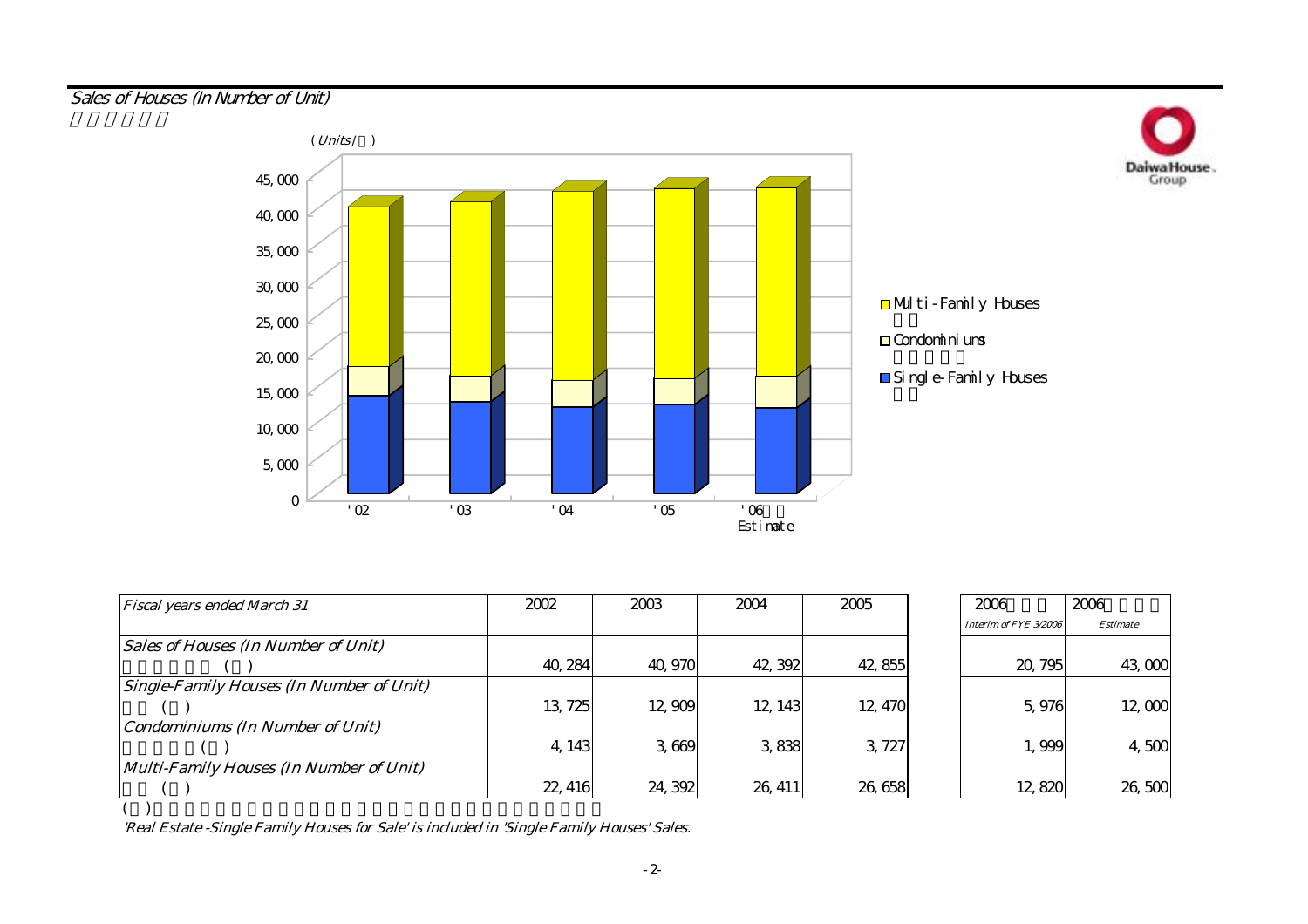#### ANALYSIS OF OPERATIONS

#### **CONSOLIDATED**



| <b>Fiscal years ended March 31</b>                 | 2002        | 2003        | 2004        | 2005        | 2006                  |
|----------------------------------------------------|-------------|-------------|-------------|-------------|-----------------------|
|                                                    |             |             |             |             | Interim of FYE 3/2006 |
| $Net Sales ( \Million)$                            |             |             |             |             |                       |
|                                                    | 1, 197, 924 | 1, 184, 543 | 1, 224, 647 | 1, 365, 913 | 735, 314              |
| Operating Income $(\ \M $ illion)                  |             |             |             |             |                       |
|                                                    | 46,031      | 45, 271     | 59,660      | 67, 849     | 36, 527               |
| $\int$ <i>Ordinary Income</i> ( \ <i>Million</i> ) |             |             |             |             |                       |
|                                                    | 44,635      | 41, 851     | 72,590      | 74, 209     | 38,081                |
| $Net Income (Loss)$ ( \ Million)                   |             |             |             |             |                       |
|                                                    | 5, 216      | $-91,388$   | 37, 256     | 40, 262     | 17,588                |

| 2006                  | 2006            |
|-----------------------|-----------------|
| Interim of FYF 3/2006 | <b>Estimate</b> |
| 735, 314              | 1,500,000       |
| 36, 527               | 78,000          |
| 38,081                | 80,000          |
| 17,588                | 41,000          |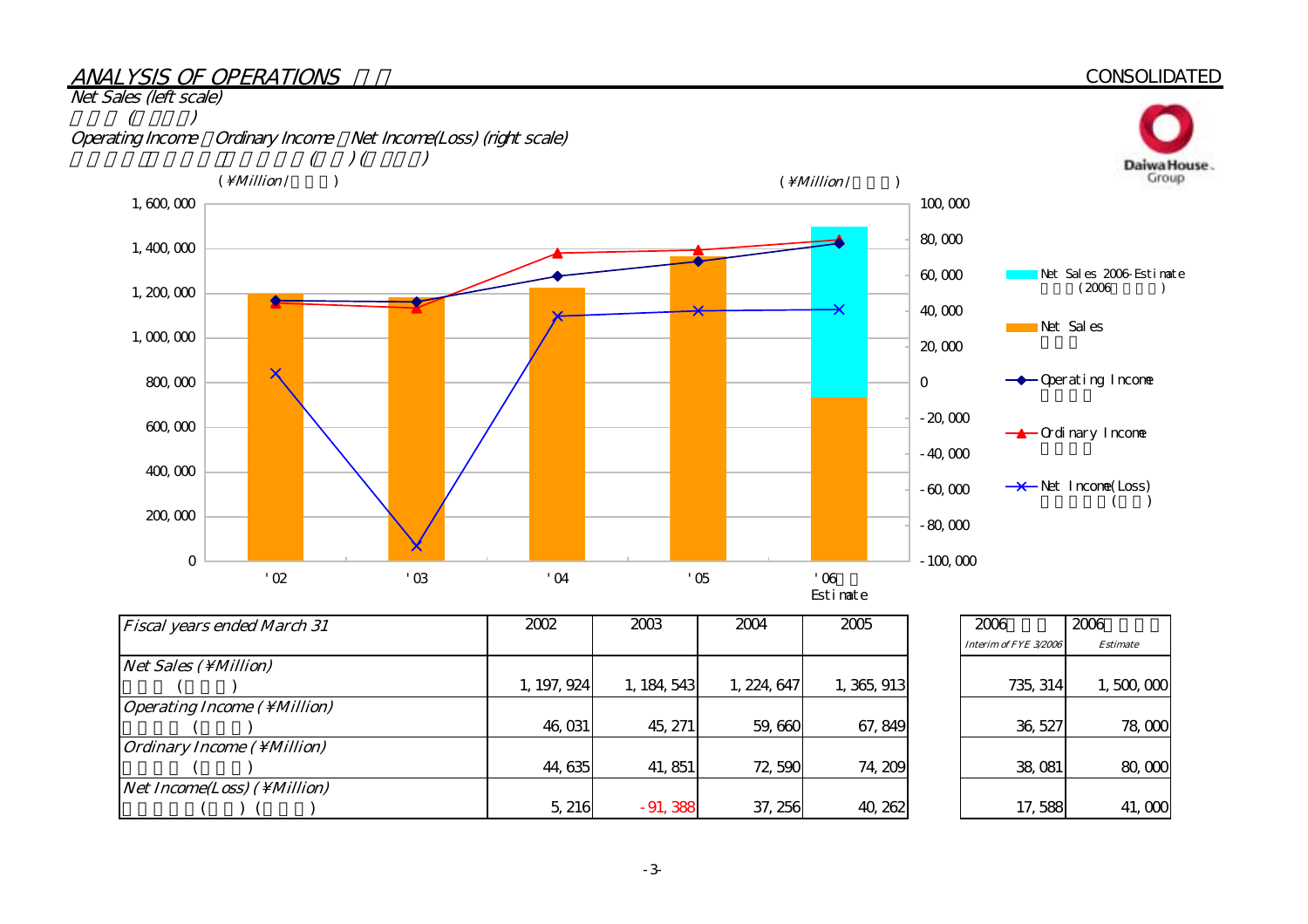

| <b>Fiscal years ended March 31</b> | 2004        | 2005        |
|------------------------------------|-------------|-------------|
|                                    |             |             |
| <b>Housing</b>                     | 800, 630    | 854, 574    |
| <b>Commercial Construction</b>     | 276, 988    | 363,830     |
| <b>Resort &amp; Fitness club</b>   | 53, 612     | 55, 748     |
| <b>Home Center</b>                 | 57, 226     | 59, 164     |
| <b>Others</b>                      | 97,766      | 104, 129    |
| <i><b>Eliminations</b></i>         | $-61,576$   | $-71,533$   |
| Total                              | 1, 224, 647 | 1, 365, 913 |

| 2006                  | 2006            |
|-----------------------|-----------------|
| Interim of FYE 3/2006 | <b>Estimate</b> |
| 439, 961              | 897,000         |
| 207,008               | 430,000         |
| 33,636                | 66,500          |
| 31,843                | 64,000          |
| 60,695                | 120,000         |
| $-37,830$             | $-77,500$       |
| 735, 314              | 1. 500. 000     |

former "Resort hotels"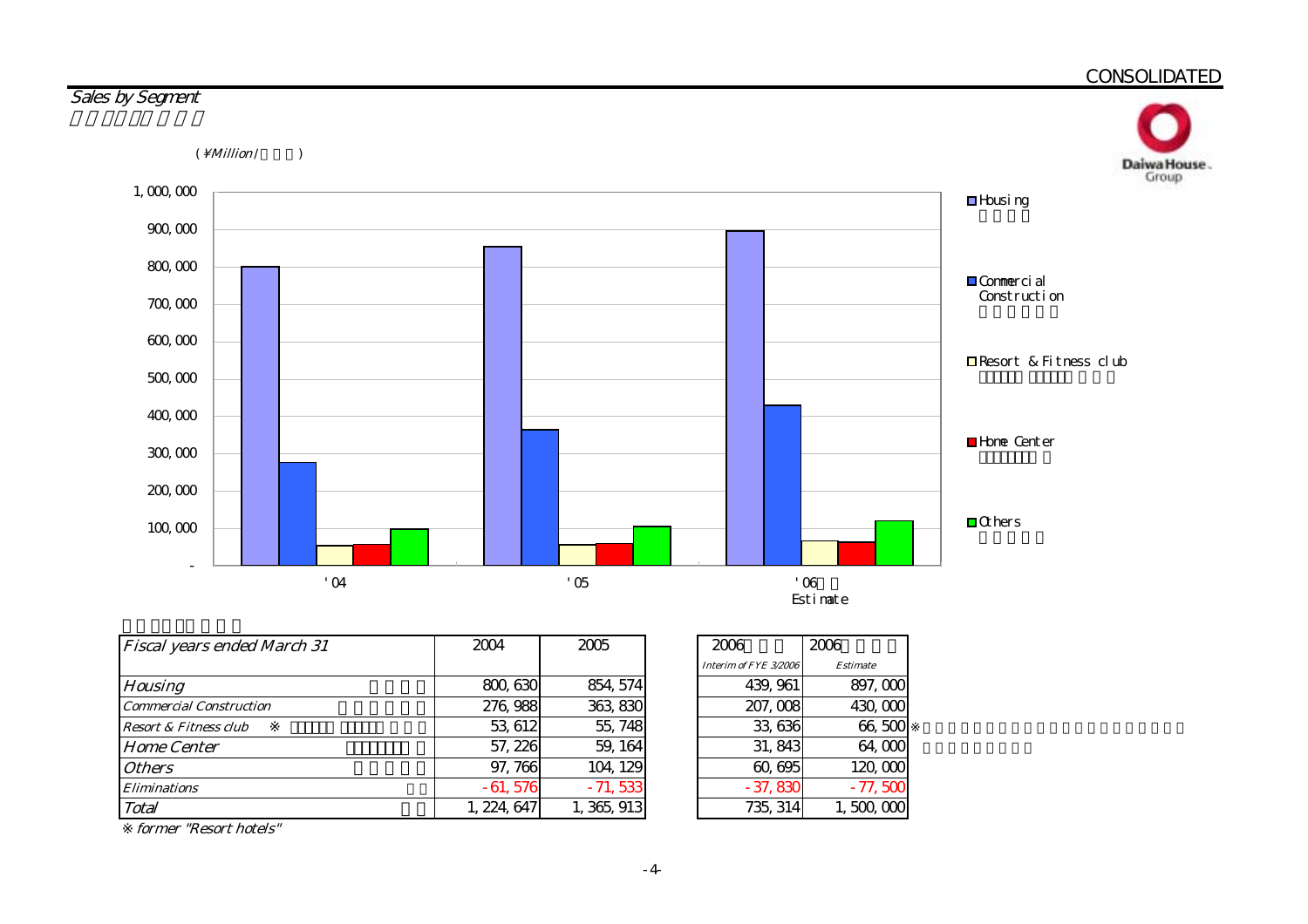

| <b>Fiscal years ended March 31</b>        | 2004       | 2005      | 2006中間期               | 2006通期予想        |                  |
|-------------------------------------------|------------|-----------|-----------------------|-----------------|------------------|
|                                           |            |           | Interim of FYE 3/2006 | <b>Estimate</b> |                  |
| 住宅事業<br><b>Housing</b>                    | 48, 792    | 50,046    | 21, 221               | 48, 200         |                  |
| 商業建築事業<br><b>Commercial Construction</b>  | 20, 844    | 27,420    | 18,415                | 37,000          |                  |
| ※ リゾート・スポーツ施設事業 <br>Resort & Fitness club | $-620$     | 1,507     | 908                   |                 | 1,500 ※従来「観光事業」。 |
| ホームセンター事業<br><b>Home Center</b>           | 138        | 100       | 650                   | 1.300           | 変更しております。        |
| その他事業<br><b>Others</b>                    | 2,823      | 3,534     | 2,820                 | 5,000           |                  |
| 消去<br><b>Eliminations</b>                 | $-12, 316$ | $-14,760$ | $-7,488$              | $-15,000$       |                  |
| Total                                     | 59,660     | 67, 849   | 36, 527               | 78,000          |                  |

|   | 59,660     | 67, 849   | 36, 527               | 78,000          |                              |
|---|------------|-----------|-----------------------|-----------------|------------------------------|
| 去 | $-12, 316$ | $-14,760$ | $-7,488$              | $-15,000$       |                              |
| 業 | 2,823      | 3,534     | 2,820                 | 5,000           |                              |
| 業 | 138        | 100       | 650                   | 1,300           | 変更しております。                    |
| 業 | $-620$     | 1,507     | 908                   |                 | 1,500 ※従来「観光事業」としていたセグメント名称を |
| 業 | 20,844     | 27, 420   | 18, 415               | 37,000          |                              |
| 業 | 48,792     | 50,046    | 21, 221               | 48, 200         |                              |
|   |            |           | Interim of FYE 3/2006 | <b>Estimate</b> |                              |
|   | 2004       | 2005      | 2006中間期               | 2006通期予想        |                              |

former "Resort hotels"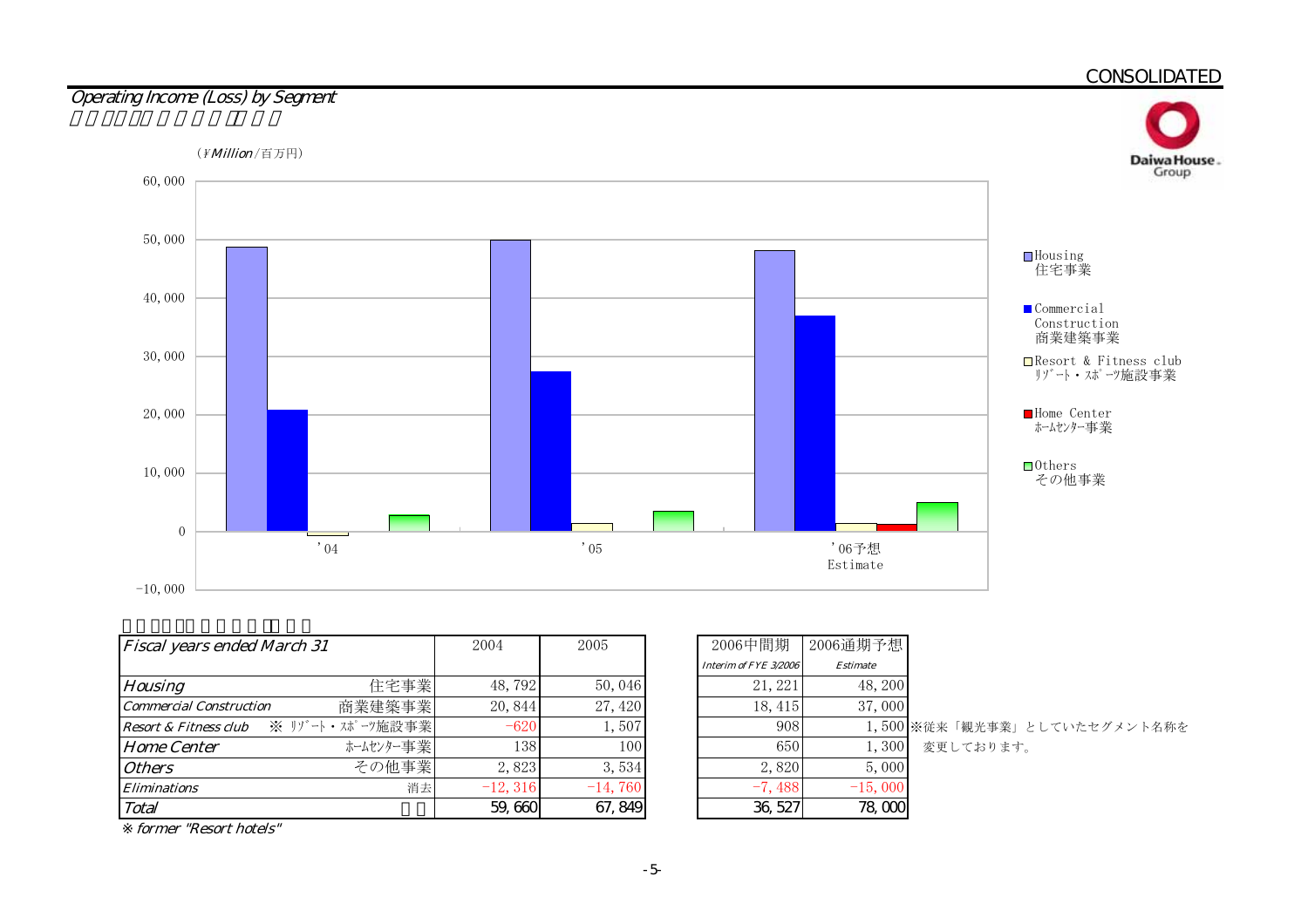# ANALYSIS OF FINANCIAL POSITION



Shareholders' Equity/Total Assets



| <b>Fiscal years ended March 31</b>          | 2002  | 2003  | 2004  | 2005  | 2006                  |
|---------------------------------------------|-------|-------|-------|-------|-----------------------|
|                                             |       |       |       |       | Interim of FYE 3/2006 |
| <b>Shareholders' Equity/Total Assets(%)</b> |       |       |       |       |                       |
|                                             | 49.1  | 44.2  | 45.3  | 38.6  | 38.2                  |
| Liquid Ratio(%)                             |       |       |       |       |                       |
| $^{\prime}$ %                               | 157.5 | 174.2 | 177.6 | 159.0 | 153 5                 |
| <b>Fixed Assets/Shareholders' Equity(%)</b> |       |       |       |       |                       |
| $^{\prime}$ %                               | 110.6 | 129.5 | 119.9 | 142.4 | 149.1                 |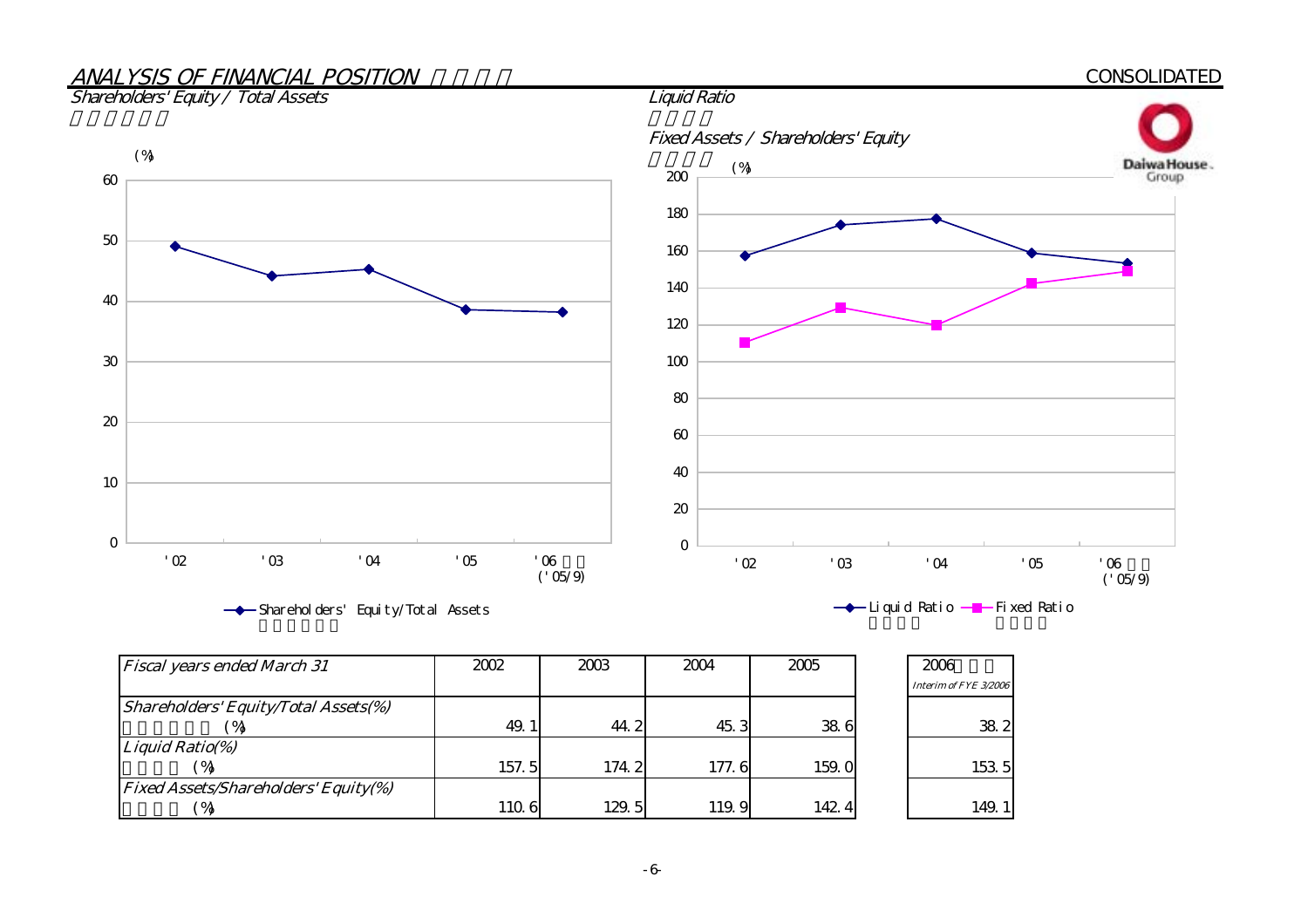

| <b>Fiscal years ended March 31</b>                               | 2002    | 2003      | 2004  | 2005  | 2006                  |
|------------------------------------------------------------------|---------|-----------|-------|-------|-----------------------|
|                                                                  |         |           |       |       | Interim of FYE 3/2006 |
| <b>Return on Equity(%)</b>                                       |         |           |       |       |                       |
|                                                                  | Q 9     | $-17.1$   | 7.6   | 7.9   |                       |
| <i>Shareholders' Equity per Share(<math>\setminus</math>)</i>    |         |           |       |       |                       |
|                                                                  | 1,066.6 | 8846      | 902.3 | 959.1 | 986.3                 |
| <i>Net Income(loss)</i> per <i>Share(<math>\setminus</math>)</i> |         |           |       |       |                       |
|                                                                  | 9.55    | $-167.06$ | 68 16 | 73.26 |                       |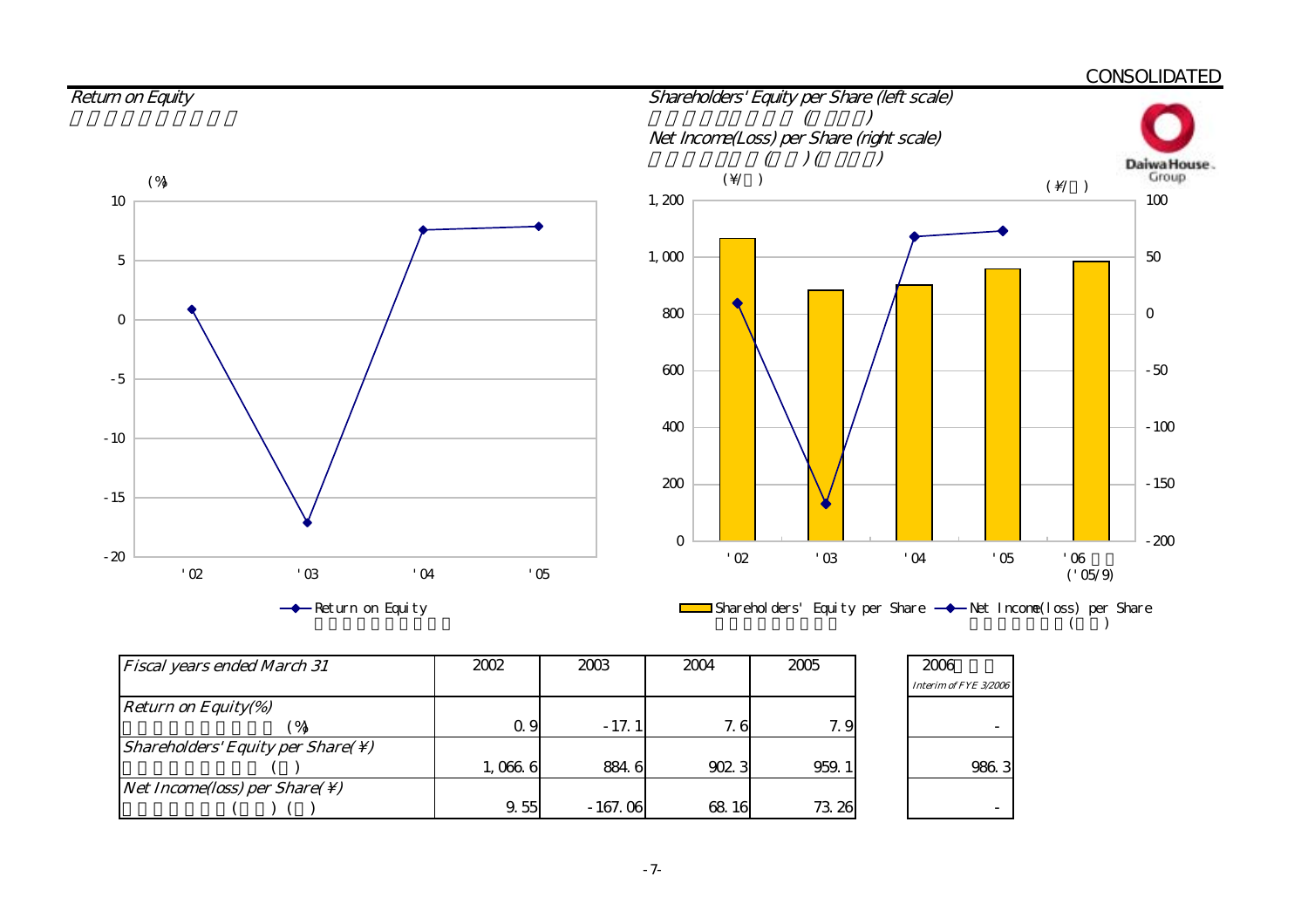# CONSOLIDATED





| <b>Fiscal years ended March 31</b>       | 2004    | 2005    | 2006                  | 2006            |
|------------------------------------------|---------|---------|-----------------------|-----------------|
|                                          |         |         | Interim of FYE 3/2006 | <b>Estimate</b> |
| <i>Capital Expenditures ( \ Million)</i> |         |         |                       |                 |
|                                          | 20, 107 | 56,695  | 52, 208               | 105,000         |
| <b>Housing</b>                           | 6,687   | 7,699   | 6,945                 | 11,500          |
| Commercial Construction                  | 4,465   | 31,908  | 36, 211               | 71,000          |
| <b>Resort &amp; Fitness club</b>         | 2, 271  | 850     | 841                   | 2,900           |
| <b>Home Center</b>                       | 2,097   | 725     | 153                   | 1,200           |
| <b>Others</b>                            | 4,916   | 15, 842 | 8,084                 | 17,000          |
| <b>Eliminations and Corporate</b>        | $-331$  | $-331$  | $-28$                 | 1,400           |
| Depreciation $(\ \M $ illion)            |         |         |                       |                 |
|                                          | 15, 165 | 19, 242 | 12,803                | 25,800          |
| <b>Housing</b>                           | 4,821   | 4,486   | 2,561                 | 5,100           |
| <b>Commercial Construction</b>           | 2,770   | 4,622   | 3,693                 | 7,500           |
| <b>Resort &amp; Fitness club</b>         | 1,530   | 1,869   | 915                   | 1,800           |
| <b>Home Center</b>                       | 647     | 704     | 341                   | 700             |
| <b>Others</b>                            | 3,628   | 5,875   | 4,611                 | 9,200           |
| <b>Eliminations and Corporate</b>        | 1,766   | 1,684   | 680                   | 1,500           |

former "Resort hotels"

**OTHERS**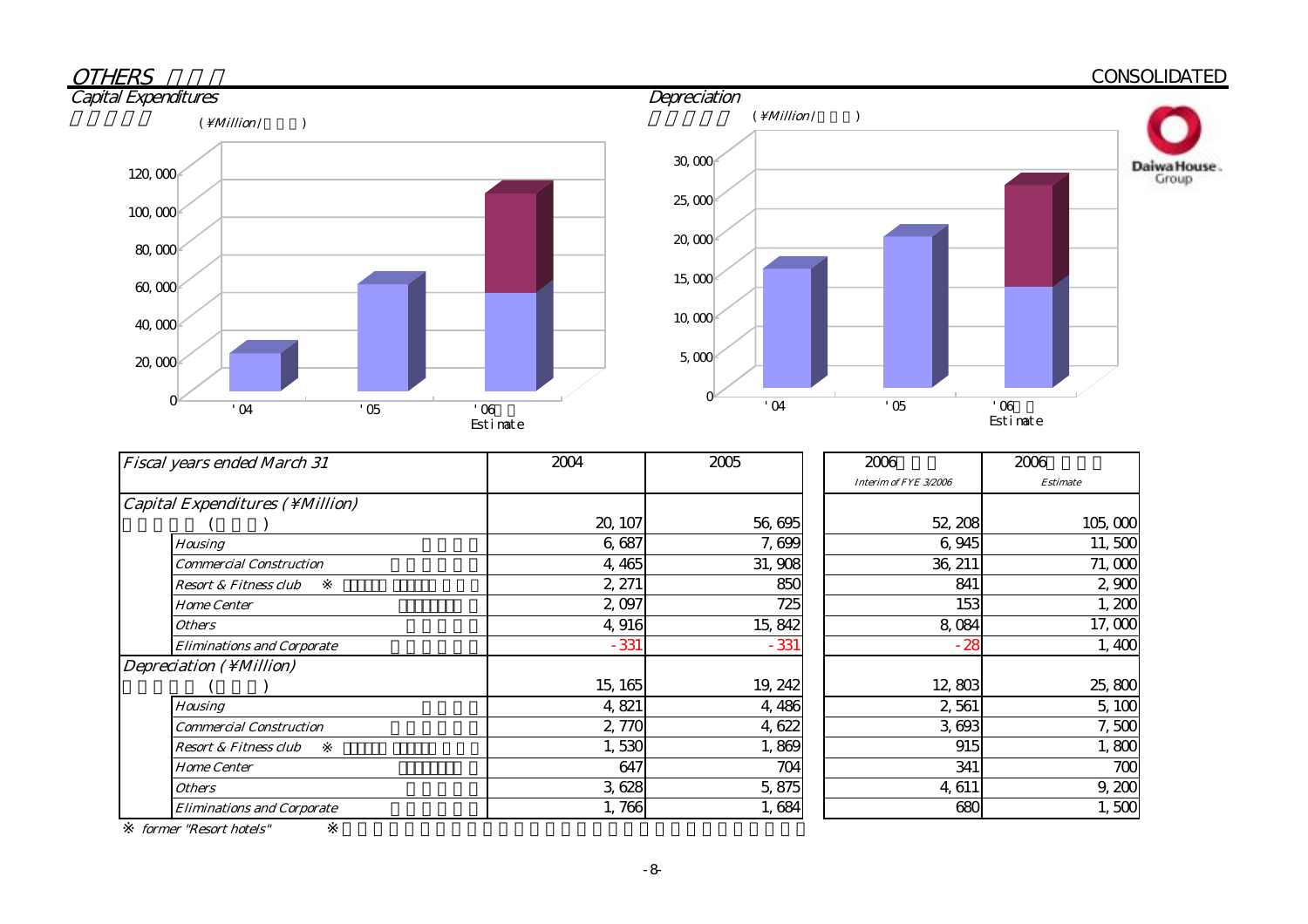| <b>Consolidated Balance Sheets( Milion)</b>                   |             |               |             |                   |                       |                      |
|---------------------------------------------------------------|-------------|---------------|-------------|-------------------|-----------------------|----------------------|
| March 31                                                      | 2002        | 2003          | 2004        | 2005              | 2006                  |                      |
| <assets<br><math>\geq</math></assets<br>                      |             |               |             |                   | Interim of FYE 3/2006 |                      |
| <b>Current Assets</b>                                         |             |               |             |                   |                       | Daiwa House<br>Group |
| <b>Cash &amp; Time Deposits</b>                               | 150, 118    | 104,083       | 141,605     | 150, 739          | 124,038               |                      |
| Trade Notes & Accounts Receivable                             | 65, 875     | 62,922        | 52, 729     | 70, 304           | 72, 332               |                      |
| <b>Marketable Securities</b>                                  | 179         | 201           | 64          | 24                | 1C                    |                      |
| <b>Inventories</b>                                            | 298, 423    | 267, 198      | 267, 919    | 324, 238          | 345, 150              |                      |
| <b>Other</b>                                                  | 29,983      | 35,860        | 35, 742     | 69,096            | 68,902                |                      |
| <b>Allowance for Doubtful Accounts</b>                        | 76f<br>$-1$ | $-1.971$      | $-1.771$    | $-1.861$          | $-2,380$              |                      |
| <b>Total Current Assets</b>                                   | 542, 814    | 468, 295      | 496, 290    | 612, 542          | 608,053               |                      |
| <b>Fixed Assets</b>                                           |             |               |             |                   |                       |                      |
| <b>Tangible Fixed Assets</b>                                  | 426,630     | 349, 646      | 344, 268    | 441, 387          | 475, 731              |                      |
| <b>Intangible Fixed Assets</b>                                | 7,488       | 7,509         | 7,463       | 8,880             | 11, 631               |                      |
| <b>Investments &amp; Other Assets</b>                         | 210 194     | 268 990       | 239, 635    | 295, 995          | 317,099               |                      |
| <b>Total Fixed Assets</b>                                     | 644, 312    | 626, 145      | 591, 367    | 746, 264          | 804, 461              |                      |
| <b>Total Assets</b>                                           | 1, 187, 127 | 1, 094, 441   | 1, 087, 658 | 358,806           | 412, 515              |                      |
| Liabilities<br>$\geq$                                         |             |               |             |                   |                       |                      |
| <b>Current Liabilities</b>                                    |             |               |             |                   |                       |                      |
| Trade Notes & Accounts Payable                                | 174, 773    | 116,902       | 122, 440    | 156, 973          | 161, 895              |                      |
| <b>Short-Term Bank Loans</b>                                  | 54,000      | 2,800         | 550         | 13, 175           | 5,849                 |                      |
| Long-Term Bank Loans within One Year                          | 1.000       |               | 51          | 1.367             | 2,079                 |                      |
| <b>Bonds Due within One Year</b>                              |             |               |             |                   |                       |                      |
| <b>Accrued Income Taxes</b>                                   | 2,378       | 8,419         | 14, 218     | 15,699<br>198,040 | 11, 917               |                      |
| <b>Other</b>                                                  | 112 573     | 140,689       | 142, 193    |                   | 214, 503              |                      |
| <b>Total Current Liabilities</b>                              | 344, 725    | 268, 811      | 279, 453    | 385, 256          | 396, 244              |                      |
| Long-Term Liabilities                                         |             |               |             |                   |                       |                      |
| <b>Bonds</b><br><b>Long-Term Bank Loans</b>                   | 2000        | 2000<br>1.237 | 911         | 6,555             | 15, 415               |                      |
| <b>Other</b>                                                  | 234,048     | 315, 951      | 294, 851    | 371, 087          | 387, 720              |                      |
| Total ong erm Liabilities                                     | 236,048     | 319, 188      | 295, 762    | 377,642           | 403, 135              |                      |
|                                                               |             | 588,000       |             |                   |                       |                      |
| <b>Total Liabilities</b>                                      | 580, 773    |               | 575, 215    | 762, 898          | 799, 379              |                      |
| <b>Mnority Interests</b>                                      | 23,915      | 22, 756       | 19, 393     | 71, 798           | 73, 678               |                      |
| <shareholders' equity<br=""><math>\geq</math></shareholders'> |             |               |             |                   |                       |                      |
| <b>Common Stock</b>                                           | 110, 120    | 110, 120      | 110, 120    | 110, 120          | 110, 120              |                      |
| <b>Additional Paid-in Capital</b>                             | 147, 755    |               |             |                   |                       |                      |
| <b>Capital Surplus</b>                                        |             | 147, 755      | 147, 756    | 147, 759          | 148 018               |                      |
| <b>Retained Earnings</b>                                      | 387,590     |               |             |                   |                       |                      |
| <b>Retained Earnings</b>                                      |             | 289, 840      | 313, 214    | 325, 893          | 331, 266              |                      |
| <b>Land Revaluation Difference</b>                            | $-59,900$   | $-60,408$     | $-86,199$   | $-69.22$          | $-66,547$             |                      |
| <b>Net Unrealized Gain on Available-for-Sale Securities</b>   | 1,357       | 776           | 12,957      | 14,662            | 20, 971               |                      |
| <b>Cumulative Translations Adjustment</b>                     | $-805$      | $-881$        | $-916$      | $-92$             | $-885$                |                      |
| <b>Treasury Stock</b>                                         | $-3667$     | $-3.517$      | $-388$      | $-4.168$          | $-3.486$              |                      |
| <b>Total Shareholders' Equity</b>                             | 582, 438    | 483, 684      | 493, 049    | 524, 109          | 539, 457              |                      |
|                                                               |             |               |             |                   |                       |                      |
| Total Liabilities & Shareholders' Equity                      | 1, 187, 127 | 1, 094, 441   | 1,087,658   | 1,358,806         | 1, 412, 515           |                      |

### FINANCIAL STATEMEN T

Total Liabilities & Shareholders' Equity

# **CONSOLIDATED**

-9-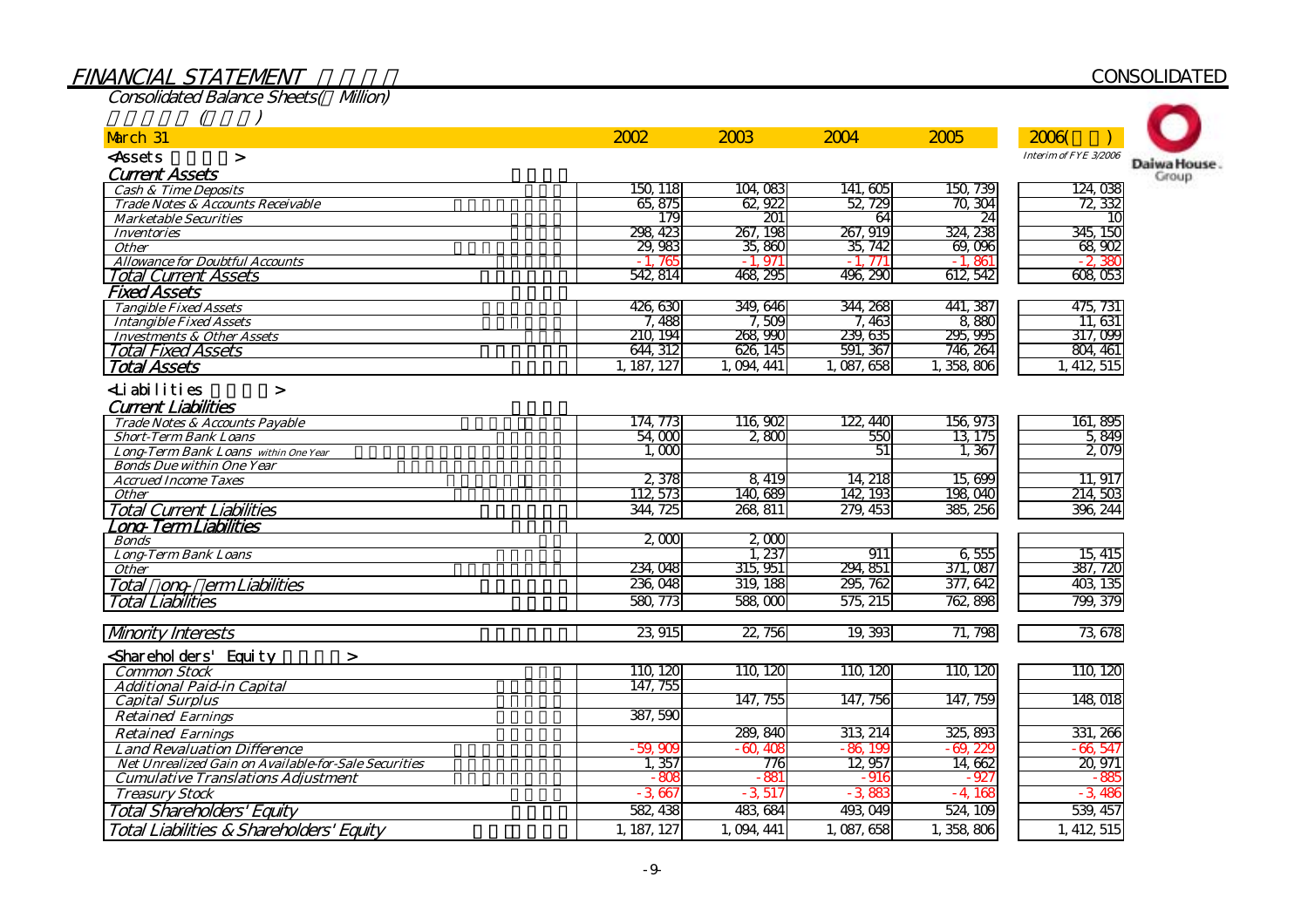| Consolidated Statement of Income (Million) |  |  |  |
|--------------------------------------------|--|--|--|
|                                            |  |  |  |

|  | ノ |
|--|---|
|  |   |
|  |   |

| March 31                                                       | 2002        | 2003       | 2004     | 2005       | 2006                  |             |
|----------------------------------------------------------------|-------------|------------|----------|------------|-----------------------|-------------|
| <i><qperating &="" expense<="" i="" income=""></qperating></i> |             |            |          |            | Interim of FYE 3/2006 | Daiwa House |
| <b>Net Sales</b>                                               | 1, 197, 924 | , 184, 543 | 224, 647 | , 365, 913 | 735, 314              | Group       |
| Cost of Sales                                                  | 945, 473    | 936, 860   | 963, 457 | , 082, 132 | 582, 646              |             |
| Selling, General & Administrative Expenses                     | 206, 419    | 202, 411   | 201, 529 | 215, 932   | 116, 140              |             |
| <b>Operating Income</b>                                        | 46, 031     | 45, 271    | 59,660   | 67, 849    | 36, 527               |             |

| <non-qperating &="" expense<="" income="" th=""><th></th></non-qperating> |  |
|---------------------------------------------------------------------------|--|
|                                                                           |  |

| <b>Interest &amp; Dividend Income</b>                   | 568      | 546         | 650         | 1,067    | 823      |
|---------------------------------------------------------|----------|-------------|-------------|----------|----------|
| <b>Equity in Earnings of Associated Companies</b>       | 1,051    | 277         | 2,383       | 1,610    | 121      |
| <b>Interest Expenses</b>                                | 1,348    | 722         | 422         | 736      | 675      |
| Ordinary Income                                         | 44, 635  | 41,851      | 72,590      | 74, 209  | 38,081   |
| Income(Loss) before Taxes                               | 9,538    | $-155, 157$ | 67,896      | 63, 108  | 33, 618  |
| <b>Income Taxes</b>                                     | 3,720    | $-63,577$   | 29,608      | 20, 356  | 14, 166  |
| <b>Minority Income (Loss)</b>                           | 600      | $-191$      | 1,031       | 2,489    | 1,864    |
| <b>Equity in Earnings of Associated Companies</b>       |          |             |             |          |          |
| Net Income(Loss)                                        | 5,216    | $-91,388$   | 37, 256     | 40, 262  | 17,588   |
|                                                         |          |             |             |          |          |
| <i>Net Income(Loss) per Share (\)</i>                   | 9.55     | $-167.06$   | 68 16       | 73.26    | 32 18    |
| Cash Dividends per Share $(\setminus)$                  | 10 CO    | 10.00       | $15 \omega$ | 17.00    |          |
| Pay-out Ratio $( \setminus )$                           | 104.7    |             | 22(         | 23.2     |          |
|                                                         |          |             |             |          |          |
| Non-Operating Inc. & Exp. - Net                         | $-779$   | $-176$      | 227         | 331      | 148      |
| <b>Number of Outstanding Shares (Thousand of Share)</b> | 546, 054 | 546, 816    | 546, 426    | 546, 222 | 546, 965 |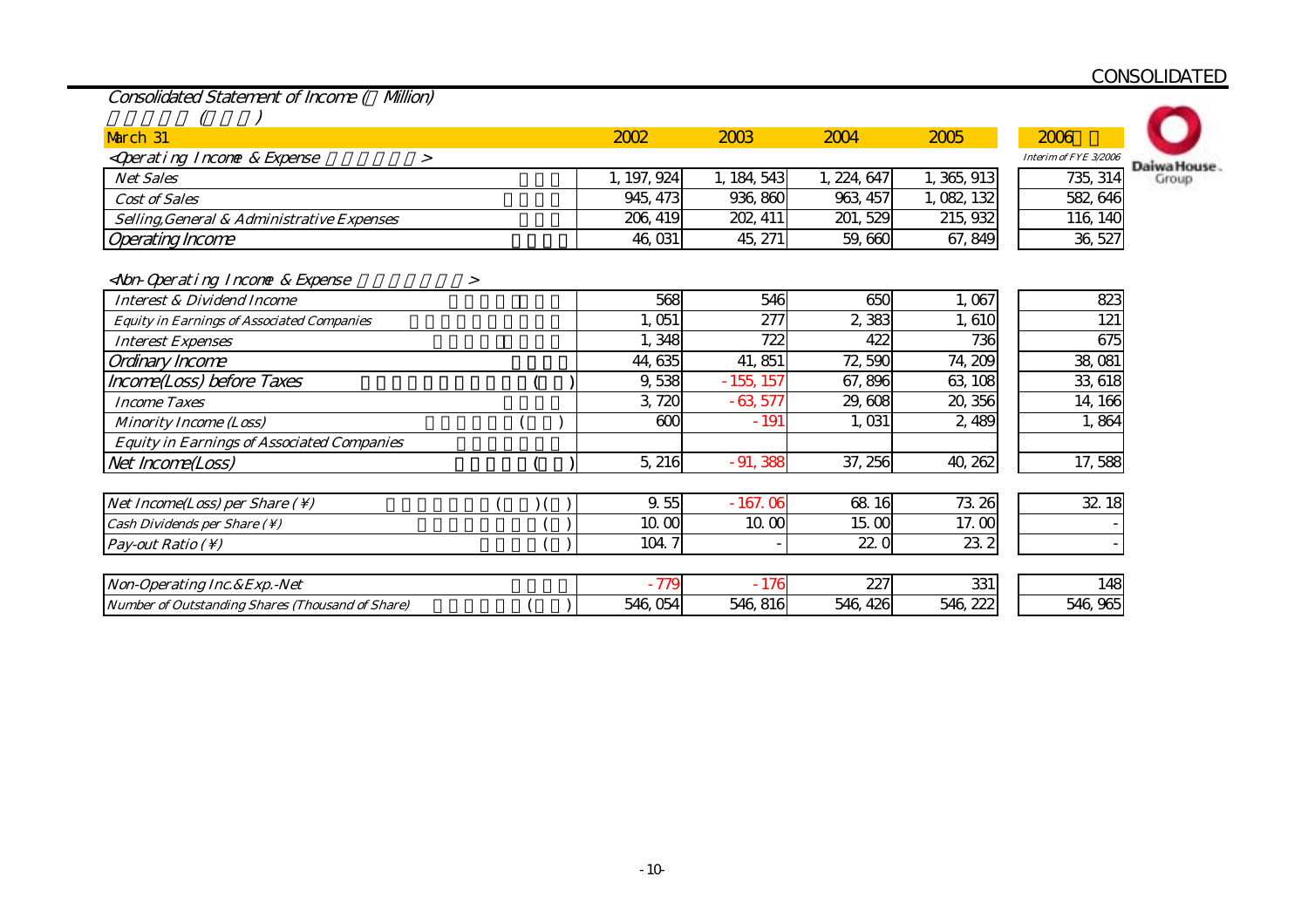Consolidated Statements of Shareholders' Equity ( Million)  $(1)$ 

|                                                    | Outstanding<br>Number of<br>Shares of<br>Common Stock<br>(Thousands) | Common Stock | Additional<br>Paid-in<br>Capital | Capital<br>Reserve | Retained<br>Earnings     | Retained<br>Earnings |
|----------------------------------------------------|----------------------------------------------------------------------|--------------|----------------------------------|--------------------|--------------------------|----------------------|
|                                                    |                                                                      |              |                                  |                    |                          |                      |
| <b>Balance, March 31, 2001</b>                     | 519,340                                                              | 108,781      | 122,041                          | $\blacksquare$     | 387,594                  | ٠                    |
| <b>Net Income</b>                                  |                                                                      |              |                                  |                    | 5, 216                   |                      |
| Cash Dividends, \17.0 per Share                    |                                                                      |              |                                  |                    | $-8,828$                 |                      |
| <b>Bonuses to Directors and Corporate Auditors</b> |                                                                      |              |                                  |                    | $-54$                    |                      |
| <b>Other</b>                                       | 26, 714                                                              | 1,339        | 25, 714                          |                    | 3,663                    |                      |
| Balance, March 31, 2002                            | 546,054                                                              | 110,120      | 147,755                          | $\blacksquare$     | 387,590                  |                      |
| Net Loss                                           |                                                                      |              |                                  |                    | $\overline{\phantom{0}}$ | $-91,388$            |
| Cash Dividends, \10.0 per Share                    |                                                                      |              |                                  |                    | ÷.                       | $-5,460$             |
| <b>Bonuses to Directors and Corporate Auditors</b> |                                                                      |              |                                  |                    | $\overline{a}$           | $-18$                |
| <b>Other</b>                                       | 762                                                                  |              |                                  |                    | $\blacksquare$           | $-883$               |
| Balance, March 31, 2003                            | 546,816                                                              | 110120       | ٠                                | 147,755            | ٠                        | 289,840              |
| <b>Net Income</b>                                  |                                                                      |              |                                  |                    | $\overline{a}$           | 37, 256              |
| Cash Dividends, \10.0 per Share                    |                                                                      |              |                                  |                    | $\sim$                   | $-5,457$             |
| <b>Bonuses to Directors and Corporate Auditors</b> |                                                                      |              |                                  |                    | $\blacksquare$           |                      |
| <b>Other</b>                                       | $-390$                                                               |              |                                  |                    | $\overline{\phantom{a}}$ | $-8,425$             |
| Balance, Narch 31, 2004                            | 546,426                                                              | 110120       | $\blacksquare$                   | 147,756            | ٠                        | 313,214              |
| <b>Net Income</b>                                  |                                                                      |              |                                  |                    | ÷.                       | 40, 262              |
| Cash Dividends, \15.0 per Share                    |                                                                      |              |                                  |                    | $\blacksquare$           | $-8,184$             |
| <b>Bonuses to Directors and Corporate Auditors</b> |                                                                      |              |                                  |                    | ÷.                       |                      |
| <b>Other</b>                                       | $-204$                                                               |              |                                  | 2                  | $\blacksquare$           | $-19,398$            |
| Balance, March 31, 2005                            | 546,222                                                              | 110120       | ٠                                | 147,759            | ٠                        | 325,893              |
| <b>Net Income</b>                                  |                                                                      |              |                                  |                    | $\blacksquare$           | 17,588               |
| Cash Dividends, \17.0 per Share                    |                                                                      |              |                                  |                    | $\overline{\phantom{a}}$ | $-9,210$             |
| <b>Bonuses to Directors and Corporate Auditors</b> |                                                                      |              |                                  |                    | $\overline{\phantom{0}}$ | $-225$               |
| <b>Other</b>                                       | 743                                                                  |              |                                  | 258                | $\overline{a}$           | $-2,778$             |
| <b>Balance, September 30, 2005</b>                 | 546,965                                                              | 110120       | $\equiv$                         | 148018             | $\blacksquare$           | 331,266              |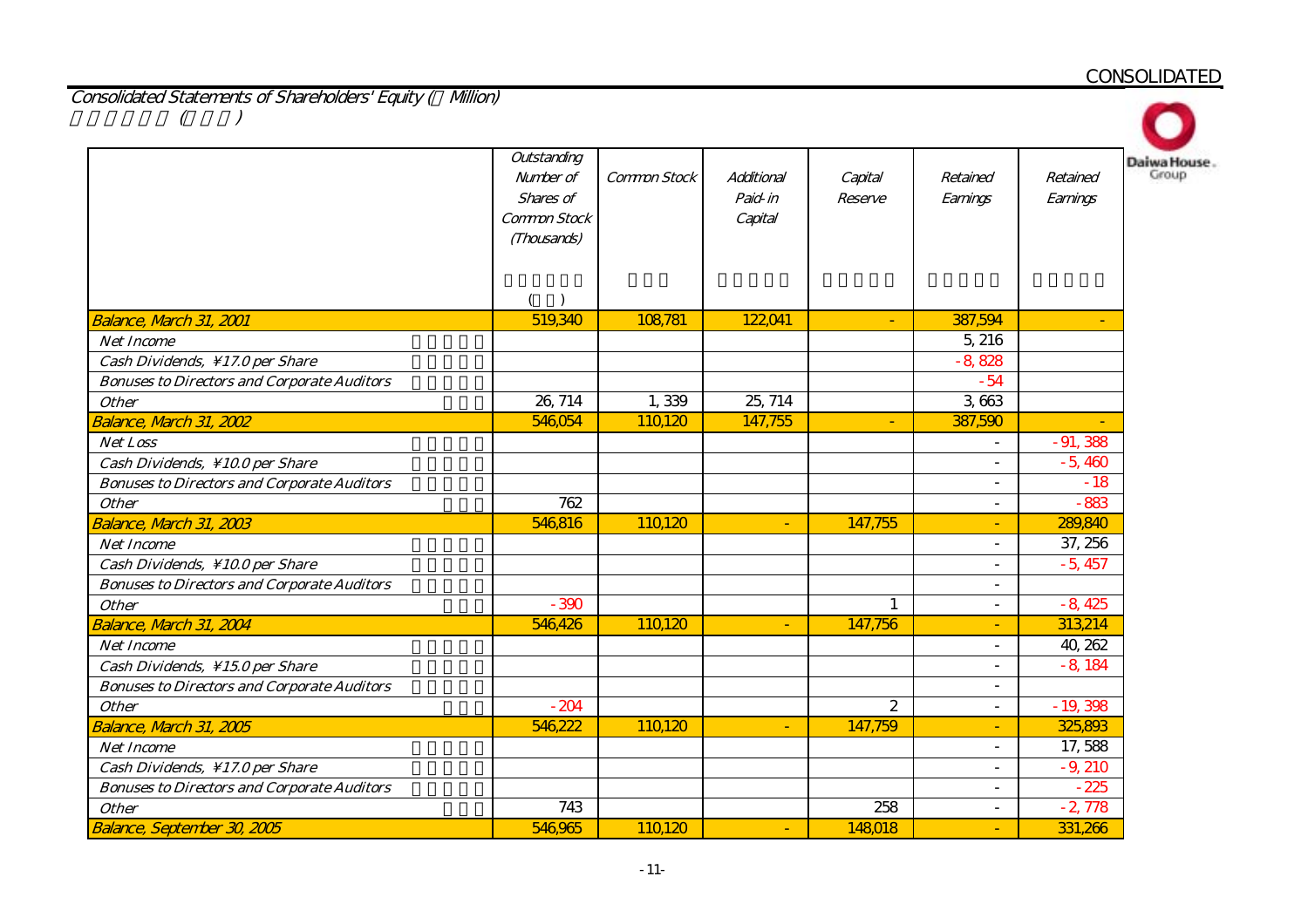Consolidated Statement of Cash Flows ( Million)

|                                                                               | 2005                  | 2006                  |                      |
|-------------------------------------------------------------------------------|-----------------------|-----------------------|----------------------|
| < <i>Operating Activities</i><br>$\geq$                                       | Interim of FYE 3/2005 | Interim of FYE 3/2006 |                      |
| <b>Income before Taxes and Minority Interests</b>                             | 28, 394               | 33 618                |                      |
| <b>Depreciation</b>                                                           | 7,493                 | 12,803                | Daiwa House<br>Group |
| Increase (Decrease) in Liability for Termination and Retirement Benefit Plans | 3 295                 | $-12.74$              |                      |
| <b>Interest Income and Dividend Income</b>                                    | $-473$                | $-82$                 |                      |
| <b>Interest Expense</b>                                                       | 203                   | 675                   |                      |
| <b>Equity in Earnings of Associated Companies</b>                             | $-965$                | - 121                 |                      |
| Loss on Sales and Disposal of Property, Plant and Equipment                   | $94^\circ$            | 827                   |                      |
| Write-down of Marketable and Investment Securities                            |                       |                       |                      |
| <b>Write-down of Golf Club Memberships</b>                                    | 106                   | 139                   |                      |
| <b>Increase in Notes and Accounts Recievable-trade</b>                        | $-1,984$              | $-1,934$              |                      |
| Increase in Inventories                                                       | $-43,598$             | $-20,734$             |                      |
| <b>Increase in Construction Materials and Supplies</b>                        | 6,204                 | 12,929                |                      |
| <b>Increase in Notes and Accounts Payable-trade</b>                           | 16,571                | 9,967                 |                      |
| Other - Net                                                                   | 2 8 11                | 5,402                 |                      |
| Subtotal                                                                      | 19,001                | 40,009                |                      |
| <b>Interest and Dividends Received</b>                                        | 983                   | 539                   |                      |
|                                                                               |                       |                       |                      |
| <b>Interest Paid</b>                                                          | $-145$                | - 272<br>$-12.40$     |                      |
| <b>Income Tax Paid</b>                                                        | $-13,274$             |                       |                      |
| Net Cash Provided by Operating Activities                                     | 6,565                 | 27,867                |                      |
| <investing activities<br=""><math>\geq</math></investing>                     |                       |                       |                      |
| <b>Disbursements for Purchase of Property</b>                                 | $-15.28$              | - 35. 771             |                      |
| Proceeds from Sales of Property, Plant and Equipment                          | 336                   | 3,519                 |                      |
| <b>Purchase of Investment Securities</b>                                      | $-6,557$              | $-4.314$              |                      |
| <b>Proceeds from Sales of Investment Securities</b>                           | 472                   | 895                   |                      |
| <b>Purchase of Consolidated Subsidiary</b>                                    | $-684$                | - 26                  |                      |
| Net Proceeds from Sales of Shares of Former Consolidated Subsidiaries         | 639                   |                       |                      |
| Net Cash Used in Investing Activities                                         | 8,610                 |                       |                      |
| Net Expenses from Sales of Shares of Former Consolidated Subsidiaries         |                       | $-1,897$              |                      |
| <b>Increase in Lease Deposits</b>                                             | $-4.464$              | $-2,067$              |                      |
| Other - Net                                                                   | $-3822$               | - 42                  |                      |
| Net Cash Used in Investing Activities                                         | $-20,752$             | $-40.08$              |                      |
| <i><b><financing activities<="" b=""></financing></b></i><br>$\geq$           |                       |                       |                      |
| <b>Net Decrease in Short-term Loans</b>                                       | - 250                 | - 7, 326              |                      |
| Net Increase (Decrease) in Long-term Loans                                    | $-25$                 | 2942                  |                      |
| <b>Gain on Sales of Treasury Stock</b>                                        | $-54$                 | - 77                  |                      |
| <b>Cash Dividends Paid by Parent Company</b>                                  | $-8,184$              | $-9.210$              |                      |
| <b>Cash Dividends Paid to Minority Interests</b>                              | 252                   | - 740                 |                      |
| Proceeds from recievables sold to trust                                       |                       | 1,996                 |                      |
| Remittance to trust of recievables collected                                  |                       | - 2.020               |                      |
|                                                                               | $-8,767$              | $-14,434$             |                      |
| Net Cash Used in Financing Activities                                         |                       |                       |                      |
| Foreign Currency Translation Adjustment on Cash and Cash Equivalents          |                       |                       |                      |
| Net Increase (Decrease) in Cash and Cash Equivalents                          | $-22,954$             | $-26,651$             |                      |
| Cash and Cash Equivalents at Beginning of Year                                | 141, 546              | 150, 460              |                      |
| Cash and Cash Equivalents at end of Year                                      | 118, 591              | 123,809               |                      |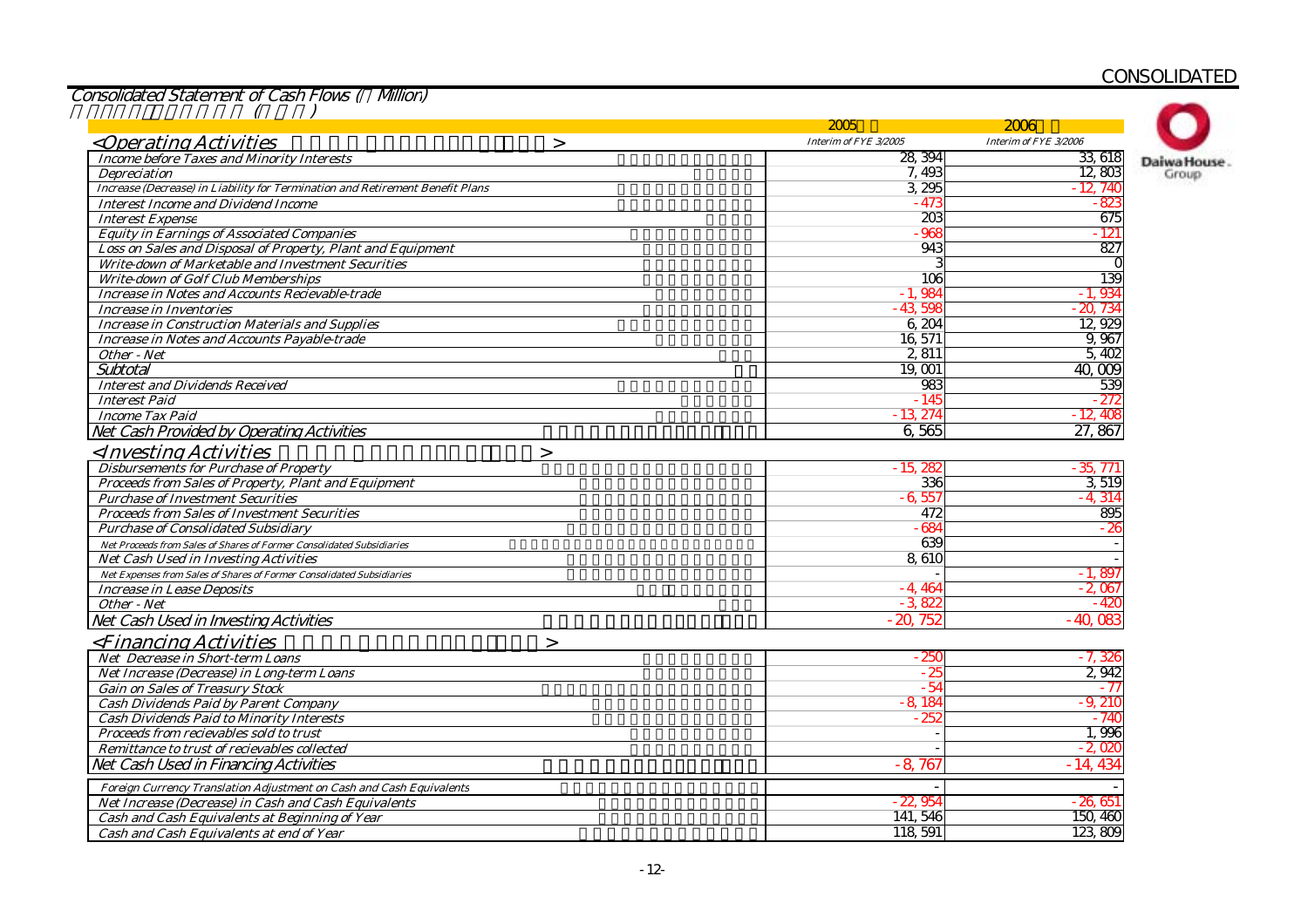# - REFERENCE MATERIALS**CONSOLIDATED Housing** Units under Management  $(mits / )$ Daiwa House.<br>Group 140,000 120,000 100,000



| Fiscal years ended March 31 |                                             | 2003    | 2004    | 2005    | 2006                  |                             |                  |
|-----------------------------|---------------------------------------------|---------|---------|---------|-----------------------|-----------------------------|------------------|
|                             |                                             |         |         |         | Interim of FYE 3/2006 | <b>Units with Guarantee</b> | <b>Occupancy</b> |
|                             |                                             |         |         |         |                       |                             |                  |
|                             | <b>Management of Rental Apartment Units</b> | 73, 672 | 92, 452 | 115,936 | 129, 148              | 99, 453                     | 96.4%            |
|                             | DAIWA LIVING CO., LTD.                      |         |         |         |                       |                             |                  |
|                             |                                             | 66,934  | 85, 436 | 106,650 | 118,863               | 90,687                      | 96.5%            |
|                             | DAIWA KOSHO LEASE CO.,LTD.                  |         |         |         |                       |                             |                  |
|                             |                                             |         |         | 2,036   | 2,269                 | 2, 135                      | 94.8%            |
|                             | NIHON JYUTAKU RYUTU CO.,LTD.                |         |         |         |                       |                             |                  |
|                             |                                             | 6,738   | 7,016   | 7,250   | 8,016                 | 6,631                       | 95.3%            |
|                             |                                             |         |         |         |                       |                             |                  |
|                             | <b>Management of Condominium Units</b>      | 36, 207 | 38,694  | 42,388  | 44,071                |                             |                  |
|                             | DAIWA SERVICE CO., LTD.                     |         |         |         |                       |                             |                  |
|                             |                                             | 36, 207 | 38,694  | 42,388  | 44,071                | 819                         |                  |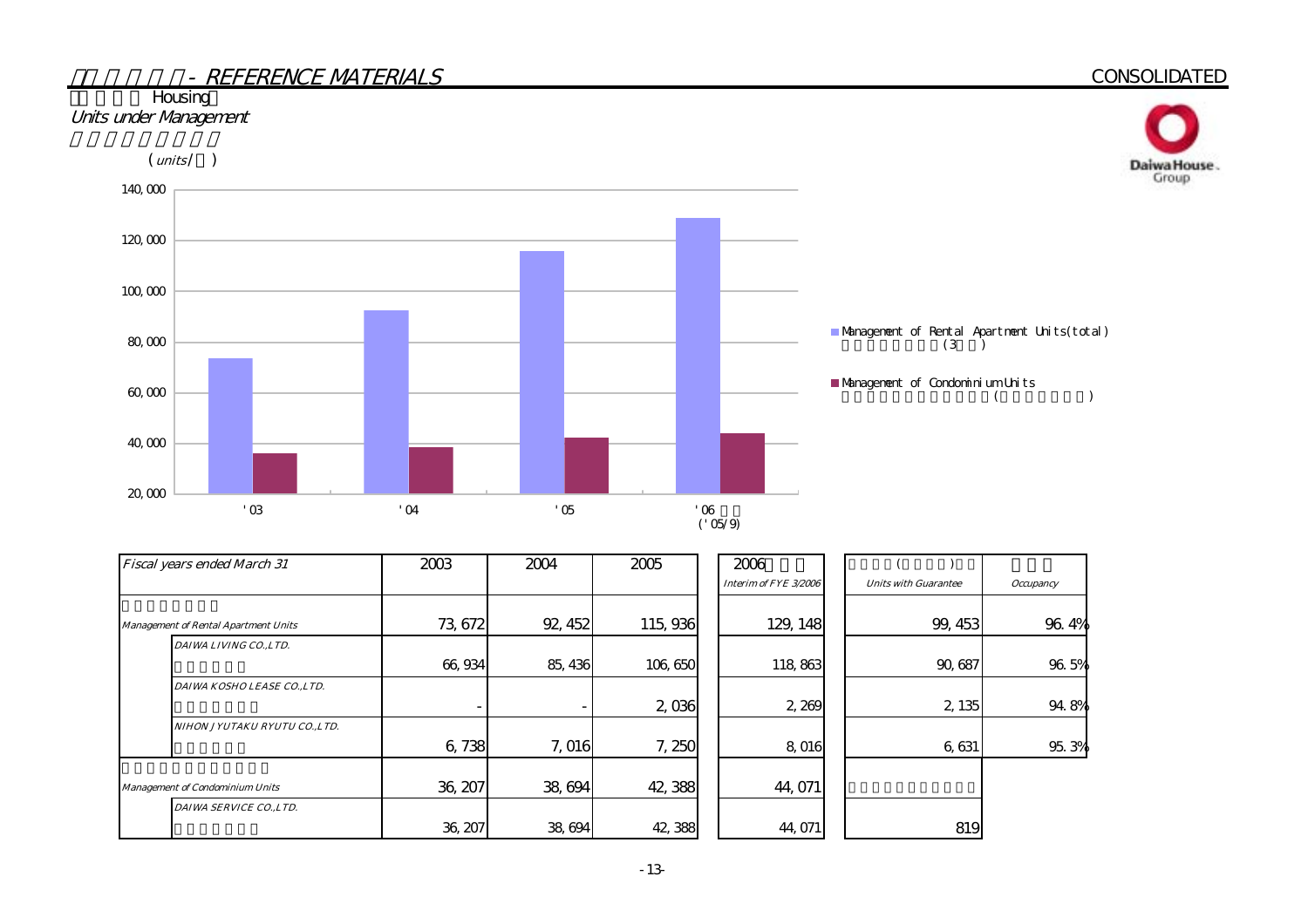

#### Other Circumstances of Commercial Construction (Sublease)

| <b>Fiscal years ended March 31</b>   | 2003     | 2004      | 2005        | 2006                  |                                      | Area        | <b>Tenants</b>       | <i><b>Occupancy</b></i> |
|--------------------------------------|----------|-----------|-------------|-----------------------|--------------------------------------|-------------|----------------------|-------------------------|
|                                      |          |           |             | Interim of FYE 3/2005 |                                      |             |                      |                         |
| DAIWA KOSHO LEASE COLTD.             |          |           |             |                       | DAIWA KOSHO LEASE CO.,LTD.           |             |                      |                         |
|                                      |          |           | 956, 829    | 1,046,597             |                                      | 1,038,319   | $1,551$ <sup>1</sup> | 99.                     |
| DAIWA INFORMATION SERVICES CO., LTD. |          |           |             |                       | DAIWA INFORMATION SERVICES CO., LTD. |             |                      |                         |
|                                      | 467, 217 | 571, 659  | 624, 207    | 653, 196              |                                      | 640, 741    | 947                  | 98                      |
| DAIWAROYAL CO., LTD.                 |          |           |             |                       | DAIWAROYAL COLTD.                    |             |                      |                         |
|                                      | 392, 931 | 527, 615  | 707, 371    | 768, 055              |                                      | 765, 189    | 1,318                | 99.                     |
| <b>Total</b>                         |          |           |             |                       | <b>Total</b>                         |             |                      |                         |
|                                      | 860, 148 | 1,099,274 | 2, 288, 407 | 2, 467, 848           |                                      | 2, 444, 249 | 3816                 | 99.                     |

|                                      | Area        | <b>Tenants</b> | <i><b>Occupancy</b></i> |
|--------------------------------------|-------------|----------------|-------------------------|
|                                      |             |                |                         |
| DAIWA KOSHO LEASE CO.,LTD.           |             |                |                         |
|                                      | 1,038,319   | 1,551          | 99.2%                   |
| DAIWA INFORMATION SERVICES CO., LTD. |             |                |                         |
|                                      | 640, 741    | 947            | 98.1%                   |
| DAIWAROYAL CO.,LTD.                  |             |                |                         |
|                                      | 765, 189    | 1,318          | 6%<br>99.               |
| <b>Total</b>                         |             |                |                         |
|                                      | 2, 444, 249 | 3,816          | 99.                     |
|                                      |             |                |                         |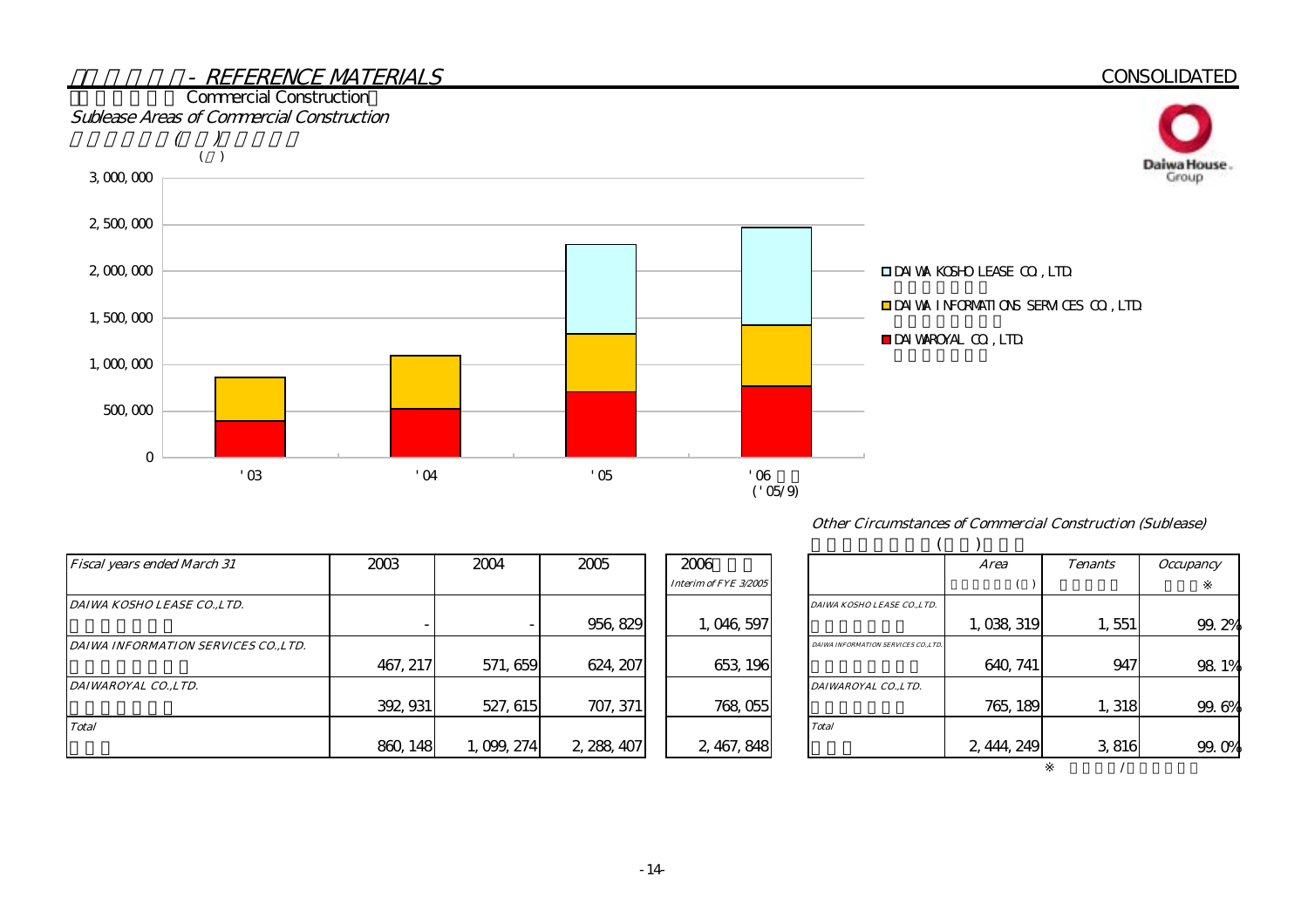#### **CONSOLIDATED**

Resort & Fitness club

#### Room Occupancy Rates (right scale) Number of Chapels (right scale)



| <b>Fiscal years ended March 31</b>     | 2004            | 2005        | 2006      | <b>Fiscal years ended March 31</b>                 | 2004     | 2005    | 2006                |
|----------------------------------------|-----------------|-------------|-----------|----------------------------------------------------|----------|---------|---------------------|
|                                        |                 |             |           |                                                    |          |         |                     |
| Number of Guests (the first half)      |                 |             |           | <b>Guests Attending Weddings (the first half)</b>  |          |         |                     |
|                                        | 1, 447, 568     | 1,653,152   | 1,669,329 |                                                    | 102, 707 | 96,894  | 81, 188             |
| Number of Guests (the second half)     |                 |             |           | <b>Guests Attending Weddings (the second half)</b> |          |         |                     |
|                                        | 1, 399, 942     | 1, 384, 502 |           |                                                    | 106, 713 | 106,859 |                     |
| Room Occupancy Rates (the first half)  |                 |             |           | <b>Number of Chapels</b>                           |          |         |                     |
| %                                      | 47.4            | 49.9        | 55.3      |                                                    | 24       | 24      | 24                  |
| Room Occupancy Rates (the second half) |                 |             |           | <b>Number of Daiwa Royal Members Club</b>          |          |         |                     |
| $\frac{6}{6}$                          | 47.4            | 48.         |           |                                                    | 10,528   | 10, 172 | $*$ 10,089          |
| 29                                     | <i>29hotels</i> |             |           |                                                    |          |         | As of Sept.30, 2005 |



Guests Attending Weddings (the second half)

-**C**-Number of Chapels

| <b>Fiscal years ended March 31</b>          | 2004     | 2005    | 2006         |
|---------------------------------------------|----------|---------|--------------|
|                                             |          |         |              |
| Guests Attending Weddings (the first half)  |          |         |              |
|                                             | 102, 707 | 96,894  | 81, 188      |
| Guests Attending Weddings (the second half) |          |         |              |
|                                             | 106, 713 | 106,859 |              |
| <b>Number of Chapels</b>                    |          |         |              |
|                                             | 24       | 24      | $\ast$<br>24 |
| <b>Number of Daiwa Royal Members Club</b>   |          |         |              |
|                                             | 10,528   | 10, 172 | *            |
|                                             | ÷        | $\sim$  | . 00000      |

As of Sept.30, 2005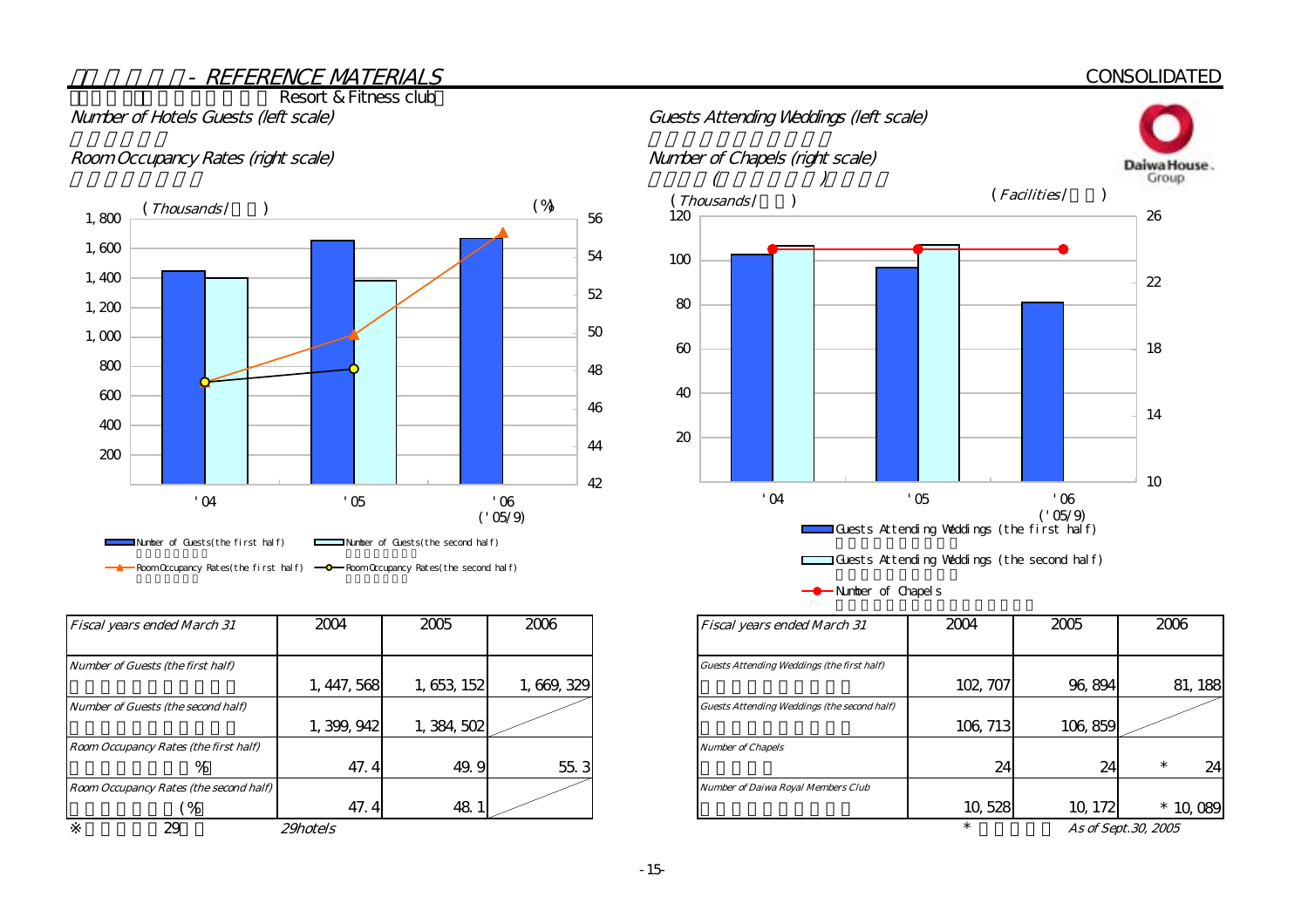Daiwa House. Group

#### **Resort & Fitness club - Golf Courses** Number of Guests (left scale) and the state of Guests (left scale)





| Fiscal years ended March 31 | 2005/03        | 2005/03         | 2006/03        | Fiscal years ended March 31       |
|-----------------------------|----------------|-----------------|----------------|-----------------------------------|
|                             | the first half | the second half | the first half |                                   |
| <b>Number of Guests</b>     |                |                 |                | <b>Net Sales</b>                  |
|                             | 186, 348       | 144, 720        | 191, 718       |                                   |
| Number of Members           |                |                 |                | <b>Sales Account per Customer</b> |
|                             | 5,729          | 5,576           | 5,461          |                                   |





| 2005/03        | 2005/03         | 2006/03        | <b>Fiscal years ended March 31</b> | 2005/03                                | 2005/03         | 2006/03        |
|----------------|-----------------|----------------|------------------------------------|----------------------------------------|-----------------|----------------|
| the first half | the second half | the first half |                                    | the first half                         | the second half | the first half |
|                |                 |                | <b>Net Sales</b>                   |                                        |                 |                |
| 186, 348       | 144, 720        | 191, 718       |                                    | 2 259                                  | 1,854           | 2, 256         |
|                |                 |                | <b>Sales Account per Customer</b>  |                                        |                 |                |
| 5,729          | 5,576           | 5, 461         |                                    | 11, 452                                | 11,884          | 11, 216        |
|                |                 |                |                                    | <b>Total Values of 10 Golf Cources</b> |                 |                |

Total Values of 10 Golf Cources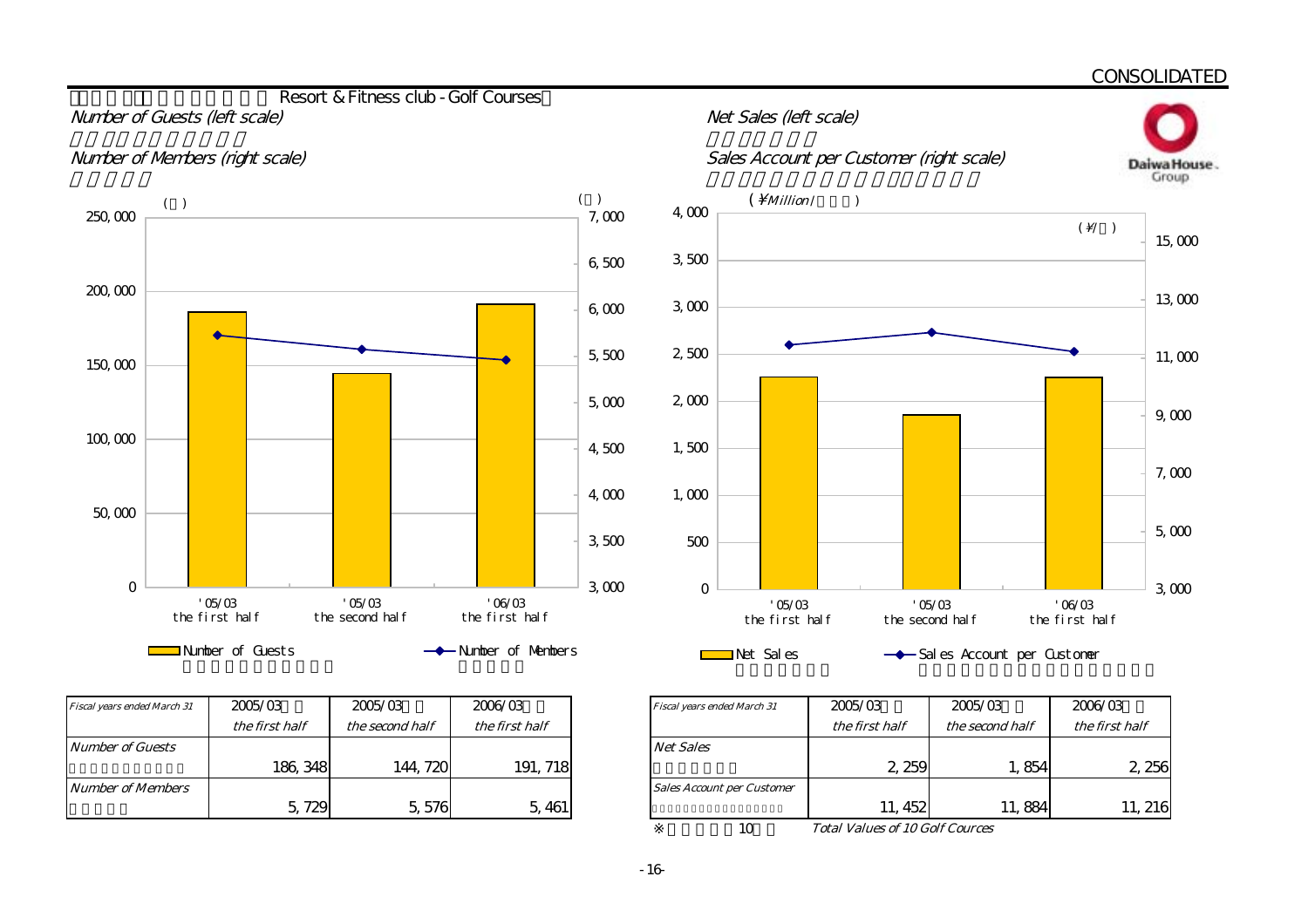#### **CONSOLIDATED**

**The Home Center** 



 $-\blacksquare$  Sales Account per Customer (the second half)

| <b>Fiscal years ended March 31</b>                          | 2004    | 2005    | 2006    | Fiscal years ended March 31 |
|-------------------------------------------------------------|---------|---------|---------|-----------------------------|
| Number of Customers (the first half)(thousands)             |         |         |         | <b>Sales Floor Space</b>    |
|                                                             | 11, 473 | 12,003  | 13, 103 |                             |
| Number of Customers (the second half)(thousands)            |         |         |         | <b>Number of Stores</b>     |
|                                                             | 11,582  | 12, 118 |         |                             |
| Sales Account per Customer (the first half)( $\setminus$ )  |         |         |         |                             |
|                                                             | 2,287   | 2, 185  | 2,230   |                             |
| Sales Account per Customer (the second half)( $\setminus$ ) |         |         |         |                             |
|                                                             | 2, 237  | 2,202   |         |                             |

Excluding Home Renovation





| 2004    | 2005    | 2006    | <b>Fiscal years ended March 31</b> | 2004     | 2005     | 2006                  |
|---------|---------|---------|------------------------------------|----------|----------|-----------------------|
|         |         |         |                                    |          |          | Interim of FYE 3/2006 |
|         |         |         | <b>Sales Floor Space</b>           |          |          |                       |
| 11, 473 | 12,003  | 13, 103 |                                    | 161, 832 | 190, 437 | 194, 652              |
|         |         |         | <b>Number of Stores</b>            |          |          |                       |
| 11,582  | 12, 118 |         |                                    | 35       | 39       | 40                    |

 $'054$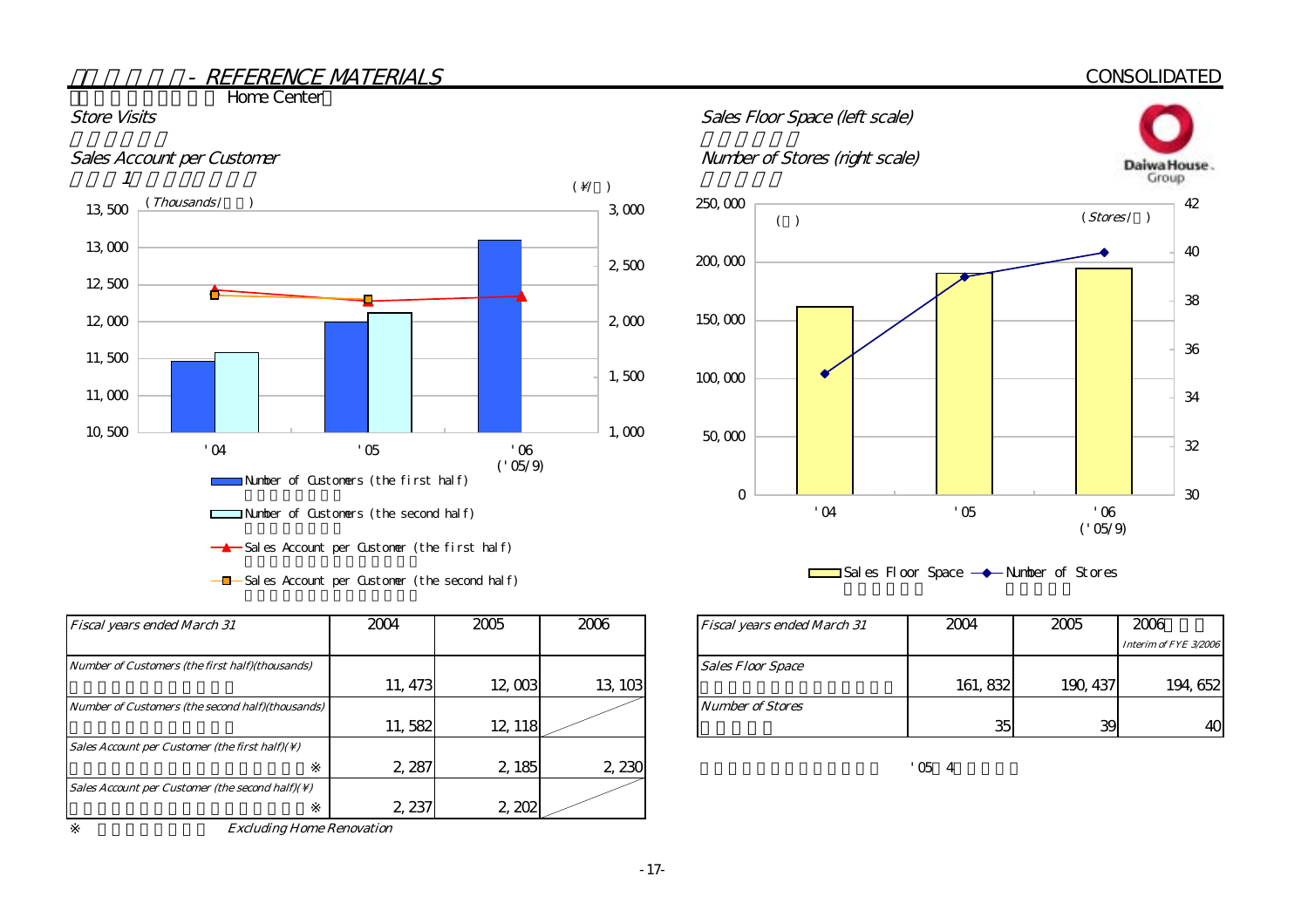

| <b>Fiscal years ended March 31</b>        | 2004 | 2005 | 2006 | <b>Fiscal years ended March 31</b> |
|-------------------------------------------|------|------|------|------------------------------------|
| Room Occupancy Rates (the first half)(%)  |      |      |      | "Daiwa Roynet Hotels"              |
| %                                         | 78.9 | 66.5 | 78.  |                                    |
| Room Occupancy Rates (the second half)(%) |      |      |      | <i>"Royton Sapporo"</i>            |
| $\%$                                      | 78.7 | 71.  |      |                                    |

|               | 2006            | Fiscal years ended March 31 | 2004                       | 2005               | 2006                  |
|---------------|-----------------|-----------------------------|----------------------------|--------------------|-----------------------|
|               |                 |                             |                            |                    | Interim of FYE 3/2006 |
|               |                 | "Daiwa Roynet Hotels"       | $\mathcal{G}(\mathcal{G})$ | $\mathcal{Z}$      | $\mathcal{B}$         |
| 5             | 78 <sup>°</sup> |                             | 1,795                      | 378                | 599                   |
|               |                 | "Royton Sapporo"            |                            |                    |                       |
| $\mathcal{L}$ |                 |                             | 292                        | 292                | 292                   |
|               |                 | "OSAKA DAI-ICHI HOTEL"      |                            |                    |                       |
|               |                 |                             |                            | 448                | 448                   |
|               |                 | <b>Total</b>                | 10 <sup>2</sup>            | $\left( 4 \right)$ | 5)                    |
|               |                 |                             | 2,087                      | 1, 118             | 1,339                 |
|               |                 | $\sim$                      |                            |                    |                       |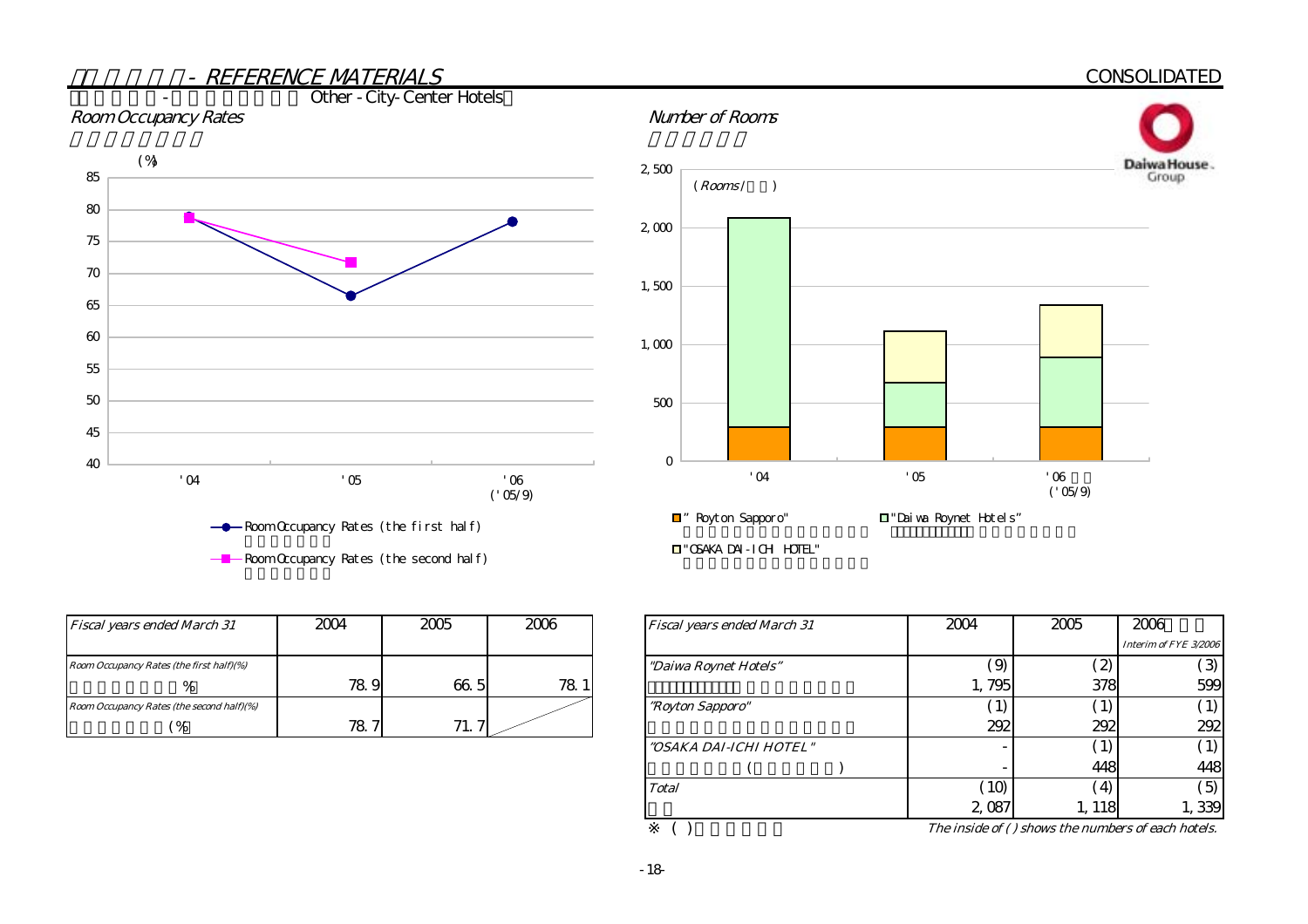# **CONSOLIDATED**

 $\overline{1}$ .

Comparisons of P/L (Between 2004 interim and 2005 interim)



|               |                                                   |            |           | (単位:百万円 ¥Million)     |               |          |    |
|---------------|---------------------------------------------------|------------|-----------|-----------------------|---------------|----------|----|
|               |                                                   | 2005年3月期   | 2006年3月期  | 増減                    |               |          |    |
|               |                                                   |            |           | Increase/decrease     |               |          |    |
| 住宅事業          | -Housing                                          | 405, 497   | 439, 961  | 34, 463               |               |          |    |
| 商業建築事業        | -Commercial Construction                          | 148, 276   | 207,008   | 58,731 $\rightarrow$  |               |          |    |
| リゾート・スポーツ施設事業 | -Resort & Fitness club                            | 29, 158    | 33,636    | 4, 477 $\rightarrow$  |               |          |    |
| ホームセンター事業     | -Home Center                                      | 28, 487    | 31,843    | 3,356                 |               |          |    |
| その他事業         | -Others                                           | 47,582     | 60,695    | 13, 112               |               |          |    |
| 消去            | -Eliminations                                     | $-32, 441$ | $-37,830$ |                       |               |          |    |
|               | <b>Sales</b>                                      | 626,561    | 735,314   | $108,752 \rightarrow$ |               | $+17.4%$ |    |
|               | Cost of Sales                                     | 493,563    | 582,646   | 89,082                |               |          |    |
|               | Selling General & Administrative Expenses         | 103,873    | 116,140   | 12,267                |               |          |    |
| 住宅事業          | -Housing                                          | 22, 214    | 21, 221   | $-993$                |               |          |    |
| 商業建築事業        | -Commercial Construction                          | 10,947     | 18, 415   | 7,468                 |               |          |    |
| リゾート・スポーツ施設事業 | -Resort & Fitness club                            | 1,468      | 908       | $-560$                |               |          |    |
| ホームセンター事業     | -Home Center                                      | $-273$     | 650       | 923                   |               |          |    |
| その他事業         | -Others                                           | 1,588      | 2,820     | 1,232                 |               |          |    |
| 全社及び消去        | - <i>Eliminations</i>                             | $-6,820$   | $-7,488$  |                       |               |          |    |
|               | <b>Operating Income</b>                           | 29,124     | 36,527    | $7,402 \rightarrow$   |               | $+25.4%$ |    |
| 営業外収益         | <b>Non-Operating Income</b>                       | 3,960      | 3,864     | $-95$                 |               |          |    |
| (うち持分法投資利益)   | <b>Equity in Earnings of Associated Companies</b> | (968)      | (121)     | $(-846)$              |               |          |    |
| 営業外費用         | <b>Non-operating Expense</b>                      | 2,205      | 2,310     | 105                   |               |          |    |
|               | Ordinary Income                                   | 30,879     | 38,081    | 7,202                 | $\rightarrow$ | $+23.3%$ |    |
| 特別利益          | Non-Operating Income (extraordinary profit)       | 1,023      | 1, 161    | 137                   |               |          |    |
| 特別損失          | <b>Non-Operating Expense (extraordinary loss)</b> | 3,509      | 5,624     | 2, 114 $\rightarrow$  |               |          | 13 |
|               | Income before Tax                                 | 28,394     | 33,618    | 5,224                 |               |          |    |
| 法人税等          | <b>Income Tax</b>                                 | 11,583     | 14, 166   | 2,583                 |               |          |    |
| 少数株主利益        | <b>Minority Income</b>                            | 596        | 1,864     | 1,267                 |               |          |    |
|               | Net Income                                        | 16,214     | 17,588    | $1,374 \rightarrow$   |               | $+8.5%$  |    |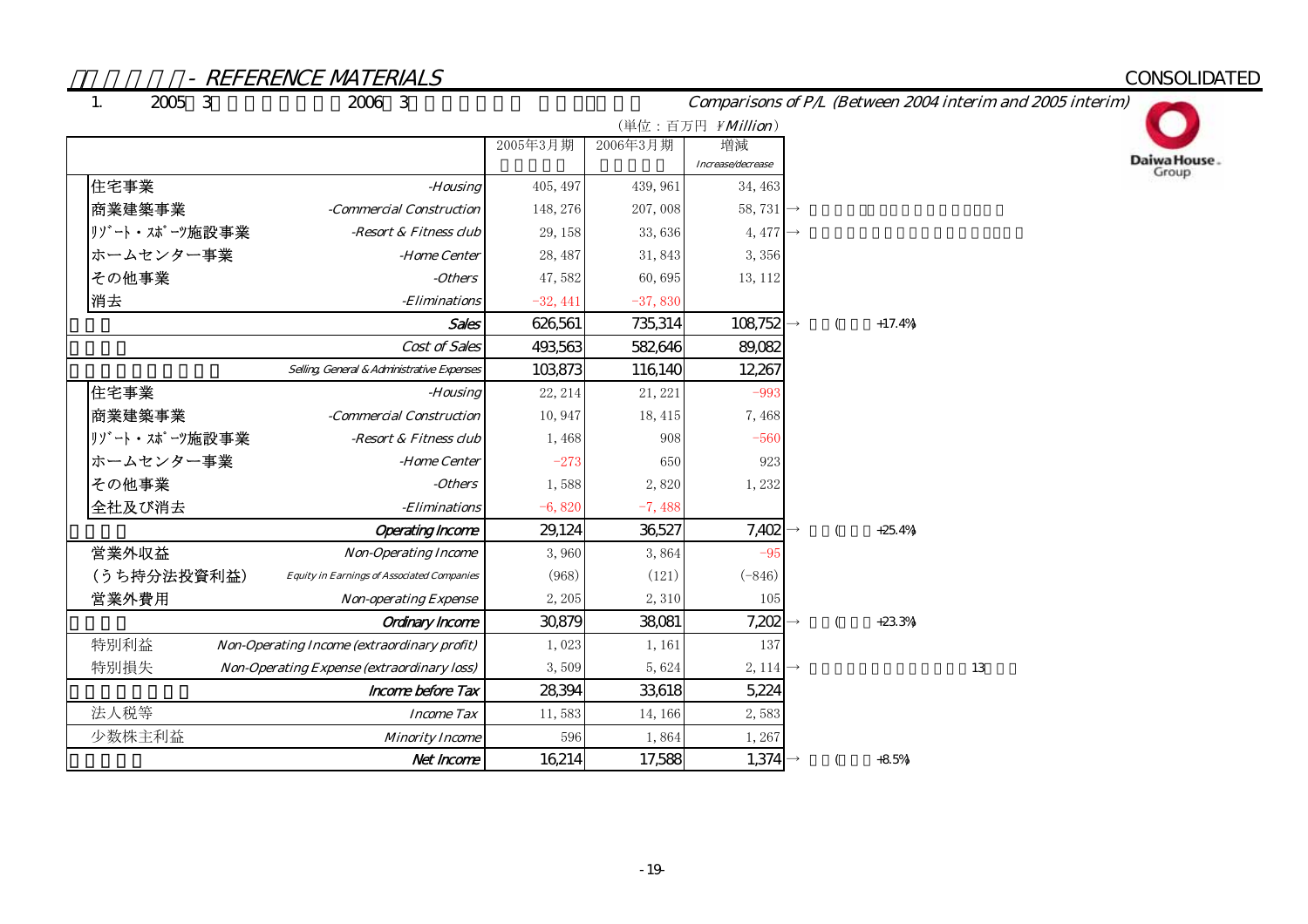# CONSOLIDATED

2. $2006$  3

Comparisons of P/L (Between the Plan and the Result of 2005 interim)



|               |                                                   |            |           | (単位:百万円 <i>¥Million</i> ) |
|---------------|---------------------------------------------------|------------|-----------|---------------------------|
|               |                                                   | 2006年3月期   | 2006年3月期  | 増減                        |
|               |                                                   |            |           | Increase/decrease         |
| 住宅事業          | -Housing                                          | 428,700    | 439, 961  | 11,261                    |
| 商業建築事業        | -Commercial Construction                          | 204,800    | 207,008   | 2,208                     |
| リゾート・スポーツ施設事業 | -Resort & Fitness club                            | 34,500     | 33,636    | $-864$                    |
| ホームセンター事業     | -Home Center                                      | 31,400     | 31,843    | 443                       |
| その他事業         | -Others                                           | 57,800     | 60,695    | 2,895                     |
| 消去            | -Eliminations                                     | $-38, 200$ | $-37,830$ |                           |
|               | Sales                                             | 719,000    | 735,314   | 16,314                    |
|               | Cost of Sales                                     | 569,000    | 582,646   | 13,646                    |
|               | Selling General & Administrative Expenses         | 118,100    | 116,140   | $-1,960$                  |
| 住宅事業          | -Housing                                          | 22, 100    | 21, 221   | $-879$                    |
| 商業建築事業        | -Commercial Construction                          | 13,800     | 18, 415   | 4,615                     |
| リゾート・スポーツ施設事業 | -Resort & Fitness club                            | 1,300      | 908       | $-392$                    |
| ホームセンター事業     | -Home Center                                      | 100        | 650       | 550                       |
| その他事業         | -Others                                           | 1,900      | 2,820     | 920                       |
| 全社及び消去        | -Eliminations                                     | $-7,300$   | $-7,488$  |                           |
|               | <b>Operating Income</b>                           | 31,900     | 36,527    | 4,627                     |
| 営業外収益         | <b>Non-Operating Income</b>                       | 3,100      | 3,864     | 764                       |
| (うち持分法投資利益)   | <b>Equity in Earnings of Associated Companies</b> | (100)      | (121)     | (21)                      |
| 営業外費用         | <b>Non-operating Expense</b>                      | 2,100      | 2,310     | 210                       |
|               | <b>Ordinary Income</b>                            | 32,900     | 38,081    | 5,181                     |
| 特別利益          | Non-Operating Income (extraordinary profit)       | 2,000      | 1,161     | $-839$                    |
| 特別損失          | Non-Operating Expense (extraordinary loss)        | 4,000      | 5,624     | 1,624                     |
|               | Income before Tax                                 | 30,900     | 33,618    | 2718                      |
| 法人税等          | <b>Income Tax</b>                                 | 12,400     | 14, 166   | 1,766                     |
| 少数株主利益        | <b>Minority Income</b>                            | 2,000      | 1,864     | $-136$                    |
|               | Net Income                                        | 16,500     | 17,588    | 1,088                     |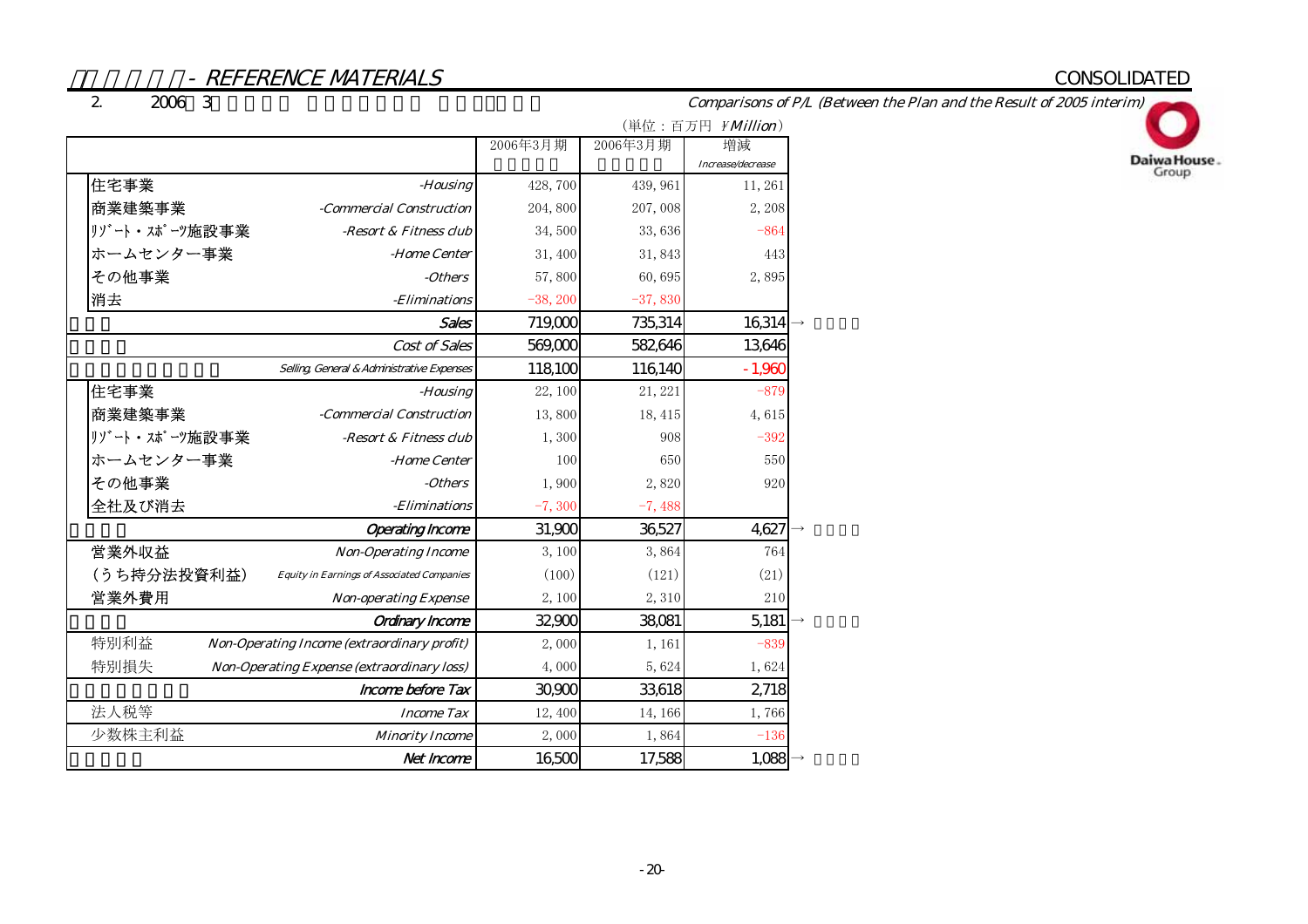# ANALYSIS OF OPERATIONS

#### NON-CONSOLIDATED



| <b>Fiscal years ended March 31</b>          | 2002        | 2003        | 2004        | 2005      |
|---------------------------------------------|-------------|-------------|-------------|-----------|
|                                             |             |             |             |           |
| Net Sales (\Million)                        |             |             |             |           |
|                                             | 1, 081, 079 | 1, 042, 920 | 1, 081, 312 | 1,092,383 |
| <i><b>Operating Income ( \ Million)</b></i> |             |             |             |           |
|                                             | 38, 711     | 33, 143     | 49,390      | 52, 120   |
| <i><b>Ordinary Income ( \ Million)</b></i>  |             |             |             |           |
|                                             | 36,604      | 30,636      | 60, 405     | 57,070    |
| <i>Net Income(Loss)</i> ( \ <i>Million)</i> |             |             |             |           |
|                                             | 1,027       | $-99,642$   | 32, 270     | 34, 436   |

| 2006                  | 2006            |
|-----------------------|-----------------|
| Interim of FYE 3/2006 | <b>Estimate</b> |
| 548, 139              | 1, 130, 000     |
| 23,809                | 54,000          |
| 25, 454               | 56,500          |
| 14.266                | 31,000          |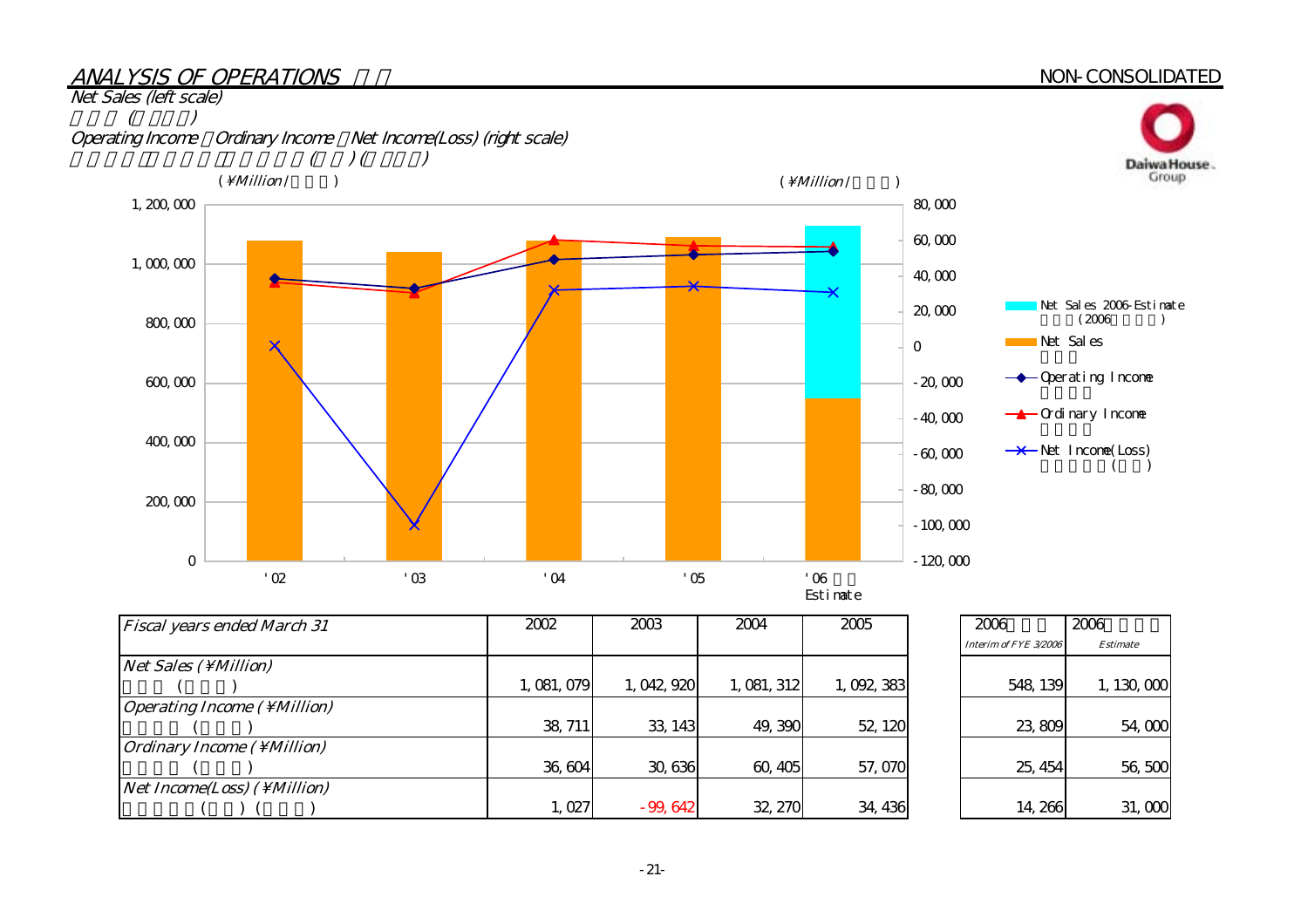

|                                    |           |           |           |           |                       | 11111110117 |
|------------------------------------|-----------|-----------|-----------|-----------|-----------------------|-------------|
| <b>Fiscal years ended March 31</b> | 2002      | 2003      | 2004      | 2005      | 2006                  | 2006        |
|                                    |           |           |           |           | Interim of FYE 3/2006 | Estimate    |
| <b>Single-Family Houses</b>        | 281, 491  | 277, 826  | 288, 226  | 297, 715  | 149,588               | 295,000     |
| <b>Multi-Family Houses</b>         | 193, 471  | 208, 001  | 223, 803  | 229, 032  | 113, 420              | 235,000     |
| <b>Stores</b>                      | 128, 499  | 126, 540  | 136, 977  | 150, 957  | 76,963                | 159,000     |
| <b>Office Buildings, Factories</b> | 98, 748   | 83, 501   | 98,868    | 116, 102  | 55, 288               | 119,000     |
| <b>Real Estate</b>                 | 283, 819  | 239, 583  | 219, 638  | 240, 015  | 122, 963              | 263,000     |
| <b>Resort Hotels</b>               | 49,589    | 55, 311   | 56, 568   | 58, 562   | 29, 917               | 59,000      |
| <b>Home Center</b>                 | 45, 463   | 52, 159   | 57, 232   |           |                       |             |
| Total                              | 1,081,079 | 1,042,920 | 1,081,312 | 1,092,383 | 548, 139              | 1,130,000   |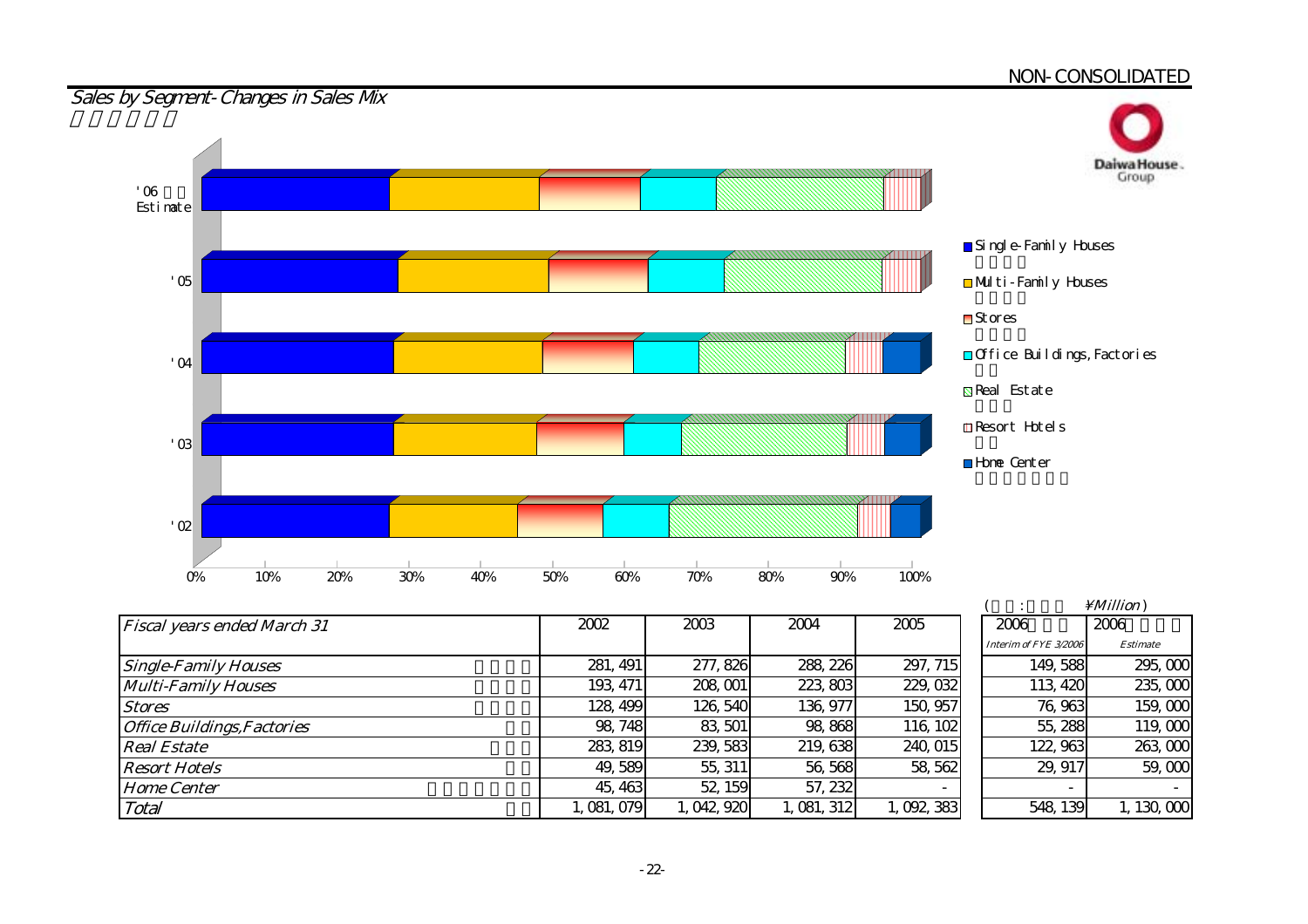

| <b>Fiscal years ended March 31</b> | 2002            | 2003 | 2004          | 2005                     |
|------------------------------------|-----------------|------|---------------|--------------------------|
|                                    |                 |      |               |                          |
| <b>Single-Family Houses</b>        | 24.3            | 23.9 | 24.6          | 23.5                     |
| <b>Multi-Family Houses</b>         | 24.0            | 24.6 | 24.2          | 23.9                     |
| <b>Stores</b>                      | 21.9            | 21.7 | 20.9          | 19.9                     |
| <b>Office Buildings, Factories</b> | 12.8            | 14.5 | 14.6          | 14.8                     |
| <b>Real Estate</b>                 | 14.6            | 12.4 | 15.<br>$\tau$ | 15.7                     |
| <b>Resort Hotels</b>               | 28.4            | 27.7 | 27.4          | 29.3                     |
| <b>Home Center</b>                 | 30 <sub>l</sub> | 29.1 | 28.           | $\overline{\phantom{0}}$ |
| Total                              | 208             | 20.8 | 21.           | 20.8                     |

| 2006                  | 2006            |
|-----------------------|-----------------|
| Interim of FYE 3/2006 | <b>Estimate</b> |
| 22.3                  | 23.0            |
| 23.5                  | 23.7            |
| 21.4                  | 21.0            |
| 183                   | 16.9            |
| 15.5                  | 16.0            |
| 30.4                  | 30. O           |
|                       |                 |
|                       | 21.             |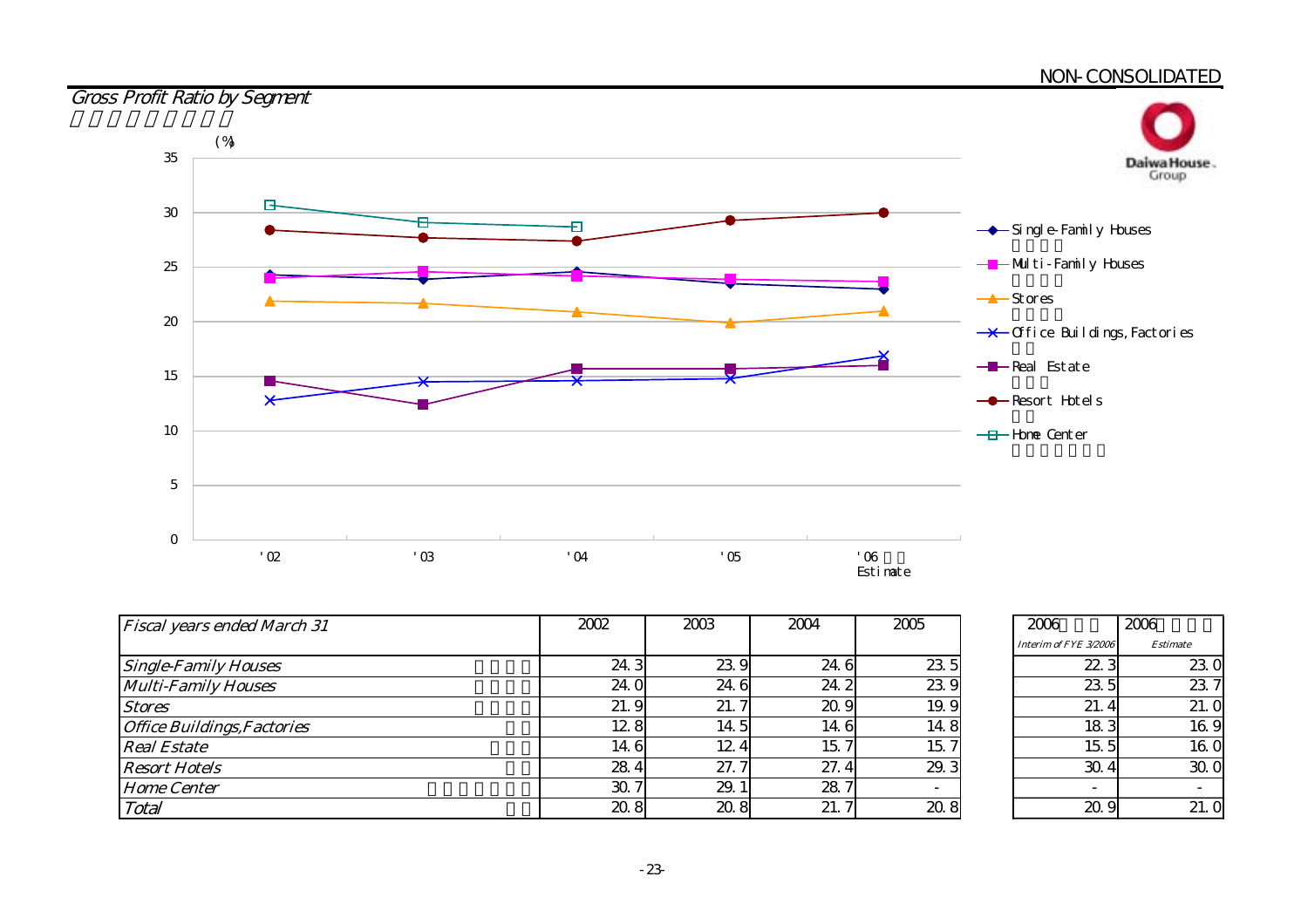#### ANALYSIS OF FINANCIAL POSITION NON-CONSOLIDATED Shareholders' Equity / Total Assets Fixed Assets / Shareholders' Equity Daiwa House.  $(\%)$  (%) and (%) and (%) and (%) and (%) and (%) and (%) and (%) and (%) and (%) and (%) and (%) and (%) and (%) and (%) and (%) and (%) and (%) and (%) and (%) and (%) and (%) and (%) and (%) and (%) and (%) and (%) and 18056 160 54 140 52 120 50 10048 8046 60 44

| <b>Fiscal years ended March 31</b>          | 2002  | 2003            | 2004  | 2005  | 2006<br>Interim of FYE 3/2006 |
|---------------------------------------------|-------|-----------------|-------|-------|-------------------------------|
| <b>Shareholders' Equity/Total Assets(%)</b> |       |                 |       |       |                               |
|                                             | 54.2  | 50 <sub>1</sub> | 50.6  | 50.2  | 48.7                          |
| Liquid Ratio(%)                             |       |                 |       |       |                               |
| $^{\prime}$ %                               | 152 5 | 165.6           | 170.3 | 156 6 | 1434                          |
| <b>Fixed Assets/Shareholders' Equity(%)</b> |       |                 |       |       |                               |
|                                             | 99.8  | 114.2           | 103 5 | 104.2 | 109.5                         |

 $(^{6}$   $(05/9)$ 

 $'02$   $'03$   $'04$   $'05$   $'06$ 

Shareholders' Equity/Total Assets

40

42

0

20

40

 $(^{6}$   $(05/9)$ 

 $'02$   $'03$   $'04$   $'05$   $'06$ 

→ Liquid Ratio - Fixed Ratio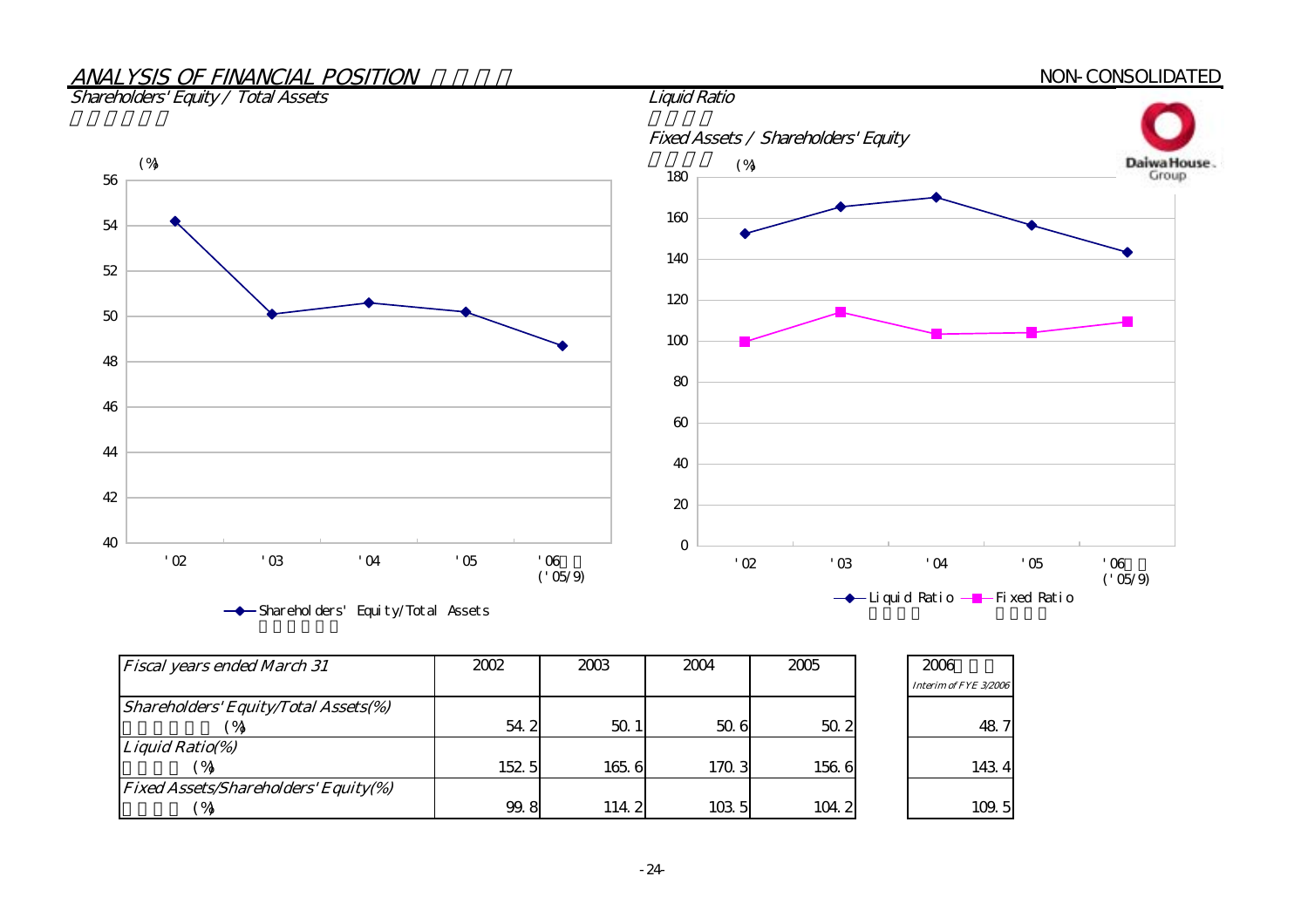

 $($ 

| <b>Fiscal years ended March 31</b>                               | 2002    | 2003      | 2004  | 2005  | 2006                  |
|------------------------------------------------------------------|---------|-----------|-------|-------|-----------------------|
|                                                                  |         |           |       |       | Interim of FYE 3/2006 |
| <b>Return on Equity(%)</b>                                       |         |           |       |       |                       |
|                                                                  | 0.2     | $-19.3$   | 69    | 7.2   |                       |
| <i>Shareholders' Equity per Share(<math>\setminus</math>)</i>    |         |           |       |       |                       |
|                                                                  | 1,036.7 | 842.4     | 845.3 | 896.3 | 916.1                 |
| <i>Net Income(loss)</i> per <i>Share(<math>\setminus</math>)</i> |         |           |       |       |                       |
|                                                                  | 1.87    | $-181.01$ | 58 64 | 62 35 |                       |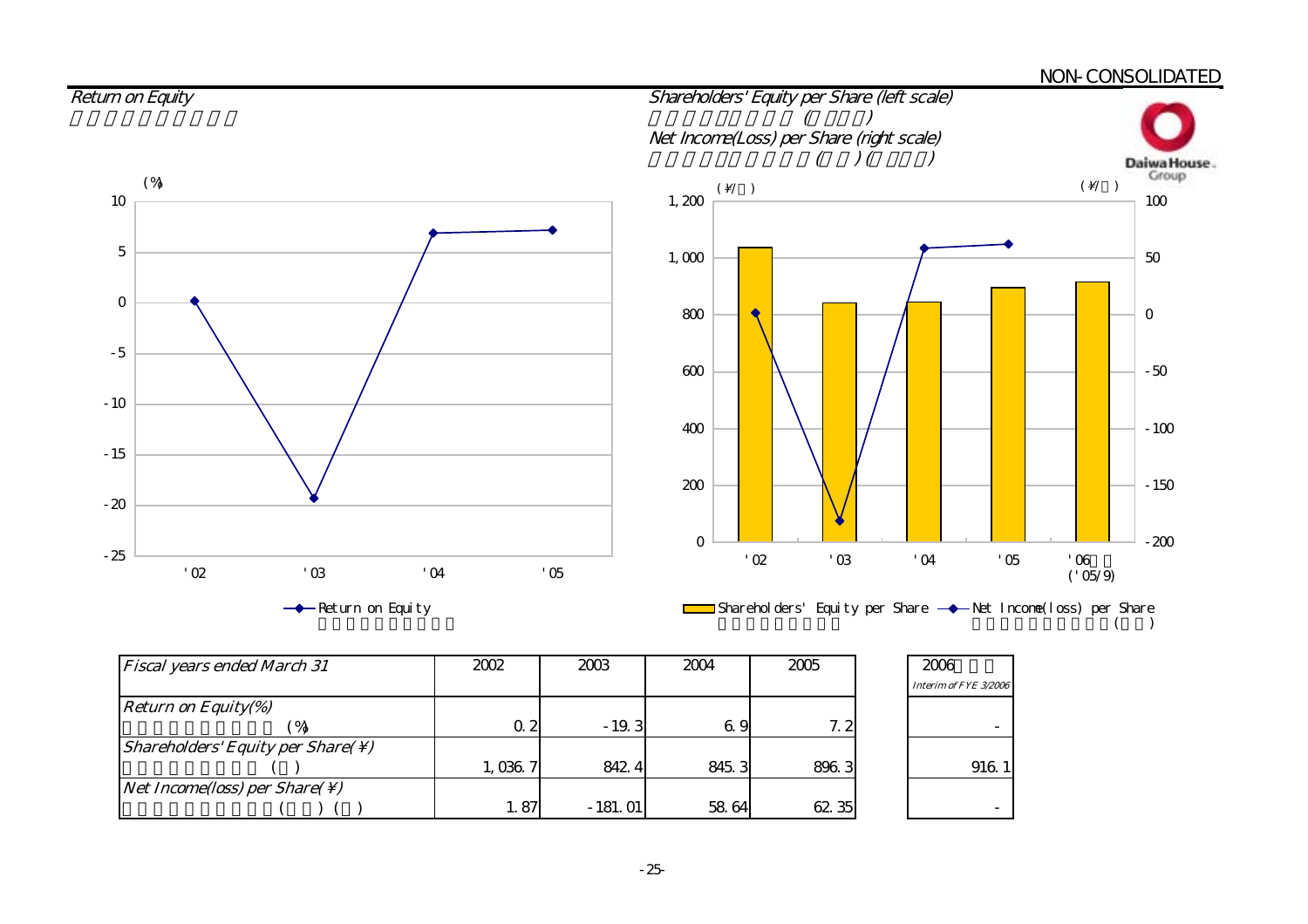# FINANCIAL STATEMENT NON-CONSOLIDATED

Non-Consolidated Balance Sheets (Million)

| March 31                                             | 2002                     | 2003       | 2004        | 2005        | 2006                  |
|------------------------------------------------------|--------------------------|------------|-------------|-------------|-----------------------|
| <assets<br><math>\geq</math></assets<br>             |                          |            |             |             | Interim of FYE 3/2006 |
| <b>Current Assets</b>                                |                          |            |             |             |                       |
| <b>Cash &amp; Time Deposits</b>                      | 121, 275                 | 66,365     | 100,861     | 79, 945     | 74,644                |
| Trade Notes & Accounts Receivable                    | 57, 707                  | 54 955     | 48,890      | 46.622      | 52, 333               |
| <b>Marketable Securities</b>                         |                          |            |             |             |                       |
| <b>Inventories</b>                                   | 281, 968                 | 247, 460   | 260,028     | 304, 752    | 321, 393              |
| <b>Other</b>                                         | 24,599                   | 29, 571    | 29, 618     | 38, 528     | 37,063                |
| <b>Allowance for Doubtful Accounts</b>               | 600                      | <b>910</b> | 652<br>$-1$ | $-1,549$    | $-2,268$              |
| <b>Total Current Assets</b>                          | 483, 851                 | 396, 442   | 437, 745    | 468, 299    | 483, 166              |
| <b>Fixed Assets</b>                                  |                          |            |             |             |                       |
| <b>Tangible Fixed Assets</b>                         | 391, 127                 | 310, 930   | 305, 440    | 298, 721    | 321, 124              |
| <b>Intangible Fixed Assets</b>                       | 6,337                    | 6105       | 5,877       | 6,244       | 7,927                 |
| <b>Investments &amp; Other Assets</b>                | $\overline{998}$<br>171. | 212, 614   | 169, 951    | 208,960     | 222, 955              |
| Total Fixed Assets                                   | 569, 462                 | 529, 649   | 481, 269    | 513, 926    | 552,007               |
| <b>Deffered Assets</b>                               |                          |            |             |             |                       |
| Total Assets                                         | 1, 053, 314              | 926,092    | 919, 015    | 982, 225    | 1,035,173             |
| Trade Notes & Accounts Payable                       | 164, 203                 | 102, 552   | 113, 232    | 130,398     | 134, 728              |
| <b>Current Liabilities</b>                           |                          |            |             |             |                       |
| <b>Short-Term Debt</b>                               | 52,000                   |            |             |             |                       |
| <b>Bonds Due within One Year</b>                     |                          |            |             |             |                       |
| <b>Accrued Expenses</b>                              | 5,763                    | 12,965     | 9,340       | 11,598      | 9,314                 |
| <b>Accrued Income Taxes</b>                          |                          | 4,520      | 12, 015     | 8,033       | 7,155                 |
| <b>Other</b>                                         | 95, 328                  | 119, 368   | 122, 448    | 149,032     | 185, 628              |
| <b>Total Current Liabilities</b>                     | 317, 294                 | 239, 408   | 257,036     | 299,063     | 336, 827              |
| .ong-TermLiabilities                                 |                          |            |             |             |                       |
| <b>Bonds</b>                                         |                          |            |             |             |                       |
| <b>Other</b>                                         | 165, 164                 | 223, 087   | 196,880     | 189, 987    | 194, 448              |
| Total ong ermLiabilities                             | 165, 164                 | 223,087    | 196,880     | 189, 987    | 194, 448              |
| <b>Total Liabilities</b>                             | 482, 459                 | 462, 495   | 453, 917    | 489,050     | 531, 276              |
| <shareholders' equity<br="">&gt;</shareholders'>     |                          |            |             |             |                       |
| <b>Common Stock</b>                                  | 110, 120                 | 110, 120   | 110, 120    | 110, 120    | 110, 120              |
| <b>Capital Surplus</b>                               | 147, 755                 | 147, 755   | 147, 756    | 147, 759    | 147, 760              |
| <b>Retained Earnings</b>                             | 372, 429                 | 266, 397   | 284, 739    | 293, 964    | 296, 497              |
| <b>Land Revaluation Difference</b>                   | $-60,929$                | $-61,495$  | $-89.343$   | $-72,385$   | $-70,134$             |
| Net Unrealized Gain on Available-for-Sale Securities | 1,521                    | 1,055      | 12, 171     | 14, 197     | 20, 213               |
| <b>Treasury Stock</b>                                | - 41                     | $-23$      | $-347$      | $-48^\circ$ | 561                   |
| Total Shareholders' Equity                           | 570,855                  | 463,596    | 465,097     | 493, 174    | 503, 897              |
| Total Liabilities & Shareholders' Equity             | 1, 053, 314              | 926,092    | 919,015     | 982, 225    | 1,035,173             |

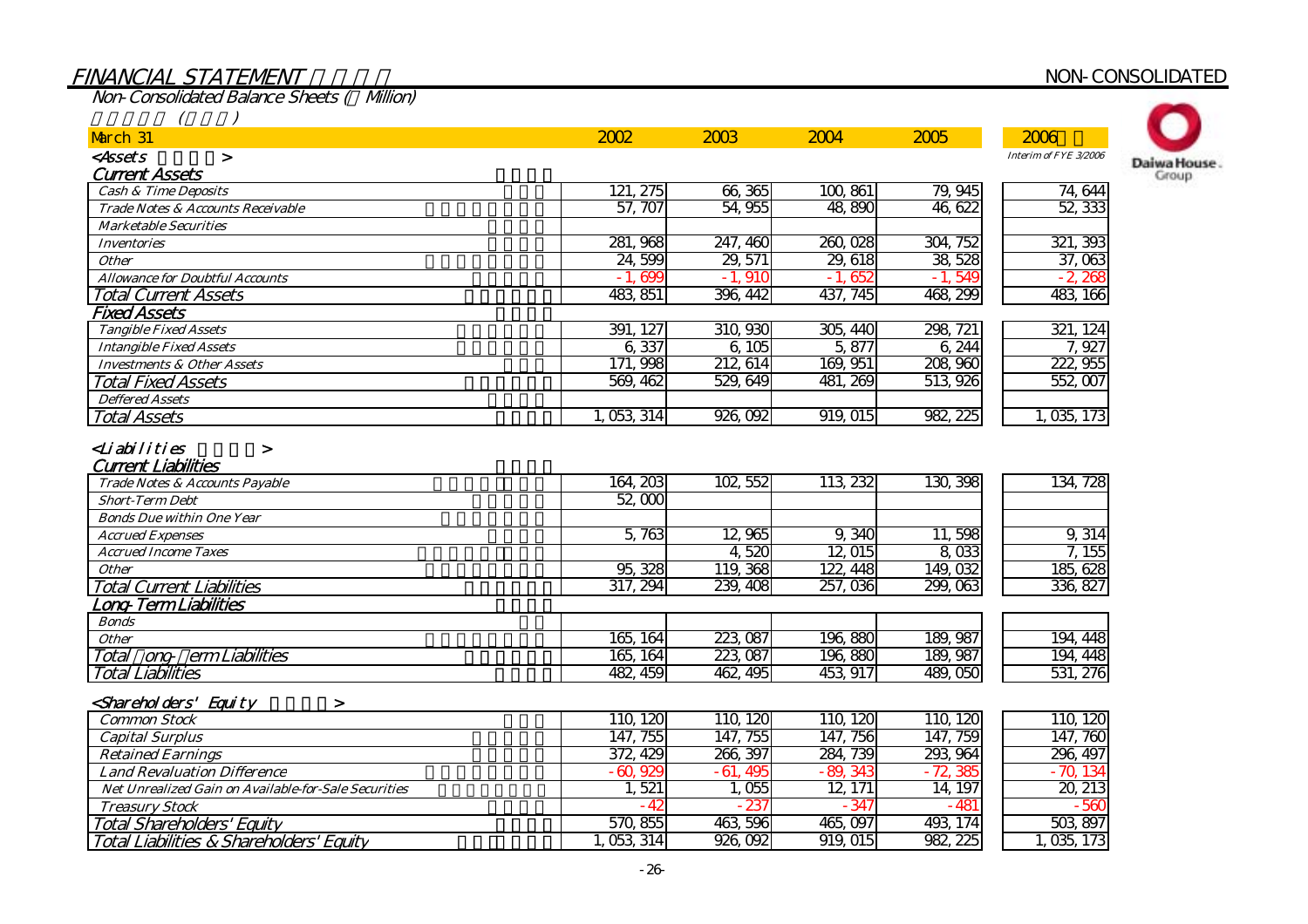Non-Consolidated Statements of Income ( Million)

| March 31                                                              | 2002        | 2003        | 2004        | 2005      | 2006                  | Daiwa House |
|-----------------------------------------------------------------------|-------------|-------------|-------------|-----------|-----------------------|-------------|
| <qperating &="" expense<br="" income=""><math>\geq</math></qperating> |             |             |             |           | Interim of FYE 3/2006 | Group       |
| <b>Net Sales</b>                                                      | 1, 081, 079 | 1, 042, 920 | 1, 081, 312 | 1,092,383 | 548, 139              |             |
| <b>Cost of Sales</b>                                                  | 855, 807    | 825, 573    | 846, 880    | 865, 463  | 433, 398              |             |
| Selling, General & Administrative Expenses                            | 186,560     | 184, 203    | 185, 041    | 174, 798  | 90,930                |             |
| <b>Operating Income</b>                                               | 38, 711     | 33, 143     | 49, 390     | 52, 120   | 23,809                |             |
| <non-qoerating &="" expense<br="" income="">&gt;</non-qoerating>      |             |             |             |           |                       |             |
| <b>Interest &amp; Dividend Income</b>                                 | 1,288       | 1,328       | 1,371       | 1,959     | 1,230                 |             |
| <b>Interest Expenses</b>                                              | 269         | 621         | 209         | 231       | 124                   |             |
| Ordinary Income                                                       | 36, 604     | 30,636      | 60,405      | 57,070    | 25, 454               |             |
| Income(Loss) before Taxes                                             | 3,286       | $-164,081$  | 57, 218     | 48, 492   | 23, 654               |             |
| <b>Income Taxes</b>                                                   | 2,258       | $-64,438$   | 24, 947     | 14,056    | 9,387                 |             |
| Net Income(Loss)                                                      | , 027       | $-99,642$   | 32, 270     | 34, 436   | 14, 266               |             |
| Net Income(Loss) per Share $( \setminus )$                            | 1.87        | $-181.01$   | 58 64       | 62 35     | 25.94                 |             |
| Cash Dividends per Share $( \setminus )$                              | 10.00       | 10.00       | 15.00       | 17.00     | ۰                     |             |
| Pay-out Ratio (%)                                                     | 535.8       |             | 25.6        | 27.3      |                       |             |
| Non-Operating Inc. & Exp. - Net                                       | 18          | 707         | 1,162       | 1,727     | 1,105                 |             |
| Number of Outstanding Shares (Thousand of Share)                      | 550, 610    | 550, 321    | 550, 215    | 550, 102  | 550, 041              |             |
| <b>Number of Employees</b>                                            | 12, 299     | 11, 471     | 11, 293     | 11, 462   | 12,066                |             |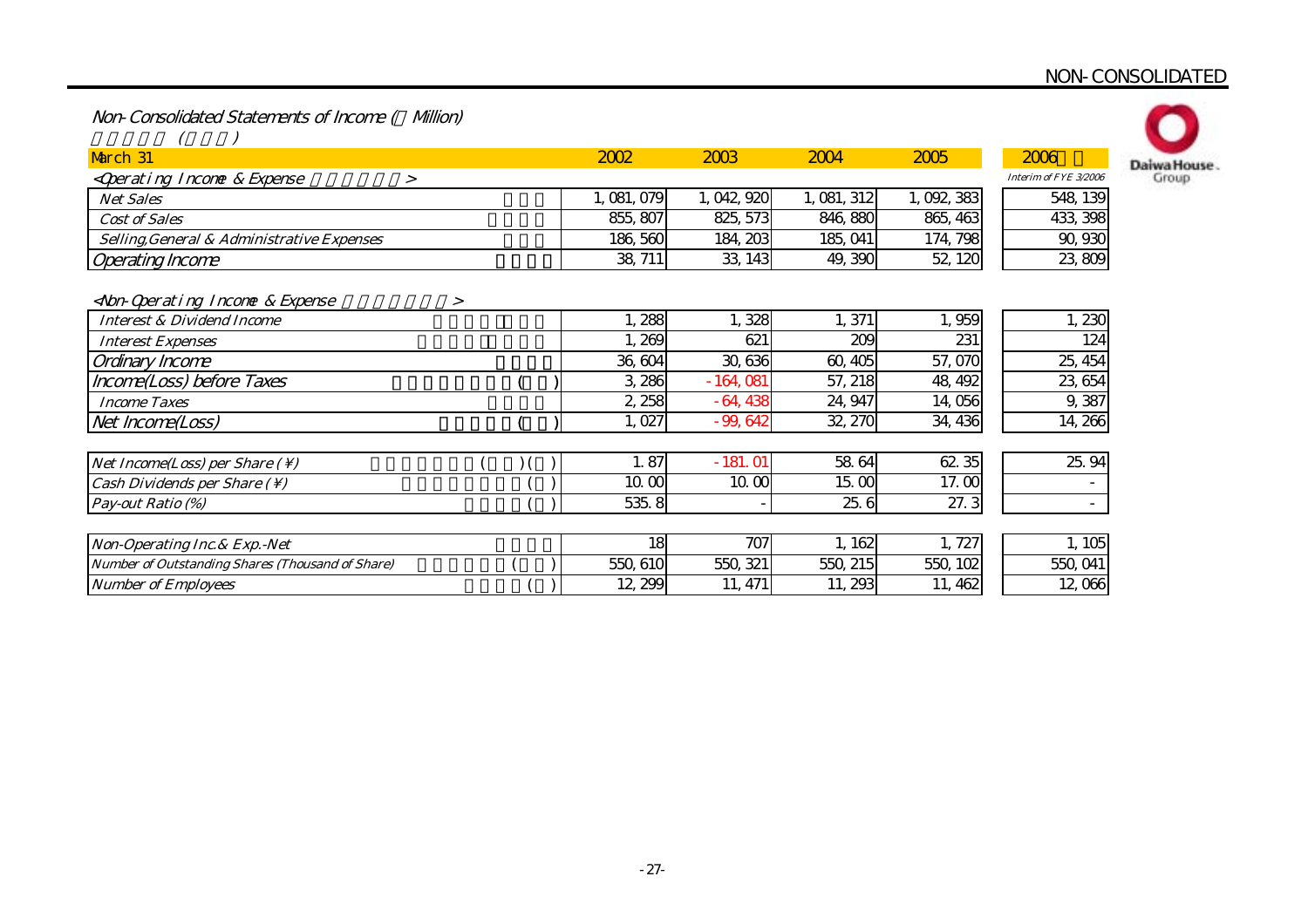# NON-CONSOLIDATED

| Housing |  |
|---------|--|
|         |  |
|         |  |
|         |  |

| - Channels of Orders               |                             |      | ( %                   | - Sales per Unit                     |            |        | <i>Million</i> /     |
|------------------------------------|-----------------------------|------|-----------------------|--------------------------------------|------------|--------|----------------------|
| <b>Fiscal years ended March 31</b> | 2004                        | 2005 | 2006                  | <b>Fiscal years ended March 31</b>   | 2004       | 2005   | 2006                 |
|                                    |                             |      | Interim of FYE 3/2006 |                                      |            |        | Interim of FYE 3/200 |
| <b>Model Houses</b>                |                             |      |                       | <b>Steel-Frame</b>                   |            |        |                      |
|                                    | 28                          | 28   | 27                    |                                      | <b>280</b> | 288    | 30.0                 |
| <b>Referral Orders</b>             |                             |      |                       | <b>Wood-Frame</b>                    |            |        |                      |
|                                    | 47                          | 47   | 48                    |                                      | 24.9       | 26.3   | 28.0                 |
| Campaign                           |                             |      |                       | <b>Single-Family Houses</b>          |            |        |                      |
|                                    | 11                          | 12   | 11                    |                                      | 27.8       | 28 6   | 29.9                 |
| <b>Others</b>                      |                             |      |                       | <b>Steel-Frame</b>                   |            |        |                      |
|                                    | 14                          | 13   | 14                    |                                      | 85         | 86     | 89                   |
|                                    |                             |      |                       | <b>Wood-Frame</b>                    |            |        |                      |
|                                    | - Percentage of Re-builders |      | ( %)                  |                                      | 69         | 80     | 88                   |
| <b>Fiscal years ended March 31</b> | 2004                        | 2005 | 2006                  | <b>Multi-Family Houses</b>           |            |        |                      |
|                                    |                             |      | Interim of FYE 3/2006 |                                      | 85         | 86     | 89                   |
| <b>Percentage of Re-builders</b>   |                             |      |                       | <b>Steel-Frame</b>                   |            |        |                      |
|                                    | 33                          | 32   | 28                    |                                      | 21.8       | 22.2   | 22.7                 |
|                                    |                             |      |                       | <b>Wood-Frame</b>                    |            |        |                      |
| -Model Houses                      |                             |      |                       |                                      | 21.1       | 21.9   | 21.8                 |
| <b>Fiscal years ended March 31</b> | 2004                        | 2005 | 2006                  | <b>Single-Family Houses for Sale</b> |            |        |                      |
|                                    |                             |      | Interim of FYE 3/2006 |                                      | 21.6       | 22.1   | 22.6                 |
| <b>Number of Model Houses</b>      |                             |      |                       |                                      |            |        |                      |
|                                    | 328                         | 313  | 308                   | - Area per Unit                      |            |        |                      |
| . <b>.</b>                         |                             |      |                       |                                      | $\sim$     | $\sim$ | $\sim$               |

|                               |          |         | Interim of FYE 3/2006 |                                    |
|-------------------------------|----------|---------|-----------------------|------------------------------------|
| Number of Model Houses        |          |         |                       |                                    |
|                               | 328      | 313     | 308                   | -Area per Un                       |
| Model House Visits            |          |         |                       | <b>Fiscal years ended March 31</b> |
|                               | 147, 056 | 144.329 | 75, 160               |                                    |
| <i>Visits per Model House</i> |          |         |                       | <b>Steel-Frame</b>                 |
|                               | 448      | 461     | 244                   |                                    |
|                               |          |         |                       | $- - -$<br>$\sim$                  |

| - Percentage of Buyers Who Applied for Loan from H.L.C |      |      |                       |                             |
|--------------------------------------------------------|------|------|-----------------------|-----------------------------|
| <b>Fiscal years ended March 31</b>                     | 2004 | 2005 | 2006                  | <b>Single-Family Houses</b> |
|                                                        |      |      | Interim of FYE 3/2006 |                             |
| <b>Single-Family Houses</b>                            |      |      |                       | <b>Steel-Frame</b>          |
|                                                        | 14   |      |                       |                             |
| Multi-Famili Houses                                    |      |      |                       | <i><b>Wood-Frame</b></i>    |
|                                                        |      |      |                       |                             |

| -Sales per Unit                      |      |      | $\overline{M}$ illion $\overline{M}$ |
|--------------------------------------|------|------|--------------------------------------|
| Fiscal years ended March 31          | 2004 | 2005 | 2006<br>Interim of FYE 3/2006        |
| <b>Steel-Frame</b>                   | 28.0 | 28.8 | 30.0                                 |
| <b>Wood-Frame</b>                    |      |      |                                      |
|                                      | 24.9 | 26.3 | 28 <sub>0</sub>                      |
| <b>Single-Family Houses</b>          | 27.8 | 28 6 | 29.9                                 |
| <b>Steel-Frame</b>                   | 85   | 86   | 89                                   |
| <b>Wood-Frame</b>                    | 69   | 80   | 88                                   |
| <b>Multi-Family Houses</b>           | 85   | 86   | 89                                   |
| <b>Steel-Frame</b>                   | 21.8 | 22.2 | 22.7                                 |
| <b>Wood-Frame</b>                    | 21.1 | 21.9 | 21.8                                 |
| <b>Single-Family Houses for Sale</b> | 21.6 | 22.1 | 22.6                                 |

| -Area per Unit                       |       |       |                               |
|--------------------------------------|-------|-------|-------------------------------|
| Fiscal years ended March 31          | 2004  | 2005  | 2006<br>Interim of FYE 3/2006 |
| <b>Steel-Frame</b>                   | 143.7 | 143.0 | 1426                          |
| <b>Wood-Frame</b>                    | 134.8 | 137.8 | 136.0                         |
| <b>Single-Family Houses</b>          | 143.1 | 1426  | 142.2                         |
| <b>Steel-Frame</b>                   | 51.5  | 49.4  | 528                           |
| <b>Wood-Frame</b>                    | 48.9  | 55.6  | 55.3                          |
| <b>Multi-Family Houses</b>           | 51.4  | 49.5  | 528                           |
| <b>Steel-Frame</b>                   | 128 5 | 126.8 | 125.2                         |
| <b>Wood-Frame</b>                    | 126.6 | 125.0 | 124.9                         |
| <b>Single-Family Houses for Sale</b> | 128.1 | 126.4 | 125.1                         |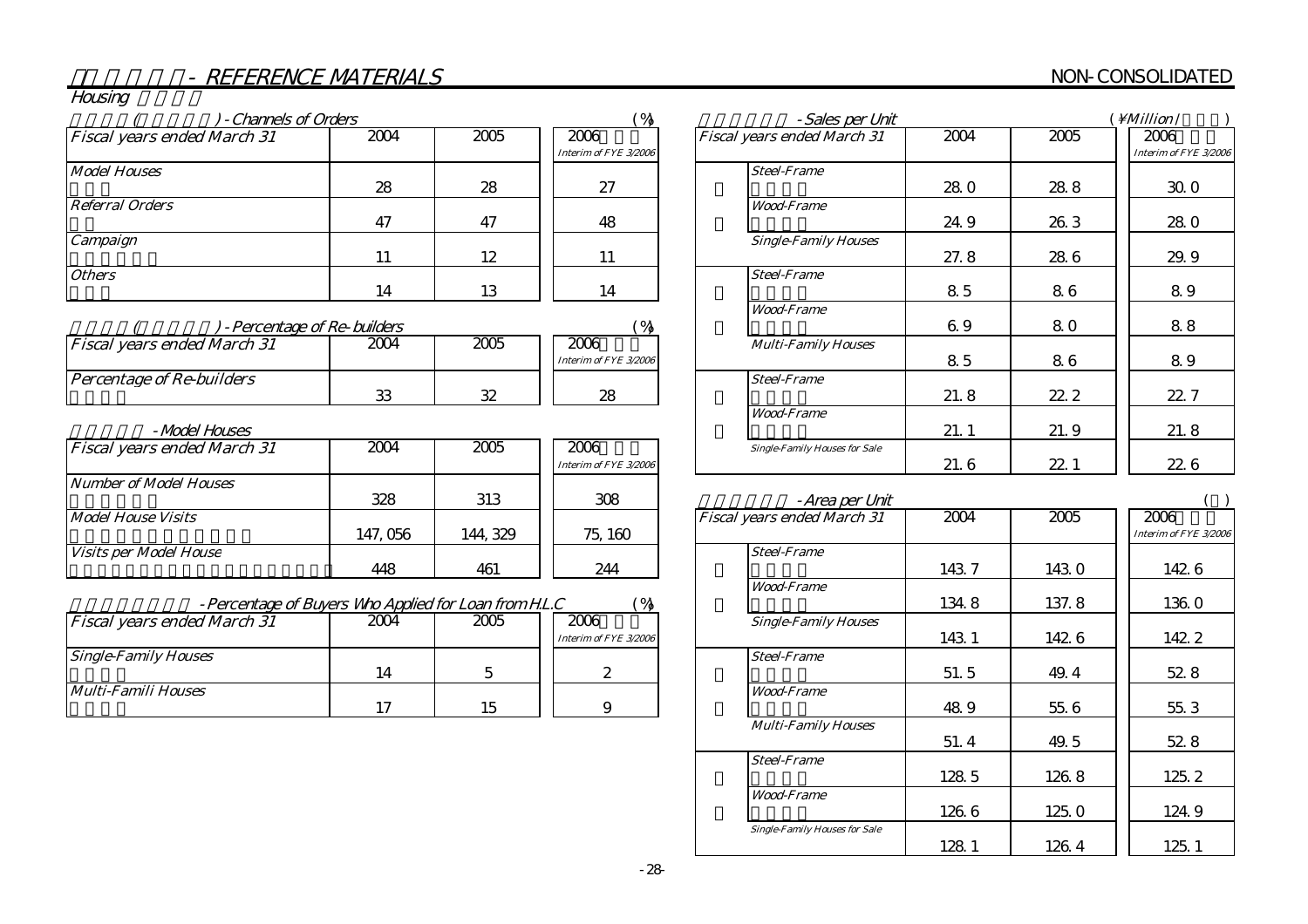Condominiums

#### (compared (see ) - Order Received (\$Million, compared (\$Million, compared (\$ $\overline{M}$

|               |              | 2005              | Interim of FYE 3/2005<br><b>Total Amount</b><br>Order per Unit<br>Area per Unit |      |      |  |  |  |
|---------------|--------------|-------------------|---------------------------------------------------------------------------------|------|------|--|--|--|
| Division      |              |                   |                                                                                 |      |      |  |  |  |
|               | <b>Units</b> | <b>Floor Area</b> |                                                                                 |      |      |  |  |  |
| Hokkaido      |              |                   |                                                                                 |      |      |  |  |  |
|               | 98           | 8,733             | 2,434                                                                           | 89.1 | 24.8 |  |  |  |
| <b>Tohoku</b> |              |                   |                                                                                 |      |      |  |  |  |
|               | 227          | 17,807            | 5,983                                                                           | 78.5 | 26.4 |  |  |  |
| <b>Kanto</b>  |              |                   |                                                                                 |      |      |  |  |  |
|               | 721          | 53, 357           | 28, 340                                                                         | 74.0 | 39.3 |  |  |  |
| Chubu         |              |                   |                                                                                 |      |      |  |  |  |
|               | 195          | 17,601            | 6,422                                                                           | 90.3 | 32.9 |  |  |  |
| Kinki         |              |                   |                                                                                 |      |      |  |  |  |
|               | 447          | 33,682            | 13, 268                                                                         | 75.4 | 29.7 |  |  |  |
| Chugoku       |              |                   |                                                                                 |      |      |  |  |  |
|               | 9            | 666               | 249                                                                             | 74.0 | 27.7 |  |  |  |
| Kyusyu        |              |                   |                                                                                 |      |      |  |  |  |
|               | 196          | 17,042            | 6,029                                                                           | 87.0 | 30.8 |  |  |  |
| Total         |              |                   |                                                                                 |      |      |  |  |  |
|               | 1,893        | 148,889           | 62, 725                                                                         | 78.  | 33.1 |  |  |  |

|               |              | 2006              | Interim of FYE 3/2006<br><b>Total Amount</b><br>Area per Unit |      |                |  |  |
|---------------|--------------|-------------------|---------------------------------------------------------------|------|----------------|--|--|
| Division      |              |                   |                                                               |      |                |  |  |
|               | <b>Units</b> | <b>Floor Area</b> |                                                               |      | Order per Unit |  |  |
| Hokkaido      |              |                   |                                                               |      |                |  |  |
|               | 437          | 39, 014           | 12, 286                                                       | 89.3 | 28.            |  |  |
| <b>Tohoku</b> |              |                   |                                                               |      |                |  |  |
|               | 365          | 28, 750           | 9,543                                                         | 78.8 | 26.            |  |  |
| Kanto         |              |                   |                                                               |      |                |  |  |
|               | 646          | 49,887            | 26,092                                                        | 77.2 | 40.4           |  |  |
| Chubu         |              |                   |                                                               |      |                |  |  |
|               | 293          | 25, 244           | 10, 282                                                       | 86.2 | 35.1           |  |  |
| Kinki         |              |                   |                                                               |      |                |  |  |
|               | 392          | 30, 555           | 11,395                                                        | 78.0 | 29.            |  |  |
| Chugoku       |              |                   |                                                               |      |                |  |  |
|               | 33           | 2,266             | 852                                                           | 68.7 | 25.8           |  |  |
| Kyusyu        |              |                   |                                                               |      |                |  |  |
|               | 180          | 15,977            | 6,389                                                         | 88.8 | 35.5           |  |  |
| Total         |              |                   |                                                               |      |                |  |  |
|               | 2,346        | 191, 692          | 76,840                                                        | 81.  | 32.8           |  |  |

 $(7, 7)$ -Sales ( $Mllion$ )

|               |              | 2005              |                     | Interim of FYE 3/2005 |                |  |  |  |
|---------------|--------------|-------------------|---------------------|-----------------------|----------------|--|--|--|
| Division      |              |                   |                     |                       |                |  |  |  |
|               | <b>Units</b> | <b>Floor Area</b> | <b>Total Amount</b> | Area per Unit         | Order per Unit |  |  |  |
| Hokkaido      |              |                   |                     |                       |                |  |  |  |
|               | 88           | 7,738             | 2,150               | 87.9                  | 24.4           |  |  |  |
| <b>Tohoku</b> |              |                   |                     |                       |                |  |  |  |
|               | 201          | 15, 175           | 4,899               | 75.5                  | 24.4           |  |  |  |
| <b>Kanto</b>  |              |                   |                     |                       |                |  |  |  |
|               | 613          | 42, 733           | 24, 442             | 69.7                  | 39.9           |  |  |  |
| Chubu         |              |                   |                     |                       |                |  |  |  |
|               | 177          | 15, 579           | 5,724               | 88.0                  | 32.3           |  |  |  |
| Kinki         |              |                   |                     |                       |                |  |  |  |
|               | 473          | 36, 299           | 13, 541             | 76.7                  | 28.6           |  |  |  |
| Chugoku       |              |                   |                     |                       |                |  |  |  |
|               | 8            | 596               | 226                 | 74.5                  | 28.2           |  |  |  |
| Kyusyu        |              |                   |                     |                       |                |  |  |  |
|               | 114          | 9,686             | 3,739               | 85.0                  | 32.8           |  |  |  |
| Total         |              |                   |                     |                       |                |  |  |  |
|               | 1,674        | 127,806           | 54, 721             | 76.4                  | 32.7           |  |  |  |

|               |              | 2006              |                     | Interim of FYE 3/2006 |                |  |  |  |
|---------------|--------------|-------------------|---------------------|-----------------------|----------------|--|--|--|
| Division      |              |                   |                     |                       |                |  |  |  |
|               | <b>Units</b> | <b>Floor Area</b> | <b>Total Amount</b> | Area per Unit         | Order per Unit |  |  |  |
| Hokkaido      |              |                   |                     |                       |                |  |  |  |
|               | 168          | 14,614            | 4,036               | 87.0                  | 24.0           |  |  |  |
| <b>Tohoku</b> |              |                   |                     |                       |                |  |  |  |
|               | 400          | 31, 362           | 10, 470             | 78.4                  | 26.2           |  |  |  |
| Kanto         |              |                   |                     |                       |                |  |  |  |
|               | 625          | 46, 574           | 23, 821             | 74.5                  | 38.1           |  |  |  |
| Chubu         |              |                   |                     |                       |                |  |  |  |
|               | 251          | 22, 233           | 9,036               | 88.6                  | 36.0           |  |  |  |
| Kinki         |              |                   |                     |                       |                |  |  |  |
|               | 410          | 33,920            | 12, 258             | 82.7                  | 29.9           |  |  |  |
| Chugoku       |              |                   |                     |                       |                |  |  |  |
|               | 23           | 1, 771            | 657                 | 77.0                  | 28.6           |  |  |  |
| Kyusyu        |              |                   |                     |                       |                |  |  |  |
|               | 122          | 10, 734           | 3,980               | 88.0                  | 32.6           |  |  |  |
| Total         |              |                   |                     |                       |                |  |  |  |
|               | 1,999        | 161, 206          | 64, 258             | 80.<br>6              | 32             |  |  |  |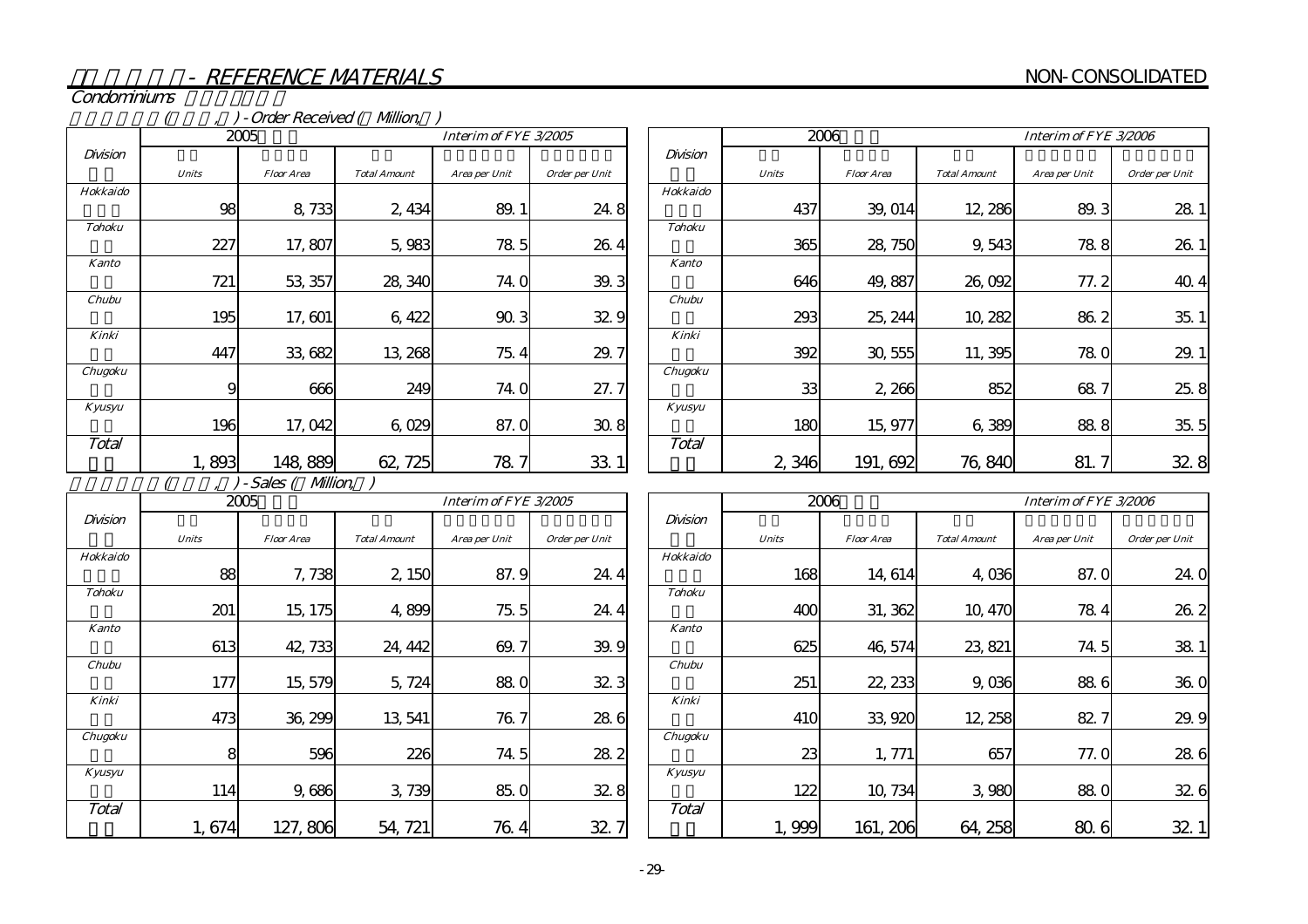Condominiums

#### , ) - Selling Newly Started ( Million, ) ) - Stock Completed Construction (Willion, ) 86.7 23.6 Units Floor Area Total Sales Area per Unit Price per Unit 104 9,021 2,457 137 10,784 3,255 78.7 37.9 627 56,163 21,739 89.6 34.7 579 45,480 21,945 78.6 27.2 34 2,591 950 76.2 28.0 196 16,055 5,335 81.9 22.51,733 144,815 56,942 83.6 32.9 56 4,720 1,262 84.3 KinkiChugoku Kyusyu KantoChubu**Total** Divisionn die die Soos-Afrikaanse koning van die Grootse koning van die Soos-Afrikaanse koning van die Division Hokkaido Tohoku23.8 Area per Unit DivisionUnits Floor Area Cost PriceHokkaido93 8,060 1,778 86.7 Tohoku95 7,538 1,979 Kanto79.4 $2005$ Interim of FYE  $3/2005$ 2005 $5$  As of March 31,2005 2006

|               |              | 2006              | Interim of FYE 3/2006 |               |                |  |  |
|---------------|--------------|-------------------|-----------------------|---------------|----------------|--|--|
| Division      |              |                   |                       |               |                |  |  |
|               | <b>Units</b> | <b>Floor Area</b> | <b>Total Sales</b>    | Area per Unit | Pricw per Unit |  |  |
| Hokkaido      |              |                   |                       |               |                |  |  |
|               | 279          | 26, 290           | 7,358                 | 94. 2         | 26.4           |  |  |
| <b>Tohoku</b> |              |                   |                       |               |                |  |  |
|               | 279          | 22,559            | 7,603                 | 80.9          | 27.3           |  |  |
| <b>Kanto</b>  |              |                   |                       |               |                |  |  |
|               | 624          | 48, 579           | 24,510                | 77.9          | 39.3           |  |  |
| Chubu         |              |                   |                       |               |                |  |  |
|               | 171          | 15, 296           | 6,700                 | 89.5          | 39.2           |  |  |
| Kinki         |              |                   |                       |               |                |  |  |
|               | 452          | 33,800            | 13, 181               | 74.8          | 29.2           |  |  |
| Chugoku       |              |                   |                       |               |                |  |  |
|               | 42           | 3,323             | 1,076                 | 79.1          | 25.6           |  |  |
| Kyusyu        |              |                   |                       |               |                |  |  |
|               | 154          | 13 373            | 3,023                 | 86.8          | 19.6           |  |  |
| Total         |              |                   |                       |               |                |  |  |
|               | 2,001        | 163 219           | 63, 451               | 81.6          | 31.7           |  |  |

|               | 2006         |                   | Interim of FYE 3/2006 |               |
|---------------|--------------|-------------------|-----------------------|---------------|
| Division      |              |                   |                       |               |
|               | <b>Units</b> | <b>Floor Area</b> | <b>Cost Price</b>     | Area per Unit |
| Hokkaido      |              |                   |                       |               |
|               | 41           | 4,039             | 1,029                 | 98.5          |
| <b>Tohoku</b> |              |                   |                       |               |
|               | 78           | 6,711             | 2,013                 | 86.0          |
| <b>Kanto</b>  |              |                   |                       |               |
|               | 65           | 5,613             | 2,408                 | 86.4          |
| Chubu         |              |                   |                       |               |
|               | 175          | 15,082            | 5, 451                | 86.2          |
| Kinki         |              |                   |                       |               |
|               | 42           | 3,598             | 1,169                 | 85.7          |
| Chugoku       |              |                   |                       |               |
|               | 5            | 412               | 126                   | 823           |
| Kyusyu        |              |                   |                       |               |
|               | 63           | 5,022             | 1,391                 | 79.7          |
| Total         |              |                   |                       |               |
|               | 469          | 40.478            | 13,586                | 86.3          |

|               |              | atb               |                   | <i>As of March 31,2005</i> |
|---------------|--------------|-------------------|-------------------|----------------------------|
| Division      |              |                   |                   |                            |
|               | <b>Units</b> | <b>Floor Area</b> | <b>Cost Price</b> | Area per Unit              |
| Hokkaido      |              |                   |                   |                            |
|               | 93           | 8,060             | 1,778             | 86.7                       |
| <b>Tohoku</b> |              |                   |                   |                            |
|               | 95           | 7,538             | 1,979             | 79.4                       |
| Kanto         |              |                   |                   |                            |
|               | 162          | 13,786            | 6,055             | 85.1                       |
| Chubu         |              |                   |                   |                            |
|               | 55           | 4,831             | 1,238             | 87.8                       |
| Kinki         |              |                   |                   |                            |
|               | 43           | 3,768             | 1, 471            | 87.6                       |
| Chugoku       |              |                   |                   |                            |
|               |              |                   |                   |                            |
| Kyusyu        |              |                   |                   |                            |
|               | 35           | 3,363             | 1,000             | 96.1                       |
| Total         |              |                   |                   |                            |
|               | 483          | 41, 346           | 13, 521           | 85.6                       |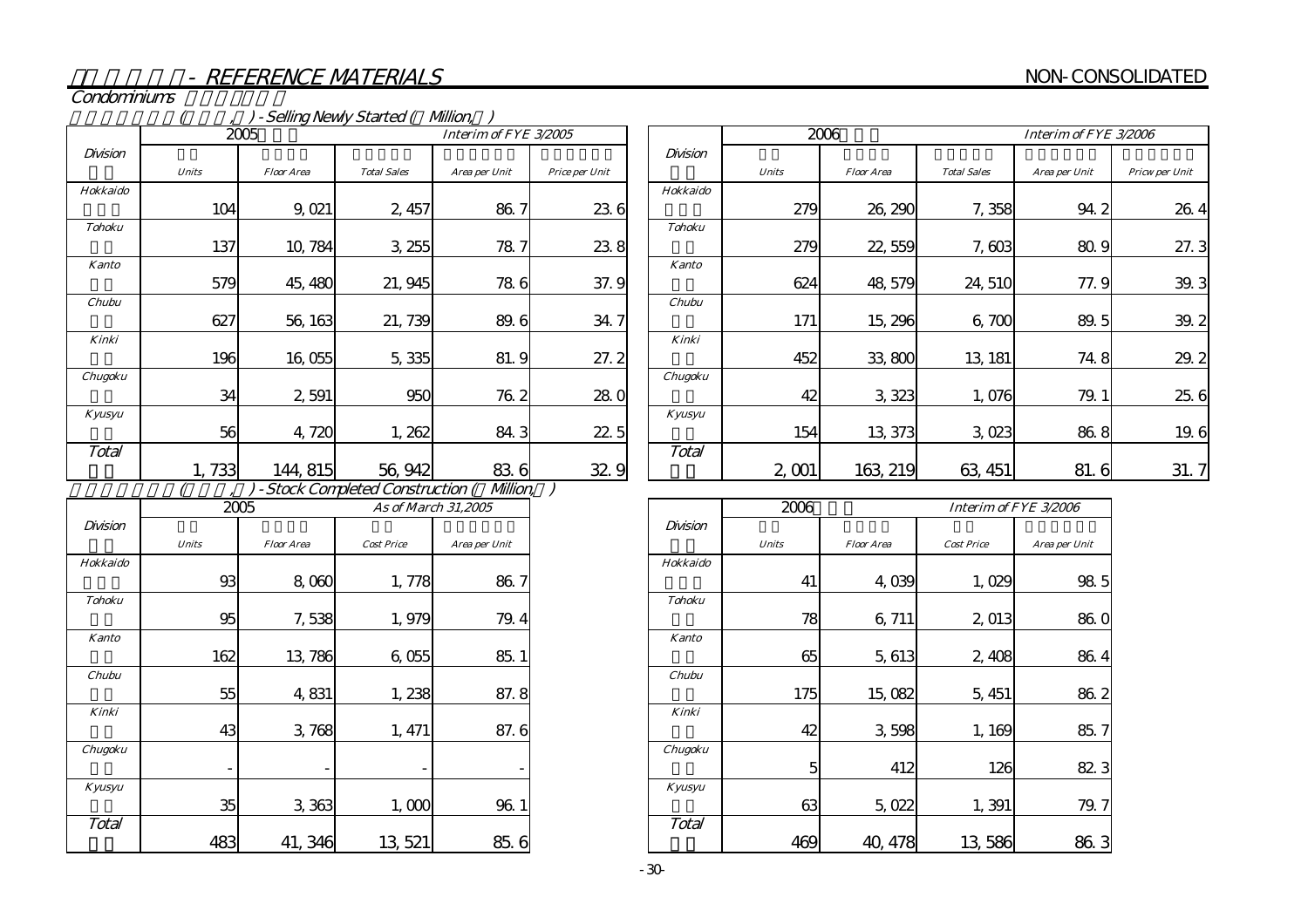#### $S$  NON-CONSOLIDATED NON-consolidated by  $\sim$

## Shareholding Ratio



Fixed Shareholders Financiers in Fixed Shareholders Individuals' Share

|                                            | 2002   | 2003    | 2004   | 2005   | 2006                  |
|--------------------------------------------|--------|---------|--------|--------|-----------------------|
|                                            |        |         |        |        | Interim of FYE 3/2006 |
| <b>Fixed Shareholders(%)</b>               |        |         |        |        |                       |
| (%                                         | 50. O  | 45.3    | 34.5   | 35.9   | 36.3                  |
| <b>Financiers in Fixed Shareholders(%)</b> |        |         |        |        |                       |
| (%                                         | 38.4   | 34.4    | 22.9   | 22.6   | 22.5                  |
| <b>Foreigners' Share(%)</b>                |        |         |        |        |                       |
| $\frac{9}{6}$                              | 24.7   | 23.5    | 33 4   | 32.2   | 31.6                  |
| Individuals' Share (%)                     |        |         |        |        |                       |
| (%                                         | 12.4   | 12.2    | 10.8   | 10.6   | 10 1                  |
| Number of Individual Shareholders          |        |         |        |        |                       |
| $\ast$                                     | 18,783 | 17, 381 | 14,584 | 14,359 | 13, 183               |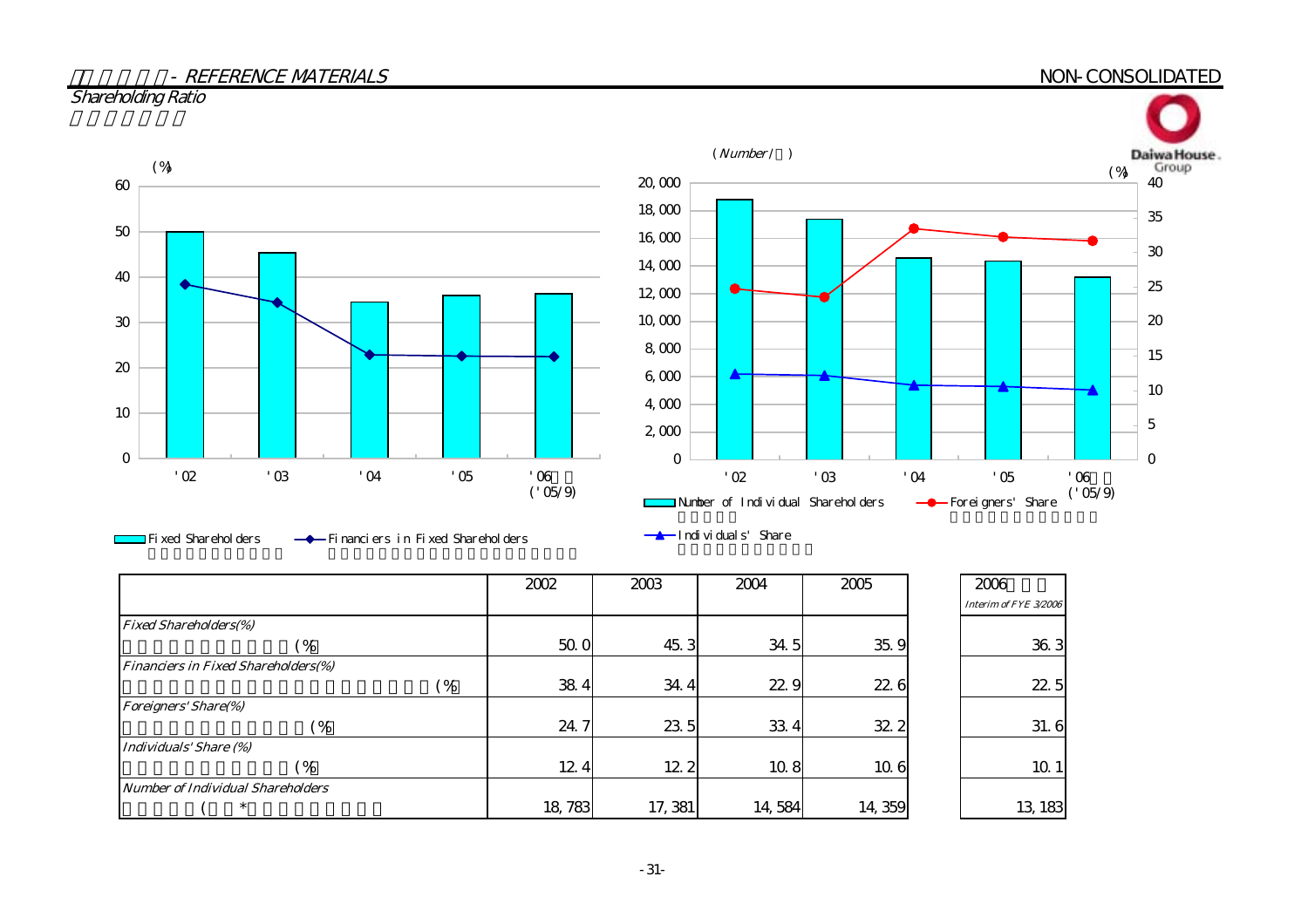#### NON-CONSOLIDATED

# - REFERENCE MATERIALS

# - Order Received by Segment, Sales by Segment

#### - Order Received

|                     |                                      |                          | ('04.4.1'04.9.30)      | ('05.4.1 05.9.30)        |                        |             | ('05.4.1 06.3.31) |  |                               |        |                |        |
|---------------------|--------------------------------------|--------------------------|------------------------|--------------------------|------------------------|-------------|-------------------|--|-------------------------------|--------|----------------|--------|
|                     |                                      |                          | Interim of fiscal 2004 |                          | Interim of fiscal 2005 |             | Growth rate(%)    |  | <b>Fiscal 2005 Estimation</b> |        | Growth rate(%) |        |
|                     |                                      | - Unit                   |                        | - Unit                   |                        |             |                   |  | - Unit                        |        |                |        |
|                     | <b>Single Family Houses</b>          | 5, 195                   | 1,484                  | 4,705                    | 1,429                  | $-9.4$      | $-38$             |  | 9.500                         | 2850   | $-4.3$         | $-1.4$ |
| <b>Construction</b> | <b>Multi-Family Houses</b>           | 13, 133                  | 1,160                  | 13,408                   | 1, 218                 | 21          | 50                |  | 26,600                        | 2,420  | 22             | 39     |
|                     | <b>Stores</b>                        |                          | 769                    |                          | 823                    |             | 7.1               |  |                               | 1,600  |                | 5.6    |
|                     | <b>Office Building, Factories</b>    |                          | 577                    | $\overline{\phantom{a}}$ | 610                    |             | 5.7               |  | $\overline{\phantom{a}}$      | l, 220 |                | 5.2    |
|                     | Sub-total                            | 18,328                   | 3 9 9 1                | 18, 113                  | 4,081                  | -2<br>$-1.$ | 23                |  | 36, 100                       | 8,090  | 0.4            | 25     |
|                     | <b>Single Family Houses for Sale</b> | 922                      | 204                    | 971                      | 22C                    | 5.3         | 7.7               |  | 2,100                         | 470    | 20             | 32     |
| <b>Real Estate</b>  | <b>Condominiums for Sale</b>         | 1,893                    | 417                    | 2 3 4 6                  | 534                    | 23.9        | 280               |  | 4.700                         | 1,060  | 12.1           | 12.1   |
|                     | Land                                 |                          | 475                    |                          | 564                    |             | 187               |  |                               | 1, 100 |                | 6.4    |
|                     | <b>Others</b>                        | $\overline{\phantom{0}}$ | 46                     |                          | 49                     |             | 6.7               |  | $\overline{\phantom{0}}$      | 90     |                | $-0.4$ |
|                     | Sub-total                            | 2,815                    | 1, 142                 | 3,317                    | .367                   | 17.8        | 19.6              |  | 6.800                         | 2,720  | 88             | 7.7    |
|                     | <b>Resort Hotels</b>                 |                          | 305                    |                          | 299                    |             | $-2.1$            |  | $\overline{\phantom{a}}$      | 590    |                | 0.7    |
|                     | <b>Total</b>                         | 21, 143                  | 5,439                  | 21, 430                  | 5,748                  | 1.4         | 5.7               |  | 42,900                        | 11,400 | 1. 7           | 36     |

| $-Unit.$                             |                                        |        |                                  |                 |                          |            |  |                               | $\sim$ 100Millions $\%$ |                          |                 |
|--------------------------------------|----------------------------------------|--------|----------------------------------|-----------------|--------------------------|------------|--|-------------------------------|-------------------------|--------------------------|-----------------|
|                                      | ('04.4.1'04.9.30)<br>('05.4.1 05.9.30) |        |                                  |                 |                          | $($ 05.4.1 |  |                               |                         |                          |                 |
|                                      | Interim of fiscal 2004                 |        | Interim of fiscal 2005<br>- Unit |                 | Growth rate(%)           |            |  | <b>Fiscal 2005 Estimation</b> |                         | Growth rate(%)           |                 |
|                                      | - Unit                                 |        |                                  |                 |                          |            |  | - Unit                        |                         |                          |                 |
| <b>Single Family Houses</b>          | 5, 195                                 | 1,484  | 4,705                            | 1,429           | $-9.4$                   | $-38$      |  | 9,500                         | 2850                    | $-4.3$                   | $-1.4$          |
| <b>Multi-Family Houses</b>           | 13, 133                                | 1,160  | 13,408                           | 1, 218          | 21                       | 50         |  | 26,600                        | 2,420                   | 22                       | 39              |
| <b>Stores</b>                        |                                        | 769    |                                  | 823             |                          | 7.1        |  | -                             | 1,600                   | $\overline{\phantom{a}}$ | 5.6             |
| <b>Office Building, Factories</b>    |                                        | 577    |                                  | 61 <sub>C</sub> | $\overline{\phantom{0}}$ | 5.7        |  |                               | 1,220                   | $\overline{\phantom{a}}$ | 5.2             |
| Sub-total                            | 18 328                                 | 3.991  | 18, 113                          | 4,081           | $-1.2$                   | 23         |  | 36, 100                       | 8,090                   | $\Omega$ 4               | 2.5             |
| <b>Single Family Houses for Sale</b> | 922                                    | 204    | 971                              | 22C             | 5.3                      | 7.7        |  | 2,100                         | 47C                     | 20                       | 32              |
| <b>Condominiums for Sale</b>         | 1,893                                  | 417    | 2 3 4 6                          | 534             | 23.9                     | 28.0       |  | 4,700                         | 1,060                   | 12 <sup>°</sup>          | 12 <sub>1</sub> |
| Land                                 | $\overline{\phantom{a}}$               | 475    |                                  | 564             |                          | 187        |  | -                             | 1,100                   | $\overline{\phantom{a}}$ | 6.4             |
| <b>Others</b>                        |                                        | 46     |                                  | 49              | $\overline{\phantom{0}}$ | 6.7        |  |                               | 90                      |                          | $-0.4$          |
| Sub-total                            | 2,815                                  | 1, 142 | 3,317                            | 1,367           | 17.8                     | 19.6       |  | 6,800                         | 2,720                   | 88                       | 7.7             |
| <b>Resort Hotels</b>                 |                                        | 305    |                                  | 299             |                          | $-2$       |  |                               | 590                     |                          | 0.7             |
| <b>Total</b>                         | 21, 143                                | 5,439  | 21, 430                          | 5,748           | l. 4                     | 5.7        |  | 42,900                        | 11,400                  |                          | 36              |

#### 売上高 - Sales

|                      |                                      | ('04.4.1'04.9.30)      |        | $('05.4.1 \t05.9.30)$  |         |                |        | ('05.4.1 06.3.31)             |         |                |        |
|----------------------|--------------------------------------|------------------------|--------|------------------------|---------|----------------|--------|-------------------------------|---------|----------------|--------|
|                      |                                      | Interim of fiscal 2004 |        | Interim of fiscal 2005 |         | Growth rate(%) |        | <b>Fiscal 2005 Estimation</b> |         | Growth rate(%) |        |
|                      |                                      | - Unit                 |        | - Unit                 |         |                |        | - Unit                        |         |                |        |
|                      | <b>Single Family Houses</b>          | 5,268                  | 1,492  | 4.998                  | 1,495   | $-5.1$         | 0.3    | 9.900                         | 2 9 5 0 | $-49$          | $-0.9$ |
| <b>Construction</b>  | <b>Multi-Family Houses</b>           | 12,636                 | 1,100  | 12,820                 | 1, 134  | 1.5            | 30     | 26,500                        | 2 350   | $-0.6$         | 26     |
|                      | <b>Stores</b>                        |                        | 703    |                        | 769     |                | 9.4    | $\overline{\phantom{a}}$      | 1,590   |                | 5.3    |
|                      | <b>Office Building, Factories</b>    |                        | 523    |                        | 552     |                | 5.6    |                               | 1, 190  |                | 2.5    |
|                      | Sub-total                            | 17,904                 | 3,820  | 17,818                 | 3 9 5 2 | $-0.5$         | 35     | 36,400                        | 8,080   | $-1.8$         | 1. 8   |
|                      | <b>Single Family Houses for Sale</b> | 899                    | 199    | 978                    | 220     | 88             | 10.9   | 2,100                         | 470     | 1.9            | 32     |
| Real Estate          | <b>Condominiums for Sale</b>         | 1,674                  | 352    | 1,999                  | 447     | 19.4           | 26.9   | 4.500                         | 1,000   | 20.7           | 19.7   |
|                      | Land                                 |                        | 460    |                        | 512     |                | 11.3   | $\overline{\phantom{a}}$      | 1,070   |                | 5.0    |
|                      | <b>Others</b>                        |                        | 45     |                        | 48      |                | 7.7    |                               | 90      |                | $-0.1$ |
|                      | Sub-total                            | 2,573                  | 1,057  | 2,977                  | , 229   | 15.7           | 163    | 6,600                         | 2630    | 14 O           | 9.6    |
| <b>Resort Hotels</b> |                                      |                        | 305    |                        | 299     |                | $-2.1$ |                               | 590     |                | 0.7    |
| <b>Total</b>         |                                      | 20, 477                | 5, 183 | 20, 795                | 5, 481  | 1.6            | 5.8    | 43,000                        | 11, 300 | 0 <sub>3</sub> | 34     |

#### $\sim$  (example  $\sim$  100Millions,  $\%$ )

|        |        |                | ('05.4.1 06.3.31) |                               |                |        |  |
|--------|--------|----------------|-------------------|-------------------------------|----------------|--------|--|
| 15     |        | Growth rate(%) |                   | <b>Fiscal 2005 Estimation</b> | Growth rate(%) |        |  |
|        |        |                | - Unit            |                               |                |        |  |
| 1,495  | $-5.1$ | 0.3            | 9,900             | 2 950                         | -49            | $-0.9$ |  |
| 1,134  | 1.5    | 30             | 26,500            | 2 350                         | $-0.6$         | 26     |  |
| 769    |        | 9.4            |                   | 1,590                         |                | 5.3    |  |
| 552    |        | 5.6            |                   | 1, 190                        |                | 25     |  |
| 3,952  | $-0.5$ | 3.5            | 36,400            | 8,080                         | $-1.8$         | 1.8    |  |
| 220    | 88     | 10.9           | 2, 100            | 470                           | 1.9            | 32     |  |
| 447    | 19.4   | 26.9           | 4.500             | 1,000                         | 20.7           | 19.7   |  |
| 512    |        | 11.3           |                   | 1,070                         |                | 5.0    |  |
| 48     |        | 7. 7           |                   | 90                            |                | $-0.1$ |  |
| 1, 229 | 15.7   | 163            | 6,600             | 2,630                         | 14.0           | 9.6    |  |
| 299    |        | $-2.1$         |                   | 590                           |                | 0.7    |  |
| 5, 481 | 1.6    | 5.8            | 43,000            | 11, 300                       | 0 <sub>3</sub> | 3.4    |  |
|        |        |                |                   |                               |                |        |  |

 $(\text{note})$ Ammouts less than 10 million have been eliminated from presentation.  $($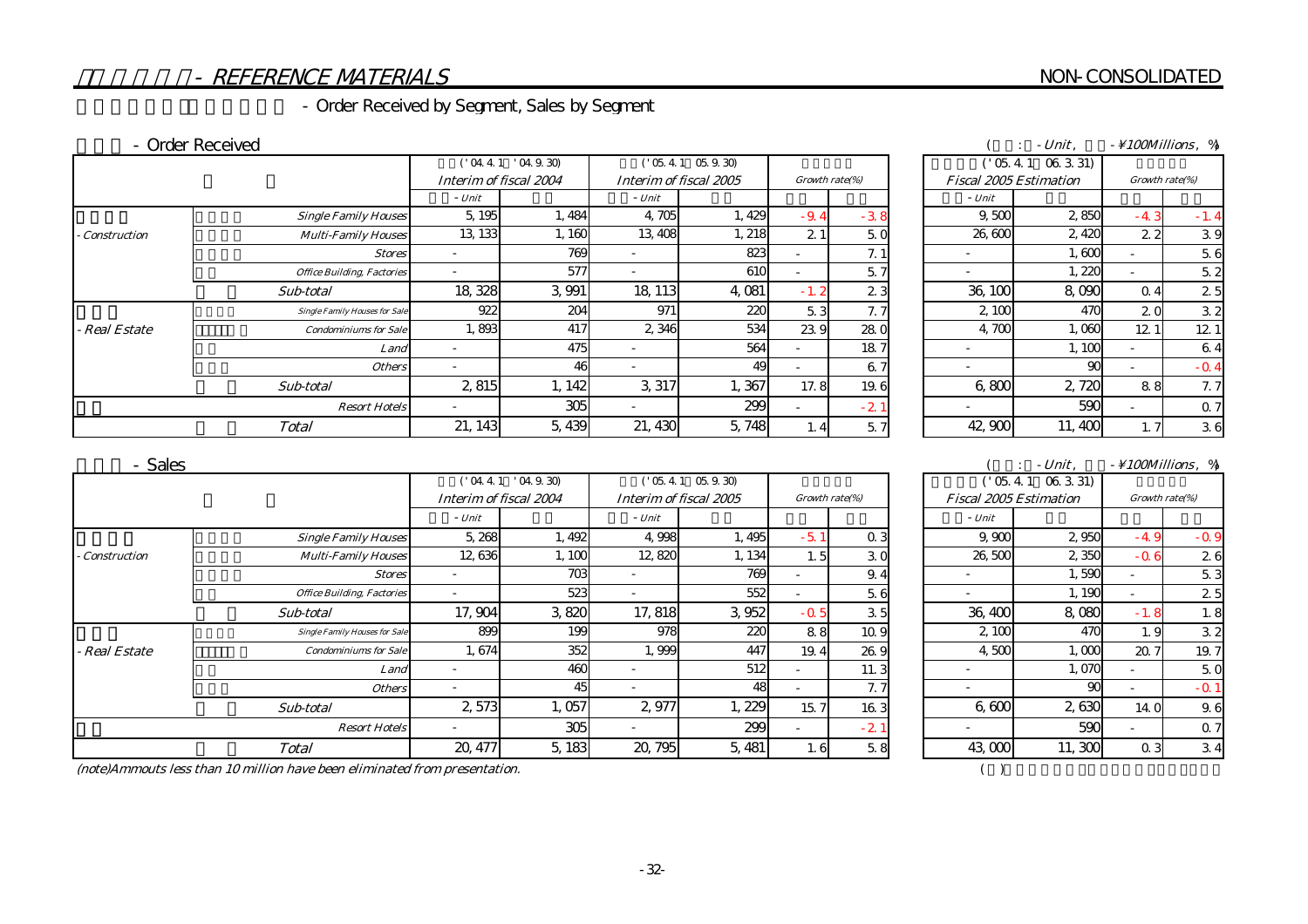| 2005<br>1.          | 2006                                                   | Comparisons of P/L (Between 2004 interim and 2005 interim) |                   |                   |         |        |      |  |
|---------------------|--------------------------------------------------------|------------------------------------------------------------|-------------------|-------------------|---------|--------|------|--|
|                     |                                                        |                                                            |                   | $\text{Million}$  |         |        |      |  |
|                     |                                                        | $2005 - 3$                                                 | $2006$ 3          |                   |         |        |      |  |
|                     |                                                        |                                                            |                   | Increase/decrease | 4.998   | 270    |      |  |
|                     | -Single Family House                                   | 149, 205                                                   | 149,588           | 383               |         |        |      |  |
| <b>Construction</b> | -Multi Family House                                    | 110,091                                                    | 113, 420          | 3,329             | 12,820  | $+184$ |      |  |
|                     | -Stores<br>-Office Building, Factories                 | 70, 379<br>52,369                                          | 76,963<br>55, 288 | 6,584<br>2,919    |         |        |      |  |
|                     | Sub-total                                              | 382,044                                                    | 395,259           | 13,215            |         |        |      |  |
|                     | -Single Family Houses for Sale                         | 19,906                                                     | 22,084            | 2,178             | 978     | $+79$  |      |  |
| -Real Estate        | -Condominiums for Sale                                 | 35, 267                                                    | 44,769            | 9,502             | 1,999   | $+325$ |      |  |
|                     | -Land                                                  | 46,036                                                     | 51, 237           | 5, 201            |         |        |      |  |
|                     | - <i>Others</i>                                        | 4,524                                                      | 4,873             | 349               |         |        |      |  |
|                     | Sub-total                                              | 105,733                                                    | 122,963           | 17,230            |         |        |      |  |
|                     | <b>Resort Hotels</b>                                   | 30,552                                                     | 29,917            | $-635$            |         |        |      |  |
|                     | Sales                                                  | 518,329                                                    | 548,139           | 29,810            | $+5.8%$ |        |      |  |
|                     | -Single Family House                                   | 35, 476                                                    | 33, 322           | $-2,154$          |         |        | 1.5  |  |
| <i>Construction</i> | -Multi Family House                                    | 26, 497                                                    | 26,662            | 165               |         |        |      |  |
|                     | -Stores                                                | 14,684                                                     | 16, 478           | 1,794             |         |        |      |  |
|                     | -Office Building, Factories                            | 7,858                                                      | 10, 143           | 2,285             |         |        |      |  |
|                     | Sub-total                                              | 84,515                                                     | 86,605            | 200C              |         |        |      |  |
|                     | -Single Family Houses for Sale                         | 4,120                                                      | 4,055             | - 65              |         |        | 23   |  |
| -Real Estate        | -Condominiums for Sale                                 | 7,017                                                      | 9, 417            | 2,400             |         |        |      |  |
|                     | -Land                                                  | 3, 751                                                     | 4, 224            | 473               |         |        |      |  |
|                     | $- Others$                                             | 1,208                                                      | 1, 351            | 143               |         |        |      |  |
|                     | Sub-total                                              | 16,096                                                     | 19,047            | 2,951             |         |        |      |  |
|                     | <b>Resort Hotels</b>                                   | 9,476                                                      | 9,089             | $-387$            |         |        |      |  |
|                     | <b>Gross Profit</b>                                    | 110,087                                                    | 114,741           | 4,654             | $+4.2%$ |        |      |  |
|                     | Selling, General & Administrative Expense              | 86, 534                                                    | 90, 931           | 4,397             | $+31$   | $+3$   | $+3$ |  |
|                     | <b>Operating Income</b>                                | 23,553                                                     | 23,810            | 257               | $+1.1%$ |        |      |  |
|                     | <b>Non-Operating Income</b>                            | 2,825                                                      | 2,874             | 4 <sup>C</sup>    |         |        |      |  |
|                     | <b>Non-operating Expense</b><br><b>Ordinary Income</b> | 1, 314                                                     | 1,230             | $-84$             |         |        |      |  |
|                     | 25,064                                                 | 25,454                                                     | 390               | $+1.6%$           |         |        |      |  |
|                     | 1,857                                                  | 805                                                        | $-1,052$          |                   |         |        |      |  |
|                     | 3,385                                                  | 2,605                                                      | $-780$            |                   |         |        |      |  |
|                     | Income(Loss) before Tax                                | 23,536                                                     | 23,654            | 118               |         |        |      |  |
|                     | <b>Income Tax</b>                                      | 9,476                                                      | 9,387             | $-89$             |         |        |      |  |
|                     | Net Income(Loss)                                       | 14,060                                                     | 14,267            | 207               | $+1.5%$ |        |      |  |

Daiwa House.<br>Group